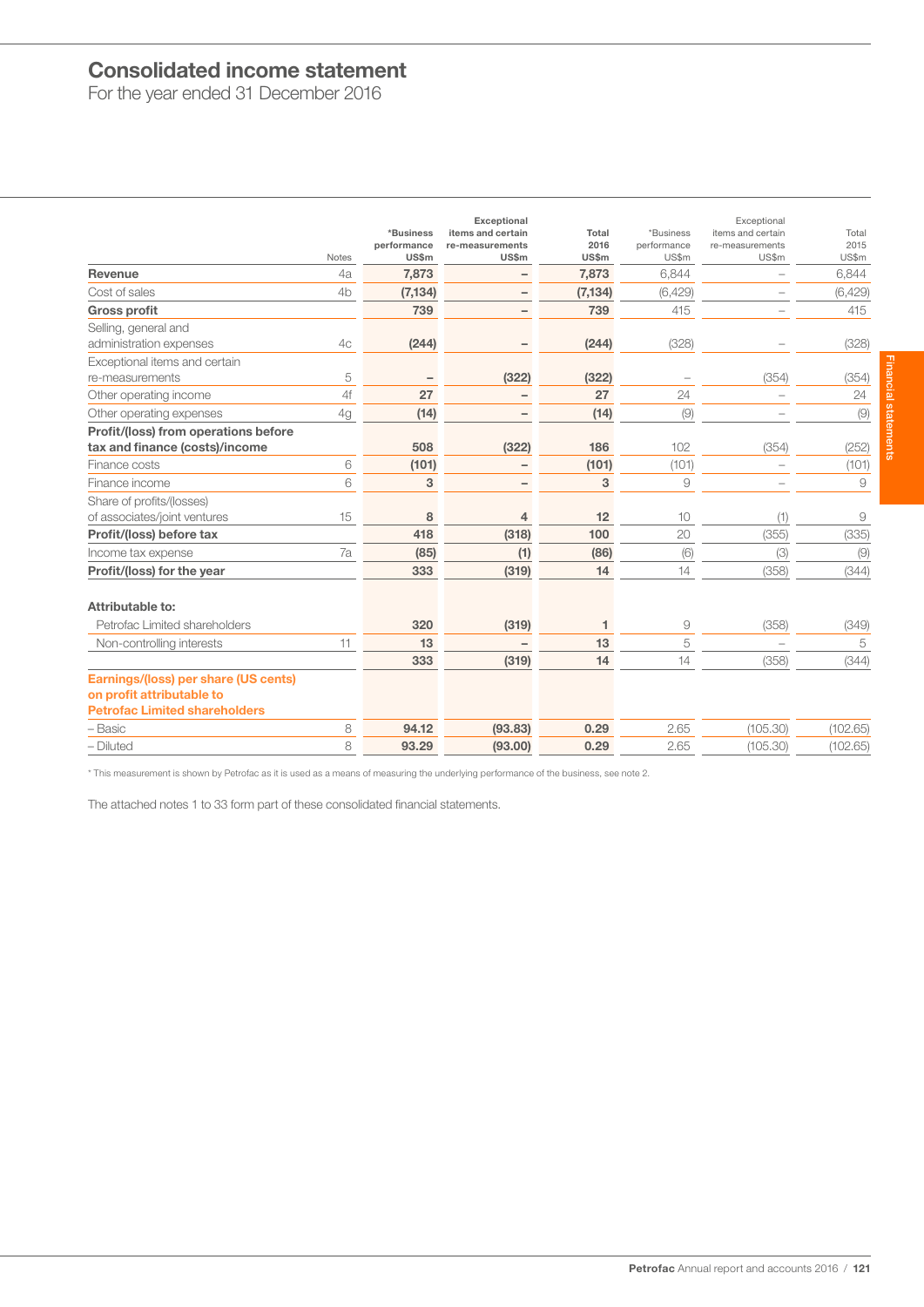# Consolidated statement of other comprehensive income

For the year ended 31 December 2016

|                                                                                                                                                   | <b>Notes</b> | 2016<br>US\$m | 2015<br>US\$m |
|---------------------------------------------------------------------------------------------------------------------------------------------------|--------------|---------------|---------------|
| Profit/(loss) for the year                                                                                                                        |              | 14            | (344)         |
|                                                                                                                                                   |              |               |               |
| <b>Other Comprehensive Income/(Loss)</b>                                                                                                          |              |               |               |
| Net changes in fair value of derivatives and financial assets designated as cash flow hedges                                                      | 25           | 49            | (47)          |
| Changes in fair value of available-for-sale financial asset                                                                                       | 25, 16       |               | (16)          |
| Foreign currency translation gains                                                                                                                | 25           | 31            |               |
| Other comprehensive income/(loss) to be reclassified to consolidated income statement in subsequent periods                                       |              | 80            | (63)          |
| Other comprehensive income/(loss) reclassified to consolidated income statement<br>Net gains on maturity of cash flow hedges recycled in the year | 25           | (3)           | (11)          |
| Unrealised loss on the fair value of available-for-sale investment reclassified to consolidated income statement                                  | 25, 5        | 16            |               |
| Foreign currency losses recycled to consolidated income statement upon disposal of a subsidiary                                                   | 25           | 11            |               |
| Other comprehensive income/(loss) reclassified to consolidated income statement                                                                   |              | 24            | (11)          |
| Total comprehensive income/(loss) for the year                                                                                                    |              | 118           | (418)         |
| Attributable to:                                                                                                                                  |              |               |               |
| Petrofac Limited shareholders                                                                                                                     |              | 96            | (415)         |
| Non-controlling interests                                                                                                                         | 11           | 22            | (3)           |
|                                                                                                                                                   |              | 118           | (418)         |

The attached notes 1 to 33 form part of these consolidated financial statements.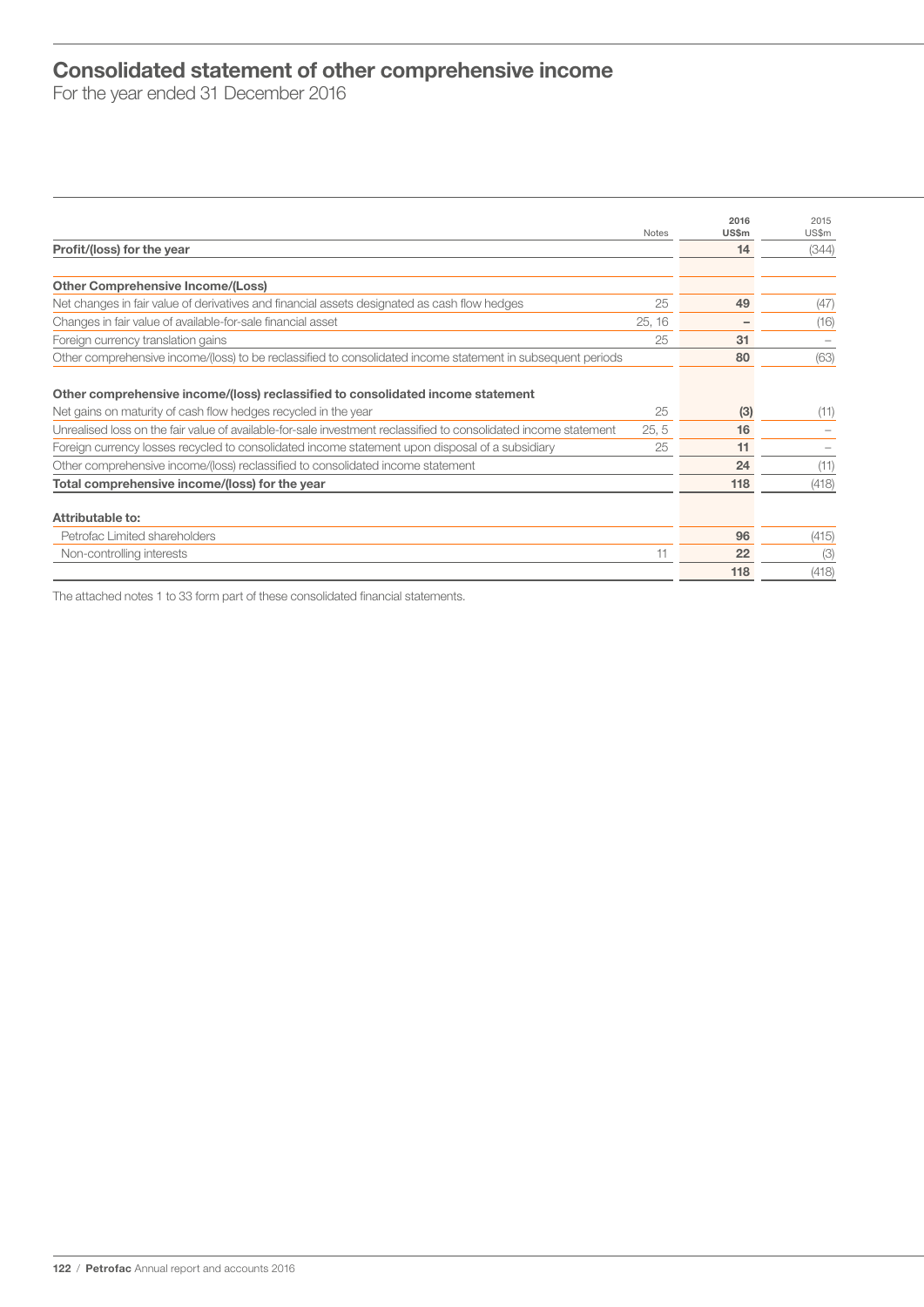# Consolidated statement of financial position

At 31 December 2016

|                                                      |       | 2016                     | 2015           |
|------------------------------------------------------|-------|--------------------------|----------------|
| <b>Assets</b>                                        | Notes | US\$m                    | US\$m          |
| <b>Non-current assets</b>                            |       |                          |                |
| Property, plant and equipment                        | 10    | 1,418                    | 1,775          |
| Goodwill                                             | 12    | 72                       | 80             |
| Intangible assets                                    | 14    | 96                       | 107            |
| Investments in associates/joint ventures             | 15    | 65                       | 74             |
| Available-for-sale investment                        | 16    | $\qquad \qquad -$        | 169            |
| Other financial assets                               | 17    | 318                      | 752            |
| Income tax receivable                                |       | $\overline{\phantom{0}}$ | 8              |
| Deferred tax assets                                  | 7c    | 63                       | 80             |
|                                                      |       | 2,032                    | 3,045          |
| <b>Current assets</b>                                |       |                          |                |
| Inventories                                          | 18    | 11                       | 13             |
| Work in progress                                     | 19    | 2,182                    | 1,794          |
| Trade and other receivables                          | 20    | 2,162                    | 2,124          |
| Due from related parties                             | 30    | 4                        | $\mathbf{2}$   |
| Other financial assets                               |       |                          |                |
|                                                      | 17    | 546<br>9                 | 455            |
| Income tax receivable                                |       |                          | 10             |
| Cash and short-term deposits                         | 21    | 1,167                    | 1,104          |
|                                                      |       | 6,081                    | 5,502          |
| Assets held for sale                                 | 13    | 128                      |                |
|                                                      |       | 6,209                    | 5,502          |
| <b>Total assets</b>                                  |       | 8,241                    | 8,547          |
| <b>Equity and liabilities</b>                        |       |                          |                |
| <b>Equity</b>                                        |       |                          |                |
| Share capital                                        | 22    | 7                        | 7              |
| Share premium                                        | 22    | $\overline{4}$           | $\overline{4}$ |
| Capital redemption reserve                           | 22    | 11                       | 11             |
| Treasury shares                                      | 23    | (105)                    | (111)          |
| Other reserves                                       | 25    | 73                       | (16)           |
| Retained earnings                                    |       | 1,107                    | 1,335          |
| Equity attributable to Petrofac Limited shareholders |       | 1,097                    | 1,230          |
| Non-controlling interests                            | 11    | 26                       | $\mathbf{2}$   |
| <b>Total equity</b>                                  |       | 1,123                    | 1,232          |
| <b>Non-current liabilities</b>                       |       |                          |                |
| Interest-bearing loans and borrowings                | 26    | 1,423                    | 1,270          |
| Provisions                                           | 27    | 224                      | 331            |
| Other financial liabilities                          | 17    | 348                      | 659            |
| Deferred tax liabilities                             | 7c    | 94                       | 141            |
|                                                      |       | 2,089                    | 2,401          |
| <b>Current liabilities</b>                           |       |                          |                |
| Trade and other payables                             | 28    | 1,974                    | 2,510          |
| Due to related parties                               | 30    |                          | -1.            |
| Interest-bearing loans and borrowings                | 26    | 361                      | 520            |
| Other financial liabilities                          | 17    | 368                      | 336            |
| Income tax payable                                   |       | 188                      | 113            |
| Billings in excess of cost and estimated earnings    | 19    | 44                       | 201            |
| Accrued contract expenses                            | 31    | 2,060                    | 1,233          |
|                                                      |       | 4,995                    | 4,914          |
| Liabilities associated with assets held for sale     | 13    | 34                       |                |
|                                                      |       | 5,029                    | 4,914          |
| <b>Total liabilities</b>                             |       | 7,118                    | 7,315          |
| <b>Total equity and liabilities</b>                  |       | 8,241                    | 8,547          |

The financial statements on pages 121 to 171 were approved by the Board of Directors on 21 February 2017 and signed on its behalf by Alastair Cochran – Chief Financial Officer.

The attached notes 1 to 33 form part of these consolidated financial statements.

**Financial statements** Financial statements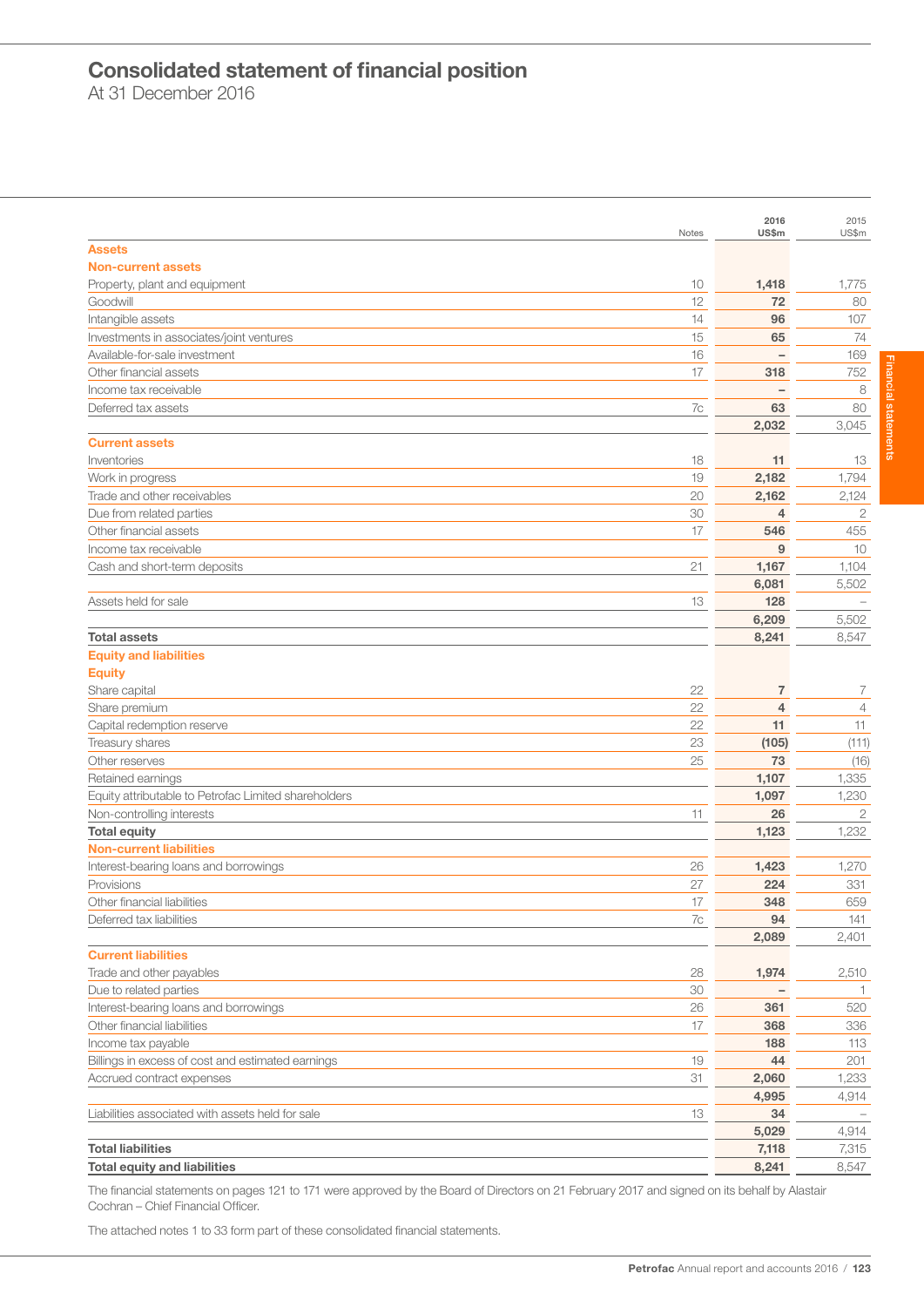# Consolidated statement of cash flows

For the year ended 31 December 2016

|                                                                                                              | Notes  | 2016<br>US\$m  | 2015<br>US\$m |
|--------------------------------------------------------------------------------------------------------------|--------|----------------|---------------|
| <b>Operating activities</b>                                                                                  |        |                |               |
| Profit/(loss) before tax                                                                                     |        | 100            | (335)         |
| Exceptional items and certain re-measurements                                                                | 5      | 318            | 355           |
| Profit before tax, exceptional items and certain re-measurements                                             |        | 418            | 20            |
| Adjustments to reconcile profit before tax, exceptional items and certain re-measurements to net cash flows: |        |                |               |
| Depreciation, amortisation and write off                                                                     | 4b, 4c | 188            | 200           |
| Share-based payments                                                                                         | 4d     | 17             | 23            |
| Difference between other long-term employment benefits paid and amounts recognised                           |        |                |               |
| in the consolidated income statement                                                                         | 27     | 7              | 15            |
| Net finance expense                                                                                          | 6      | 98             | 92            |
| Gain arising from disposal of non-current asset                                                              | 4f     |                | (8)           |
| Provision for costs in excess of revenues on a contract                                                      | 31     | 20             | 48            |
| Share of profits of associates/joint ventures                                                                | 15     | (8)            | (10)          |
| Other non-cash items, net                                                                                    |        | (1)            | (67)          |
|                                                                                                              |        | 739            | 313           |
| Working capital adjustments:                                                                                 |        |                |               |
| Trade and other receivables                                                                                  |        | (112)          | 605           |
| Work in progress                                                                                             |        | (388)          | (192)         |
| Due from related parties                                                                                     |        | (2)            | (2)           |
| Inventories                                                                                                  |        | $\overline{2}$ | 3             |
| Other current financial assets                                                                               | 17     | 384            | 55            |
| Trade and other payables                                                                                     |        | (441)          | (168)         |
| Billings in excess of cost and estimated earnings                                                            |        | (157)          | (64)          |
| Accrued contract expenses                                                                                    |        | 800            | 367           |
| Due to related parties                                                                                       |        | (1)            | (2)           |
|                                                                                                              |        | 824            | 915           |
| Long-term receivables from customers                                                                         | 17     | (62)           | (50)          |
| Other non-current items, net                                                                                 |        | 44             | (38)          |
| <b>Cash generated from operations</b>                                                                        |        | 806            | 827           |
| Restructuring, redundancy and migration costs paid                                                           |        | (21)           | (13)          |
| Interest paid                                                                                                |        | (94)           | (96)          |
| Income taxes paid, net                                                                                       |        | (40)           | (49)          |
| Net cash flows from operating activities                                                                     |        | 651            | 669           |
| <b>Investing activities</b>                                                                                  |        |                |               |
| Purchase of property, plant and equipment                                                                    |        | (165)          | (169)         |
| Payments for intangible oil and gas assets                                                                   | 14     | (2)            | (17)          |
| Additional investment made to available-for-sale investment                                                  | 16     | (12)           |               |
| Investments in associate and joint ventures                                                                  | 15     | (5)            | (2)           |
| Dividend received from associates/joint ventures                                                             | 15     | 28             | 8             |
| Loan in respect of the development of the Greater Stella Area                                                | 17     | (119)          | (182)         |
| Proceeds from disposal of property, plant and equipment                                                      |        | 6              | 2             |
| Proceeds from disposal of subsidiary, net of cash disposed                                                   | 4f     | 1              | 41            |
| Interest received                                                                                            |        | 3              | $\mathbf{1}$  |
| Net cash flows used in investing activities                                                                  |        | (265)          | (318)         |
| <b>Financing activities</b>                                                                                  |        |                |               |
| Interest-bearing loans and borrowings obtained, net of debt acquisition cost                                 |        | 2,293          | 985           |
| Repayment of interest-bearing loans and borrowings, including finance leases                                 |        | (2, 385)       | (943)         |
| Treasury shares purchased                                                                                    | 23     | (36)           | (39)          |
| Equity dividends paid, net                                                                                   |        | (224)          | (223)         |
| Net cash flows used in financing activities                                                                  |        | (352)          | (220)         |
| Net increase in cash and cash equivalents                                                                    |        | 34             | 131           |
| Net foreign exchange difference                                                                              |        | (12)           | (7)           |
| Cash and cash equivalents at 1 January                                                                       |        | 1,101          | 977           |
| Cash and cash equivalents at 31 December                                                                     | 21     | 1,123          | 1,101         |
|                                                                                                              |        |                |               |

The attached notes 1 to 33 form part of these consolidated financial statements.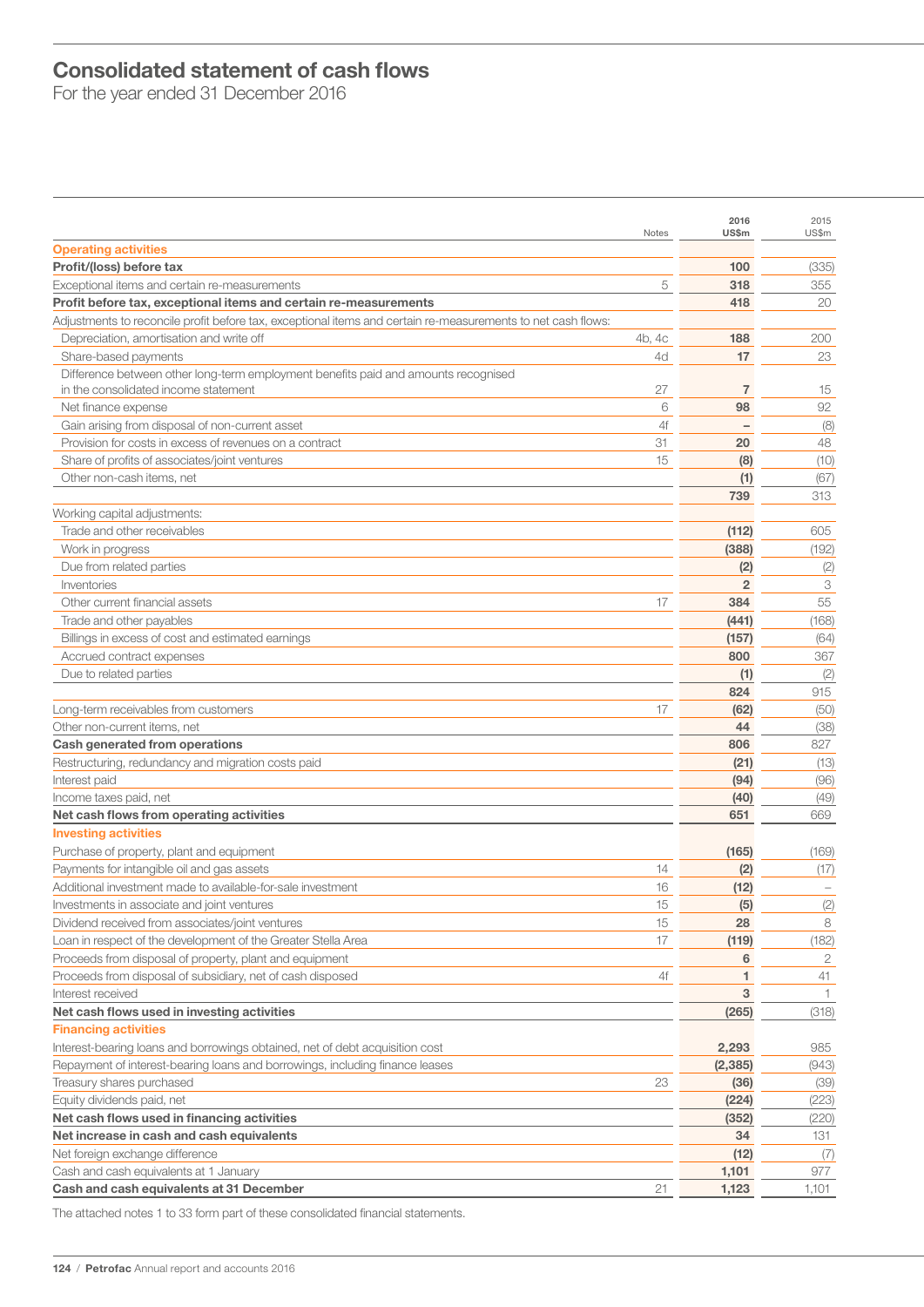# Consolidated statement of changes in equity

For the year ended 31 December 2016

|                                                           |                                     | Attributable to Petrofac Limited shareholders |                                           |                                           |                                         |                               |                |                                           |                          |
|-----------------------------------------------------------|-------------------------------------|-----------------------------------------------|-------------------------------------------|-------------------------------------------|-----------------------------------------|-------------------------------|----------------|-------------------------------------------|--------------------------|
|                                                           | Issued<br>share<br>capital<br>US\$m | Share<br>premium<br>US\$m                     | Capital<br>redemption<br>reserve<br>US\$m | *Treasury<br>shares<br>US\$m<br>(note 23) | Other<br>reserves<br>US\$m<br>(note 25) | Retained<br>earnings<br>US\$m | Total<br>US\$m | Non-<br>controlling<br>interests<br>US\$m | Total<br>equity<br>US\$m |
| Balance at 1 January 2016                                 |                                     | 4                                             |                                           | (111)                                     | (16)                                    | 1,335                         | 1,230          | 2                                         | 1,232                    |
| Profit for the year                                       |                                     |                                               |                                           |                                           |                                         |                               |                | 13                                        | 14                       |
| Other comprehensive income                                |                                     |                                               |                                           |                                           | 95                                      |                               | 95             | 9                                         | 104                      |
| Total comprehensive income for the year                   |                                     |                                               |                                           |                                           | 95                                      |                               | 96             | 22                                        | 118                      |
| Share-based payments charge (note 24)                     |                                     |                                               |                                           |                                           | 17                                      | $\overline{\phantom{0}}$      | 17             |                                           | 17                       |
| Shares vested during the year (note 23)                   |                                     |                                               |                                           | 42                                        | (39)                                    | (3)                           |                |                                           |                          |
| Transfer to reserve for share-based payments<br>(note 24) |                                     |                                               |                                           |                                           | 17                                      |                               | 17             |                                           | 17                       |
| Treasury shares purchased (note 23)                       |                                     |                                               |                                           | (36)                                      |                                         |                               | (36)           |                                           | (36)                     |
| Income tax on share-based payments reserve                |                                     |                                               |                                           |                                           | (1)                                     | $\overline{\phantom{0}}$      |                |                                           | (1)                      |
| Adjustment to non-controlling interest                    |                                     |                                               |                                           |                                           |                                         | (2)                           | (2)            | 2                                         |                          |
| Loan from non-controlling interest converted              |                                     |                                               |                                           |                                           |                                         |                               |                |                                           |                          |
| to equity                                                 |                                     |                                               |                                           |                                           |                                         |                               |                |                                           |                          |
| Dividends (note 9)                                        |                                     |                                               |                                           |                                           |                                         | (224)                         | (224)          |                                           | (225)                    |
| <b>Balance at 31 December 2016</b>                        | 7                                   | 4                                             | 11                                        | (105)                                     | 73                                      | 1,107                         | 1,097          | 26                                        | 1,123                    |

|                                                              |                                     | Attributable to Petrofac Limited shareholders |                                           |                                           |                                         |                               |                |                                           |                          |  |  |
|--------------------------------------------------------------|-------------------------------------|-----------------------------------------------|-------------------------------------------|-------------------------------------------|-----------------------------------------|-------------------------------|----------------|-------------------------------------------|--------------------------|--|--|
|                                                              | Issued<br>share<br>capital<br>US\$m | Share<br>premium<br>US\$m                     | Capital<br>redemption<br>reserve<br>US\$m | *Treasury<br>shares<br>US\$m<br>(note 23) | Other<br>reserves<br>US\$m<br>(note 25) | Retained<br>earnings<br>US\$m | Total<br>US\$m | Non-<br>controlling<br>interests<br>US\$m | Total<br>equity<br>US\$m |  |  |
| Balance at 1 January 2015                                    |                                     | 4                                             | 11                                        | (101)                                     | 31                                      | 1.909                         | 1,861          | 10                                        | 1,871                    |  |  |
| (Loss)/profit for the year                                   |                                     |                                               |                                           |                                           | $\overline{\phantom{0}}$                | (349)                         | (349)          | 5                                         | (344)                    |  |  |
| Other comprehensive loss                                     |                                     |                                               |                                           |                                           | (66)                                    | $\overline{\phantom{0}}$      | (66)           | (8)                                       | (74)                     |  |  |
| Total comprehensive loss for the year                        |                                     |                                               |                                           |                                           | (66)                                    | (349)                         | (415)          | (3)                                       | (418)                    |  |  |
| Share-based payments charge (note 24)                        |                                     |                                               |                                           |                                           | 23                                      | $\overline{\phantom{0}}$      | 23             |                                           | 23                       |  |  |
| Shares vested during the year (note 23)                      |                                     |                                               |                                           | 29                                        | (27)                                    | (2)                           |                |                                           |                          |  |  |
| Transfer to reserve for share-based payments<br>(note $24$ ) |                                     |                                               |                                           |                                           | 23                                      |                               | 23             |                                           | 23                       |  |  |
| Treasury shares purchased (note 23)                          |                                     |                                               |                                           | (39)                                      |                                         |                               | (39)           |                                           | (39)                     |  |  |
| Dividends (note 9)                                           |                                     |                                               |                                           |                                           | -                                       | (223)                         | (223)          | 15                                        | (228)                    |  |  |
| Balance at 31 December 2015                                  |                                     | 4                                             |                                           | (111)                                     | '16)                                    | 1,335                         | 1.230          |                                           | 1,232                    |  |  |

\* Shares held by Petrofac Employee Benefit Trust and Petrofac Joint Venture Companies Employee Benefit Trust.

The attached notes 1 to 33 form part of these consolidated financial statements.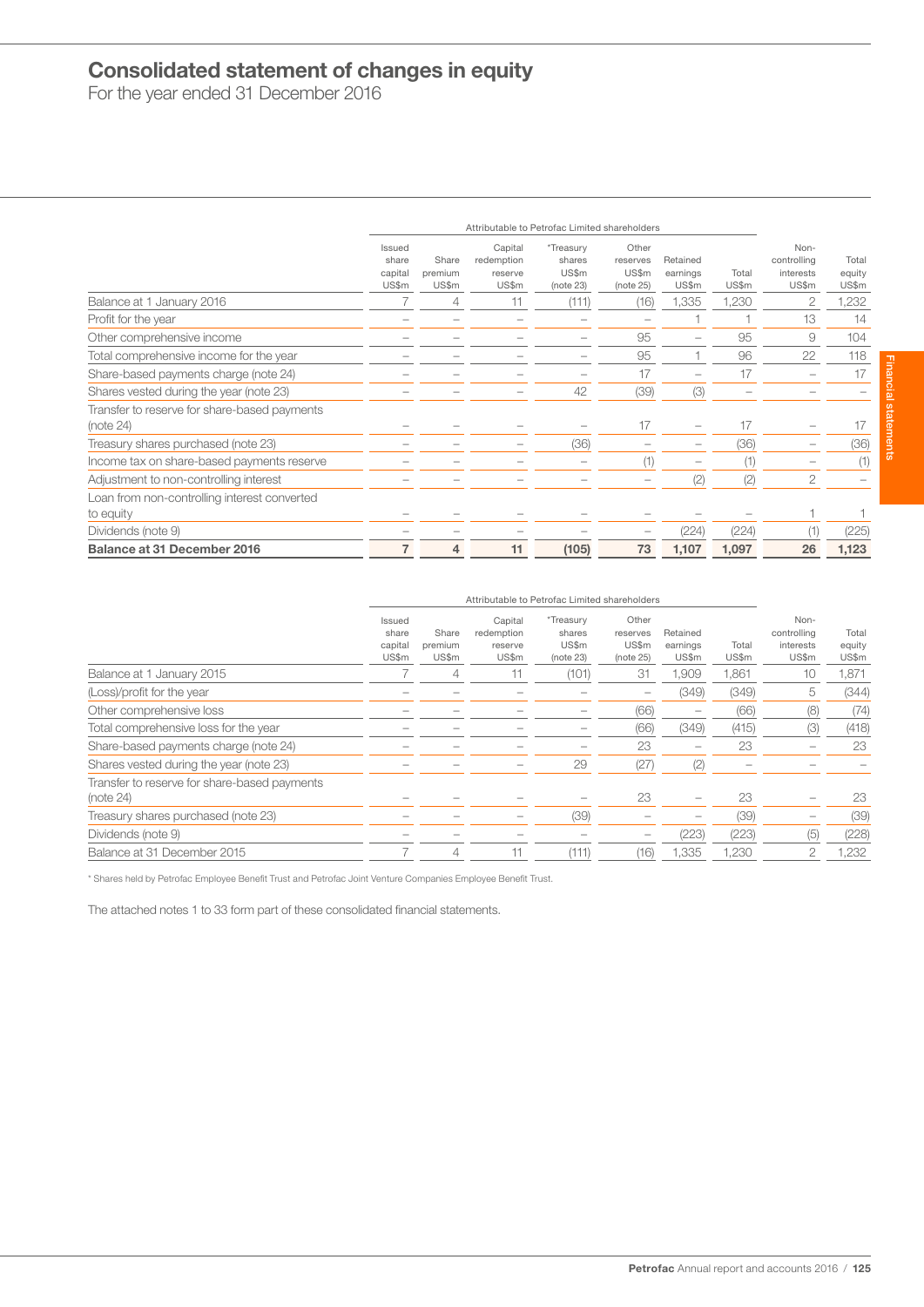For the year ended 31 December 2016

# 1 Corporate information

The consolidated financial statements of Petrofac Limited and its subsidiaries (collectively, the Group) for the year ended 31 December 2016 were authorised for issue in accordance with a resolution of the Directors on 21 February 2017.

Petrofac Limited (the 'Company') is a limited liability company registered and domiciled in Jersey under the Companies (Jersey) Law 1991 and is the holding company for the international group of Petrofac subsidiaries. The Company's 31 December 2016 financial statements are shown on pages 173 to 188. The Group's principal activity is the provision of services to the oil and gas production and processing industry.

Information on the Group's subsidiaries and joint ventures is contained in note 33 to these consolidated financial statements. Information on other related party relationships of the Group is provided in note 30.

# 2 Summary of significant accounting policies

# Basis of preparation

The consolidated financial statements of the Group have been prepared in accordance with International Financial Reporting Standards (IFRS) as issued by the International Accounting Standards Board (IASB) and applicable requirements of Jersey law.

The consolidated financial statements have been prepared on a historical cost basis, except for available-for-sale (AFS) investment, derivative financial instruments, financial assets held at fair value through profit and loss and contingent consideration that have been measured at fair value. Certain items of inventory are carried at net realisable value. The consolidated financial statements are presented in United States dollars and all values are rounded to the nearest million (US\$m), except when otherwise indicated.

# Presentation of results

Petrofac presents its results in the consolidated income statement to identify separately the contribution of impairments, certain remeasurements, restructuring and redundancy costs, contract migration costs, material deferred tax movements arising due to foreign exchange differences in jurisdictions where tax is computed based on the functional currency of the country, material forward rate movements in Kuwaiti dinar forward currency contracts and net costs relating to the cessation of the Berantai RSC contract in order to provide readers with a clear and consistent presentation of the underlying operating performance of the Group's ongoing business.

# New standards and interpretations

The Group has adopted new and revised standards and interpretations issued by the International Accounting Standards Board (IASB) and the International Financial Reporting Interpretations Committee (IFRIC) of the IASB that are relevant to its operations and effective for accounting periods beginning on or after 1 January 2016.

Although these new standards and amendments apply for the first time in 2016, they do not have a material impact on the consolidated financial statements of the Group. The nature and the impact of each new standard or amendment is described below:

# Amendments to IFRS 11 Joint Arrangements: Accounting for Acquisitions of Interests

The amendments to IFRS 11 require that a joint operator accounting for the acquisition of an interest in a joint operation, in which the activity of the joint operation constitutes a business, must apply the relevant IFRS 3 Business Combinations principles for business combination accounting. The amendments also clarify that a previously held interest in a joint operation is not re-measured on the acquisition of an additional interest in the same joint operation if joint control is retained. In addition, a scope exclusion has been added to IFRS 11 to specify that the amendments do not apply when the parties sharing joint control, including the reporting entity, are under common control of the same ultimate controlling party.

The amendments apply to both the acquisition of the initial interest in a joint operation and the acquisition of any additional interests in the same joint operation and are applied prospectively. These amendments do not have any impact on the Group as there has been no interest acquired in a joint operation during the period, however will be applied in the future when applicable.

# Amendments to IAS 16 and IAS 38: Clarification of Acceptable Methods of Depreciation and Amortisation

The amendments clarify the principle in IAS 16 Property, Plant and Equipment and IAS 38 Intangible Assets that revenue reflects a pattern of economic benefits that are generated from operating a business (of which the asset is a part) rather than the economic benefits that are consumed through use of the asset. As a result, a revenue-based method cannot be used to depreciate property, plant and equipment and may only be used in very limited circumstances to amortise intangible assets. The amendments are applied prospectively and impact the Group's Production Enhancement Contracts (PECs) in Mexico. The application of this amendment resulted in an increase in pre-tax depreciation charge for the year of US\$24m (post-tax US\$18m).

# Standards issued but not yet effective

Standards issued but not yet effective up to the date of issuance of the Group's consolidated financial statements are listed below and include only those standards and interpretations that are likely to have an impact on the disclosures, financial position or performance of the Group at a future date. The Group intends to adopt these standards when they become effective.

# IFRS 9 Financial Instruments

In July 2014, the IASB issued the final version of IFRS 9 Financial Instruments that replaces IAS 39 Financial Instruments: Recognition and Measurement and all previous versions of IFRS 9. IFRS 9 brings together all three aspects of the accounting for financial instruments project: classification and measurement, impairment and hedge accounting. IFRS 9 is effective for annual periods beginning on or after 1 January 2018, with early application permitted. Except for hedge accounting, retrospective application is required but providing comparative information is not compulsory. For hedge accounting, the requirements are generally applied prospectively, with some limited exceptions. The adoption of IFRS 9 will have an effect on the classification and measurement of the Group's financial assets and financial liabilities. The Group is currently assessing the impact of IFRS 9 and plans to adopt the new standard on the required effective date.

# IFRS 15 Revenue from Contracts with Customers

IFRS 15 was issued in May 2014 and establishes a five-step model to account for revenue arising from contracts with customers. Under IFRS 15, revenue is recognised at an amount that reflects the consideration to which an entity expects to be entitled in exchange for transferring goods or services to a customer.

The new revenue standard will supersede all current revenue recognition requirements under IFRS (e.g. IAS 11 Construction Contracts, IAS 18 Revenue and IFRIC 18 Transfers of Assets from Customers). Either a full retrospective application or a modified retrospective application is required for annual periods beginning on or after 1 January 2018. Early adoption is permitted. It is the Group's current intention to adopt IFRS 15 for the year ending 31 December 2018 and it will confirm which application it will adopt before the start of this accounting period. The Group has performed a preliminary assessment of the impact of adoption of IFRS 15 and is currently evaluating the potential impact on the Group's revenue recognition policies. Further detailed analysis is ongoing. Furthermore, the Group is considering the clarifications issued by the IASB in April 2016 and will monitor any further developments.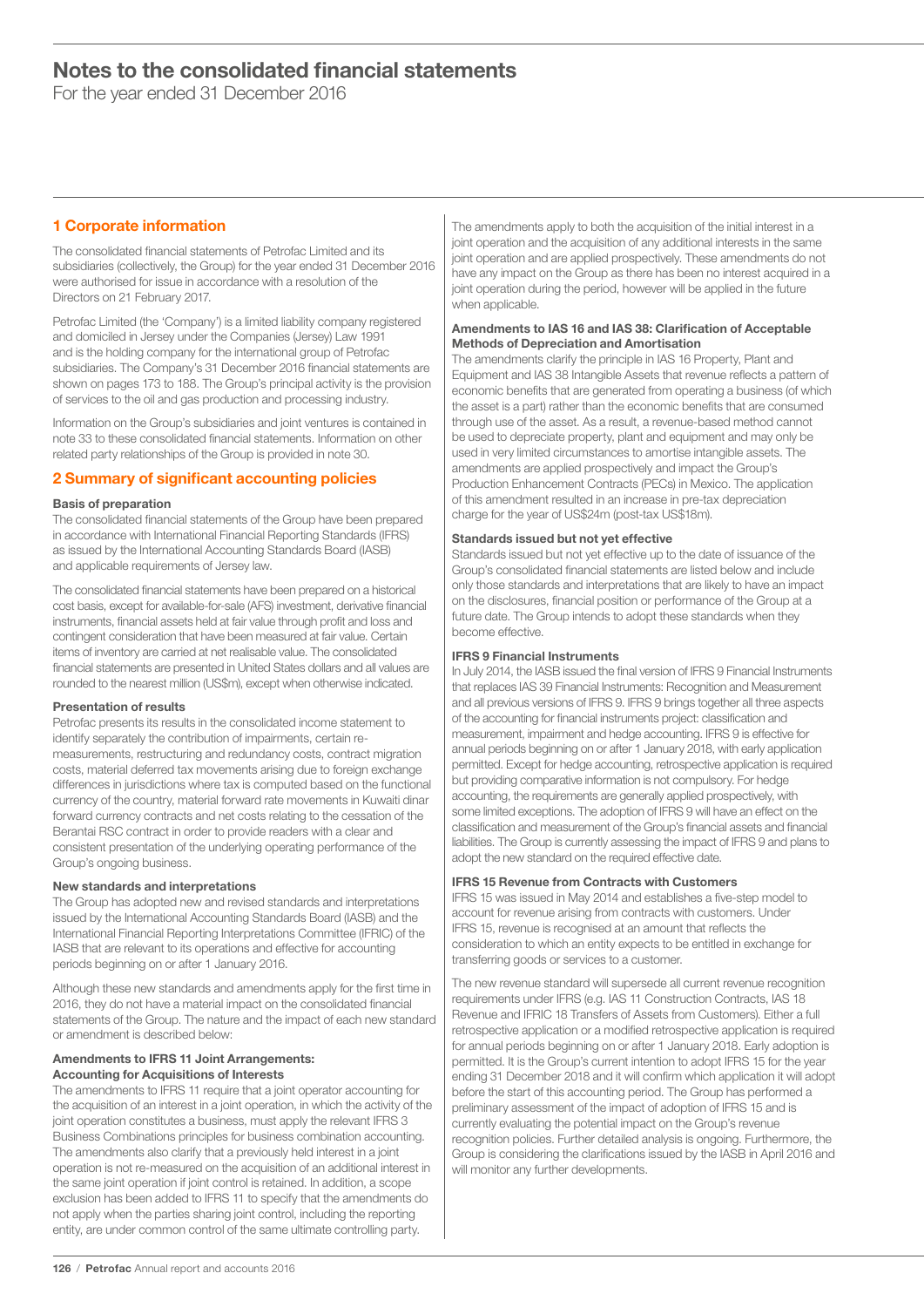# Rendering of services

The Group provides lump-sum engineering, procurement and construction project execution services and reimbursable engineering and production services to the oil and gas industry. Currently, the Group accounts for the lump-sum engineering, procurement and construction project execution services contract as a single performance obligation and recognises service revenue by reference to the stage of completion on the overall contract (see current revenue recognition policies on page 131).

The reimbursable engineering and production services contracts are currently segregated into distinct performance obligations based on the assessment that the service is capable of being distinct both individually and within the context of the contract. Currently, the Group accounts for the reimbursable engineering and production services contracts as separate deliverables of bundled sales, allocates consideration between these deliverables using the relative fair value approach and recognises service revenue as and when the services are rendered or by reference to the stage of completion (see current revenue recognition policies on page 131).

Under IFRS 15, revenue recognition must take into account each separate performance obligation and relative stand-alone selling prices. As a result, the allocation of the consideration and, consequently, the timing of the amount of revenue recognised in relation to these services contracts may be impacted. The Group will continue its analysis during 2017 and provide an update on its progress in the 2017 interim financial statements.

In preparing to adopt IFRS 15 for its services contracts, the Group is considering the following:

#### Variable consideration

Currently, the Group recognises revenue from the rendering of services measured based on the fair value of the consideration received or receivable, net of any allowances. If revenue cannot be reliably measured, the Group defers revenue recognition until the uncertainty is resolved. Such provisions give rise to variable consideration under IFRS 15, and will be required to be estimated at contract inception.

IFRS 15 requires the estimated variable consideration to be constrained to prevent over-recognition of revenue. The Group continues to assess individual contracts to determine the estimated variable consideration and related constraint.

#### Warranty obligations

The Group provides warranties for general repairs and does not provide extended warranties or maintenance services in its contracts with customers. As such, the Group expects that such warranties will be assurance-type warranties which will continue to be accounted for under IAS 37 Provisions, Contingent Liabilities and Contingent Assets consistent with its current practice, however further analysis is required.

### Principal vs agent

IFRS 15 requires that when other parties are involved in providing goods or services to an entity's customer, the entity must determine whether its performance obligation is to provide the good or service itself (as a principal) or to arrange for another party to provide the good or service (as an agent). Currently, the Group is acting as a principal in providing goods and services to its customers for all contracts. However the Group's Engineering, Procurement and Constructions Management (EPCm) contracts in particular are currently being reviewed in line with the requirements under IFRS 15 to identify if the Group's procurement services under such contracts are provided to the customer as an agent. This may impact the amount of revenue to be recognised.

### Sale of goods

In addition to services described above, the Group is also engaged in the sale of crude oil to customers. Contracts with customers in which the sale of crude oil is generally expected to be the only performance obligation are not expected to have any impact on the Group's profit or loss upon adoption of IFRS 15. The Group expects the revenue recognition to occur at a point in time when control of the goods is transferred to the customer, generally on delivery of the goods.

# Presentation and disclosure requirements

IFRS 15 provides presentation and disclosure requirements, which are more extensive than under current IFRS. The presentation requirements represent a significant change from current practice and increase the volume of disclosures required in Group's financial statements. The Group is in the process of assessing its current systems, internal controls, and policies and procedures, and will make the necessary changes to collect and disclose the required information.

### Amendments to IFRS 10 and IAS 28: Sale or Contribution of Assets between an Investor and its Associate or Joint Venture

The amendments address the conflict between IFRS 10 and IAS 28 in dealing with the loss of control of a subsidiary that is sold or contributed to an associate or joint venture. The amendments clarify that the gain or loss resulting from the sale or contribution of assets that constitute a business, as defined in IFRS 3, between an investor and its associate or joint venture, is recognised in full. Any gain or loss resulting from the sale or contribution of assets that do not constitute a business, however, is recognised only to the extent of unrelated investors' interests in the associate or joint venture. The IASB has deferred the effective date of these amendments indefinitely, but if early adopted the amendments must be applied prospectively. These amendments will be applied in the future when applicable.

### Basis of consolidation

The consolidated financial statements comprise the financial statements of Petrofac Limited and its subsidiaries as at 31 December 2016. Control is achieved when the Group is exposed, or has rights, to variable returns from its involvement with the investee and has the ability to affect those returns through its power over the investee.

Generally, there is a presumption that a majority of voting rights result in control. To support this presumption and when the Group has less than a majority of the voting or similar rights of an investee, the Group considers all relevant facts and circumstances in assessing whether it has power over an investee, including:

- The contractual arrangement with the other vote holders of the investee
- Rights arising from other contractual arrangements
- The Group's voting rights and potential voting rights

The Group re-assesses whether or not it controls an investee if facts and circumstances indicate that there are changes to one or more of the three elements of control. Consolidation of a subsidiary begins when the Group obtains control over the subsidiary and ceases when the Group loses control of the subsidiary. Assets, liabilities, income and expenses of a subsidiary acquired or disposed of during the year are included in the statement of comprehensive income from the date the Group gains control until the date the Group ceases to control the subsidiary.

Profit or loss and each component of other comprehensive income (OCI) are attributed to the Petrofac Limited shareholders and to the noncontrolling interests, even if this results in the non-controlling interests having a deficit balance. When necessary, adjustments are made to the financial statements of subsidiaries to bring their accounting policies into line with the Group's accounting policies.

All intra-group assets and liabilities, equity, income, expenses and cash flows relating to transactions between members of the Group are eliminated in full on consolidation.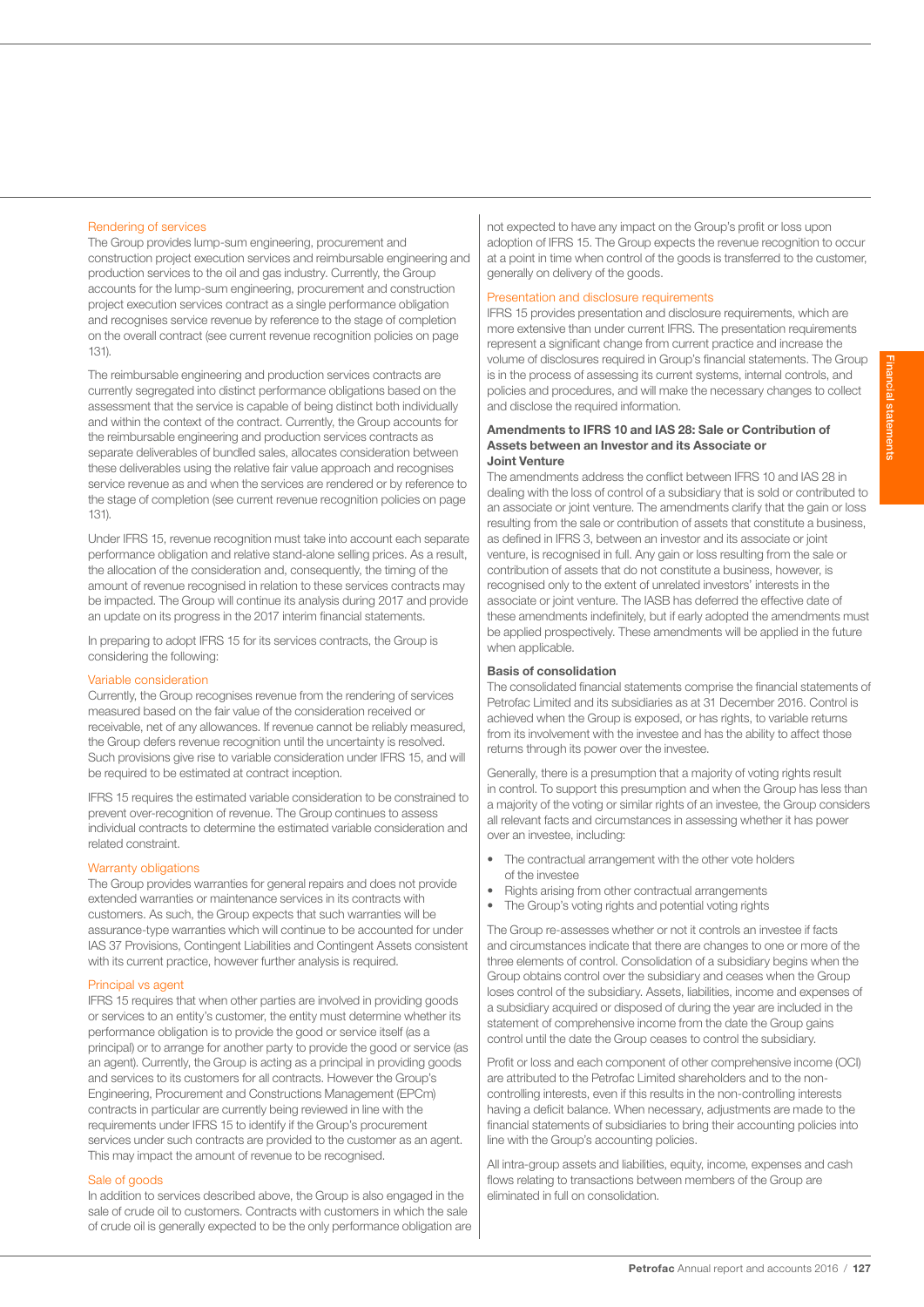For the year ended 31 December 2016

# 2 Summary of significant accounting policies continued

A change in the ownership interest of a subsidiary, without a loss of control, is accounted for as an equity transaction.

If the Group loses control over a subsidiary, it derecognises the related assets (including goodwill), liabilities, non-controlling interest and other components of equity while any resultant gain or loss is recognised in the consolidated income statement. Any investment retained is recognised at fair value.

# Business combinations and goodwill

Business combinations are accounted for using the acquisition method. The cost of an acquisition is measured as the aggregate of the consideration transferred measured at acquisition date fair value and the amount of any non-controlling interests in the acquiree. For each business combination, the Group elects whether to measure the non-controlling interests in the acquiree at fair value or at the proportionate share of the acquiree's identifiable net assets. Acquisition-related costs are expensed as incurred and included in administrative expenses. All transaction costs associated with business combinations are charged to the consolidated income statement in the year of such combination.

When the Group acquires a business, it assesses the financial assets and liabilities assumed for appropriate classification and designation in accordance with the contractual terms, economic circumstances and pertinent conditions as at the acquisition date. This includes the separation of embedded derivatives in host contracts by the acquiree. If the business combination is achieved in stages, any previously held equity interest is re-measured at its acquisition date fair value and any resulting gain or loss is recognised in the consolidated income statement.

Goodwill is initially measured at cost, being the excess of the aggregate of the consideration transferred and the amount recognised for noncontrolling interests, and any previous interest held, over the net fair value of the identifiable assets acquired and liabilities assumed. If the fair value of the net assets acquired is in excess of the aggregate consideration transferred, the Group reassesses whether it has correctly identified all of the assets acquired and all of the liabilities assumed and reviews the procedures used to measure the amounts to be recognised at the acquisition date. If the reassessment still results in an excess of the fair value of net assets acquired over the aggregate consideration transferred, then the gain is recognised in the consolidated income statement.

Following initial recognition, goodwill is measured at cost less any accumulated impairment losses. Goodwill is reviewed for impairment annually or more frequently if events or changes in circumstances indicate that such carrying value may be impaired.

For the purpose of impairment testing, goodwill acquired is allocated to the cash-generating units that are expected to benefit from the synergies of the combination. Each unit or units to which goodwill is allocated represents the lowest level within the Group at which the goodwill is monitored for internal management purposes and is not larger than an operating segment determined in accordance with IFRS 8 'Operating Segments'.

Impairment is determined by assessing the recoverable amount of the cash-generating units to which the goodwill relates. Where the recoverable amount of the cash-generating units is less than the carrying amount of the cash-generating units and related goodwill, an impairment loss is recognised.

Where goodwill has been allocated to cash-generating units and part of the operation within those units is disposed of, the goodwill associated with the operation disposed of is included in the carrying amount of the operation when determining the gain or loss on disposal of the operation. Goodwill disposed of in this circumstance is measured based on the relative values of the operation disposed of and the value portion of the cash-generating units retained.

### Contingent consideration payable on a business combination

When, as part of a business combination, the Group defers a proportion of the total purchase consideration payable for an acquisition, the amount provided for is the acquisition date fair value of the consideration. The unwinding of the discount element is recognised as a finance cost in the consolidated income statement. Changes in estimated contingent consideration payable on acquisition are recognised in the consolidated income statement unless they are measurement period adjustments which arise as a result of additional information obtained after the acquisition date about the facts and circumstances existing at the acquisition date, which are adjusted against carried goodwill. Contingent consideration that is classified as equity is not re-measured and subsequent settlement is accounted for within equity.

### Investment in associates and joint ventures

An associate is an entity over which the Group has significant influence. Significant influence is the power to participate in the financial and operating policy decisions of the investee, but is not control or joint control over those policies.

A joint venture is a type of joint arrangement whereby the parties that have joint control of the arrangement have rights to the net assets of the joint venture. A joint operation is a type of joint arrangement whereby the parties that have joint control of the arrangement have rights to the assets and obligations for the liabilities relating to the arrangement. Joint control is the contractually agreed sharing of control of an arrangement, which exists only when decisions about the relevant activities require unanimous consent of the parties sharing control.

The considerations made in determining significant influence or joint control are similar to those necessary to determine control over subsidiaries.

The Group's investments in its associates and joint ventures are accounted for using the equity method. Under the equity method, the investment in an associate or a joint venture is initially recognised at cost. The carrying amount of the investment is adjusted to recognise changes in the Group's share of net assets of the associate or joint venture since the acquisition date. Goodwill relating to the associate or joint venture is included in the carrying amount of the investment and is not tested for impairment separately.

The consolidated income statement reflects the Group's share of the results of operations of the associate or joint venture. Any change in OCI of those investees is presented as part of the Group's OCI. In addition, when there has been a change recognised directly in the equity of the associate or joint venture, the Group recognises its share of any changes, when applicable, in the statement of changes in equity.

The aggregate of the Group's share of profit or loss of an associate and a joint venture is shown on the face of the consolidated income statement outside operating profit and represents profit or loss after tax and noncontrolling interests in the subsidiaries of the associate or joint venture.

Any unrealised gains and losses resulting from transactions between the Group and the associate and joint venture are eliminated to the extent of the interest in its associates and joint ventures.

The financial statements of the associate or joint venture are prepared for the same reporting period as the Group. When necessary, adjustments are made to bring the accounting policies in line with those of the Group.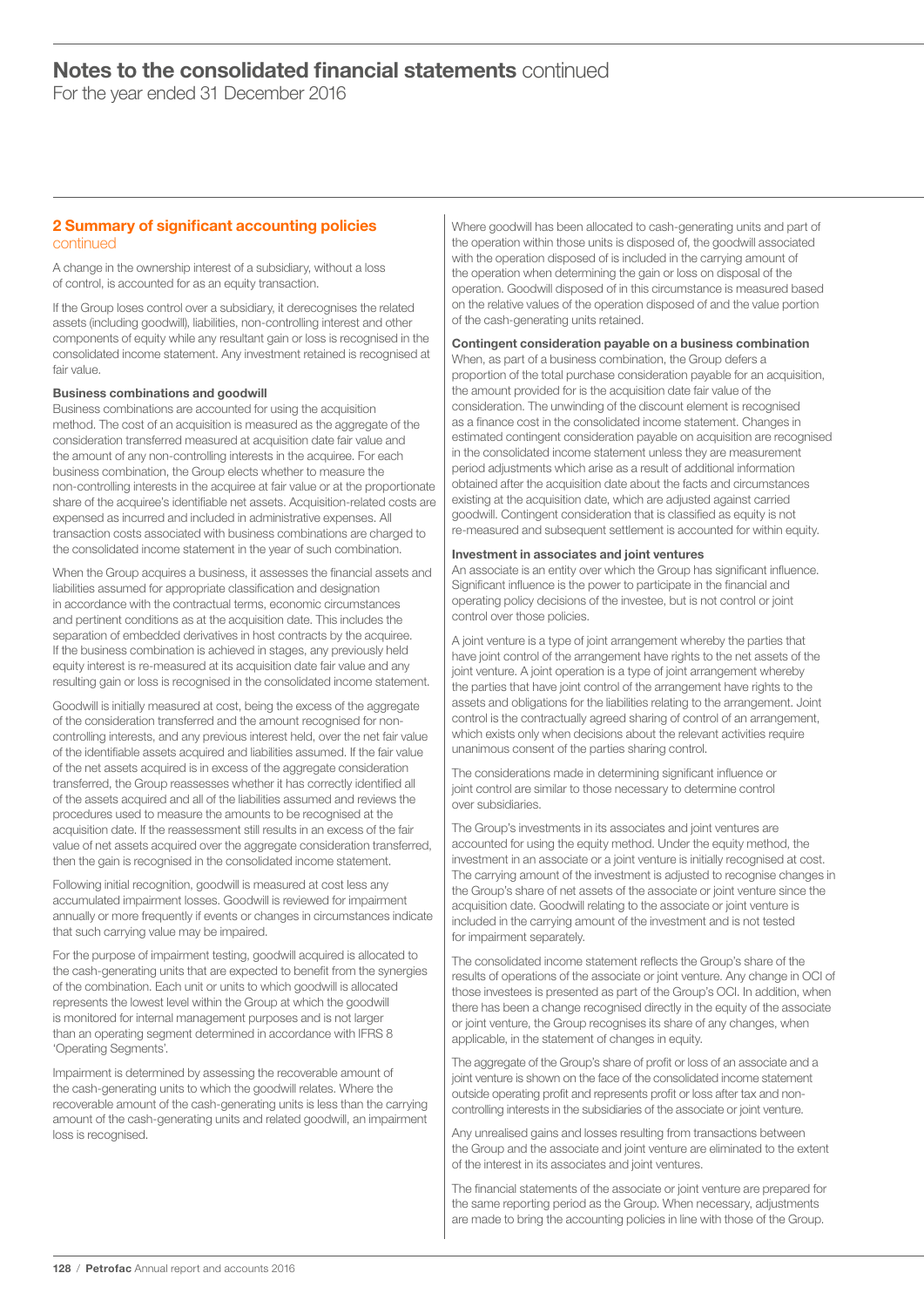After application of the equity method, the Group determines whether it is necessary to recognise an impairment loss on its investment in its associate or joint venture. At each reporting date, the Group determines whether there is objective evidence that the investment in the associate or joint venture is impaired. If there is such evidence, the Group calculates the amount of impairment as the difference between the recoverable amount of the associate or joint venture and its carrying value and recognises any loss as an exceptional item in the consolidated income statement.

Upon loss of significant influence over the associate or joint control over the joint venture, the Group measures and recognises any retained investment at its fair value. Any difference between the carrying amount of the associate or joint venture upon loss of significant influence or joint control and the fair value of the retained investment and proceeds from disposal is recognised in the consolidated income statement.

#### Joint operations

The Group's interests in joint operations are recognised in relation to its interest in a joint operation's:

- Assets, including its share of any assets held jointly
- Liabilities, including its share of any liabilities incurred jointly
- Revenue from the sale of its share of the output arising from the joint operation
- Share of the revenue from the sale of the output by the joint operation
- Expenses, including its share of any expenses incurred jointly

Under joint operations, the expenses that the Group incurs and its share of the revenue earned are recognised in the consolidated income statement. Assets controlled by the Group and liabilities incurred by it are recognised in the consolidated statement of financial position.

#### Foreign currency translation

The Group's consolidated financial statements are presented in United States dollars, which is also the Parent Company's functional currency. For each entity, the Group determines the functional currency and items included in the financial statements of each entity are measured using that functional currency. The Group uses the direct method of consolidation and on disposal of a foreign operation, the gain or loss that is reclassified to profit or loss reflects the amount that arises from using this method.

#### Transactions and balances

Transactions in foreign currencies are initially recorded by the Group's entities at their respective functional currency spot rates at the date the transaction first qualifies for recognition.

Monetary assets and liabilities denominated in foreign currencies are translated at the functional currency spot rates of exchange at the reporting date.

Differences arising on settlement or translation of monetary items are recognised in profit or loss with the exception of monetary items that are designated as part of the hedge of the Group's net investment of a foreign operation. These are recognised in OCI until the net investment is disposed of, at which time the cumulative amount is reclassified to profit or loss. Tax charges and credits attributable to exchange differences on those monetary items are also recorded in OCI.

Non-monetary items that are measured at historical cost in a foreign currency are translated using the exchange rates at the dates of the initial transactions. Non-monetary items measured at fair value in a foreign currency are translated using the exchange rates at the date when the fair value is determined. The gain or loss arising on translation of nonmonetary items measured at fair value is treated in line with the recognition of the gain or loss on the change in fair value of the item (i.e. translation differences on items whose fair value gain or loss is recognised in OCI or profit or loss are also recognised in OCI or profit or loss, respectively).

### Group companies

On consolidation, the assets and liabilities of foreign operations are translated into United States dollars at the rate of exchange prevailing at the reporting date and their statements of profit or loss are translated at exchange rates prevailing at the dates of the transactions. The exchange differences arising on translation for consolidation are recognised in OCI. On disposal of a foreign operation, the component of OCI relating to that particular foreign operation is recognised in the consolidated income statement.

Any goodwill arising on the acquisition of a foreign operation and any fair value adjustments to the carrying amounts of assets and liabilities arising on the acquisition are treated as assets and liabilities of the foreign operation and translated at the spot rate of exchange at the reporting date.

# Significant accounting judgements and estimates **Judgements**

In the process of applying the Group's accounting policies, management has made the following judgements, apart from those involving estimations, which have the most significant effect on the amounts recognised in the consolidated financial statements:

- Revenue recognition on fixed-price engineering, procurement and construction contracts: the Group recognises revenue on fixed-price engineering, procurement and construction contracts using the percentage-of-completion method, based on surveys of work performed. The Group has determined this basis of revenue recognition is the best available measure of progress on such contracts
- Revenue recognition on consortium contracts: the Group recognises its share of revenue and backlog revenue from contracts agreed as part of a consortium. The Group uses the percentage-of-completion method based on surveys of work performed to recognise revenue for the period and then recognises their share of revenue and costs as per the agreed consortium contractual arrangement. In selecting the appropriate accounting treatment, the main considerations are:
	- Determination of whether the joint arrangement is a joint venture or joint operation (though not directly related to revenue recognition this element has a material impact on the presentation of revenue for each project)
	- At what point can the revenues, costs and margin from this type of service contract be estimated/reliably measured in accordance with IAS 11; and
	- Whether there are any other remaining features unique to the contract that are relevant to the assessment

In selecting the most relevant and reliable accounting policies for IES contracts the main considerations are as follows:

- Determination of whether the joint arrangement is a joint venture or joint operation; though not directly related to revenue recognition this element has a material impact on the presentation of revenue for each project
- Whether the multiple service elements under the contract should be bifurcated such as construction phase followed by an operations and maintenance stage
- Whether the Group has legal rights to the production output and therefore is able to book reserves in respect of the project
- The nature and extent, if any, of volume and price financial exposures under the terms of the contract
- The extent to which the Group's capital investment is at risk and the mechanism for recoverability under the terms of the contract
- At what point can the revenues from each type of contract be estimated/reliably measured in accordance with IAS 18
- Whether there are any other remaining features unique to the contract that are relevant to the assessment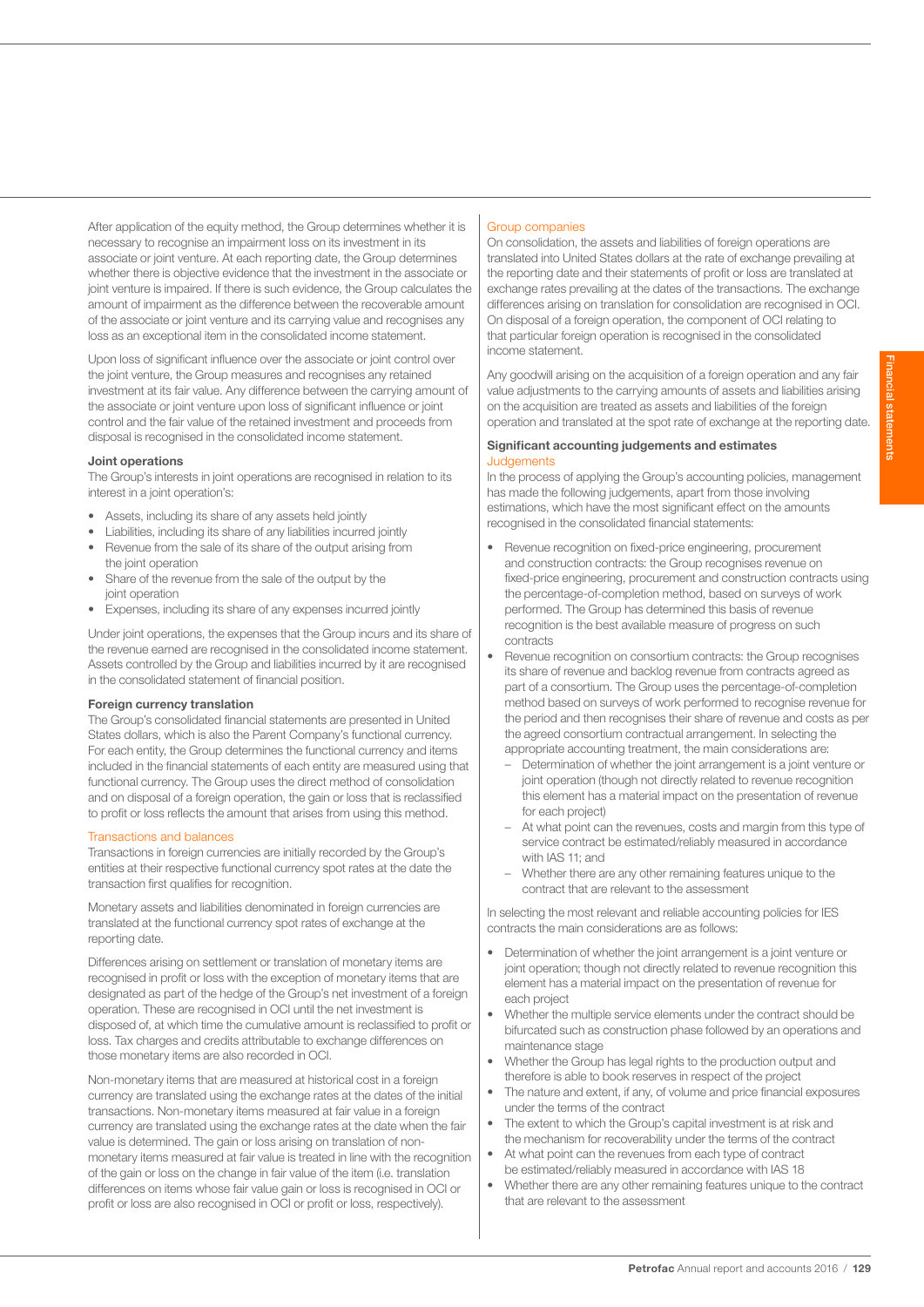For the year ended 31 December 2016

# 2 Summary of significant accounting policies continued

Revenue recognition on Integrated Energy Services (IES) contracts:

• The Group assesses on a case by case basis the most appropriate treatment for its various commercial structures which include Risk Service Contracts (RSCs), Production Enhancement Contracts (PECs) and Equity Upstream Investments including Production Sharing Contracts (see accounting policies note on page 131 for further details)

Statement of financial position classification of Integrated Energy Services (IES) contracts:

- The Group assesses on a case by case basis the most appropriate balance sheet classification of its Risk Service Contracts, Production Enhancement Contracts and Equity Upstream Investments (see accounting policy notes on page 131)
- In selecting the most appropriate policies for IES contracts the main judgements are as follows:
	- The Greater Stella Area (GSA) asset is treated in the consolidated statement of financial position as a financial asset and measured through profit and loss on the basis that there is currently a short-term loan receivable from the consortium partners to fund Petrofac's share of the field development costs which cannot be converted to a 20% equity share in the GSA licence until the start of production from the field and DECC approval for Petrofac to acquire this interest in the asset. We believe this classification most accurately reflects the risks borne throughout the development of GSA and allows ongoing revaluation to its expected conversion value to property, plant and equipment at the date Petrofac is formally recognised on the licence
	- The Mexican PEC assets are classified as tangible oil and gas assets in the consolidated statement of financial position as they have direct exposure to variable field production levels, and indirect exposure to changes in commodity prices. These exposures impact the generation of cash from the assets and any financial return thereon, including the risk of negative financial return. We believe this classification is most appropriate due to the nature of expenditure and it is aligned with our treatment in respect of PSC type arrangements where the risk/reward profile is similar
	- The RSCs are treated as a financial asset receivable in the consolidated statement of financial position and measured at fair value through profit and loss – a designation made at inception. This classification is considered most appropriate due to the lower exposure to risk as would typically be the case for a greenfield hydrocarbon development. As such it was determined that classification as property, plant and equipment was not appropriate. We believe this designation also results in more relevant information than the other financial asset categories, as it recognises directly in the income statement any changes in value of the project based on our performance against the key performance indicators in the contract (see accounting policies on page 131). The Group's only RSC contract has been terminated during the year, refer note 17 for details

### Estimation uncertainty

The key assumptions concerning the future and other key sources of estimation uncertainty at the statement of financial position date that have a significant risk of causing a material adjustment to the carrying amounts of assets and liabilities within the next financial year are discussed below:

• Provisions for liquidated damages claims (LDs): the Group provides for LD claims where there have been significant contract delays and it is considered probable that the customer will successfully pursue such a claim. This requires an estimate of the amount of LDs payable under a claim which involves a number of management judgements and assumptions regarding the amounts to recognise

- Project cost to complete estimates: at each reporting date the Group is required to estimate costs to complete on fixed-price contracts. Estimating costs to complete on such contracts requires the Group to make estimates of future costs to be incurred, based on work to be performed beyond the reporting date. This estimate will impact revenues, cost of sales, work-in-progress, billings in excess of costs and estimated earnings and accrued contract expenses
- Recognition of contract variation orders (VOs): the Group recognises revenues and margins from VOs where it is considered probable that they will be awarded by the customer and this requires management to assess the likelihood of such an award being made by reference to customer communications and other forms of documentary evidence
- Onerous contract provisions: the Group provides for future losses on long-term contracts where it is considered probable that the contract costs are likely to exceed revenues in future years. Estimating these future losses involves a number of assumptions about the achievement of contract performance targets and the likely levels of future cost escalation over time. A provision of US\$38m was outstanding at 31 December 2016 (2015: US\$71m). See note 31
- Impairment of goodwill: the Group determines whether goodwill is impaired at least on an annual basis. This requires an estimation of the value in use of the cash-generating units to which the goodwill is allocated. Estimating the value in use requires the Group to make an estimate of the expected future cash flows from each cash-generating unit and also to determine a suitable discount rate in order to calculate the present value of those cash flows. The carrying amount of goodwill at 31 December 2016 was US\$72m (2015: US\$80m). See note 12
- Deferred tax assets: the Group recognises deferred tax assets on all applicable temporary differences where it is probable that future taxable profits will be available for utilisation. This requires management to make judgements and assumptions regarding the amount of deferred tax that can be recognised based on the magnitude and likelihood of future taxable profits. The carrying amount of net deferred tax assets at 31 December 2016 was US\$63m (2015: US\$80m)
- Income tax: the Company and its subsidiaries are subject to routine tax audits and also a process whereby tax computations are discussed and agreed with the appropriate authorities. Whilst the ultimate outcome of such tax audits and discussions cannot be determined with certainty, management estimates the level of provisions required, for both current and deferred tax, for which it is considered probable will be payable, based on professional advice and consideration of the nature of current discussions with the tax authority concerned
- Recoverable value of property, plant and equipment, intangible oil and gas assets, other intangible assets, available-for-sale investment and other financial assets: the Group determines at each reporting date whether there is any evidence of indicators of impairment in the carrying value of its property, plant and equipment, intangible oil and gas assets, other intangible assets, available-for-sale investment and other financial assets. Where indicators exist, an impairment test is undertaken which requires management to estimate the recoverable value of its assets which is initially based on its value in use. When necessary, fair value less costs of disposal is estimated, for example by reference to quoted market values, similar arm's length transactions involving these assets or risk adjusted discounted cash flow models. For the following specific assets, certain assumptions and estimates have been made in determining recoverable amounts. Should any changes occur in these assumptions, impairment may be required in future periods:
	- In relation to impairment testing performed for the Mexican PEC assets which have a combined carrying value of US\$676m at 31 December 2016 (2015: US\$642m), the recoverable amount is dependent upon the outcome of ongoing contractual negotiations in respect of the planned migration to PSC type arrangements. Key assumptions include the expected working interest in the PSC and financial and fiscal terms achieved upon migration. For the asset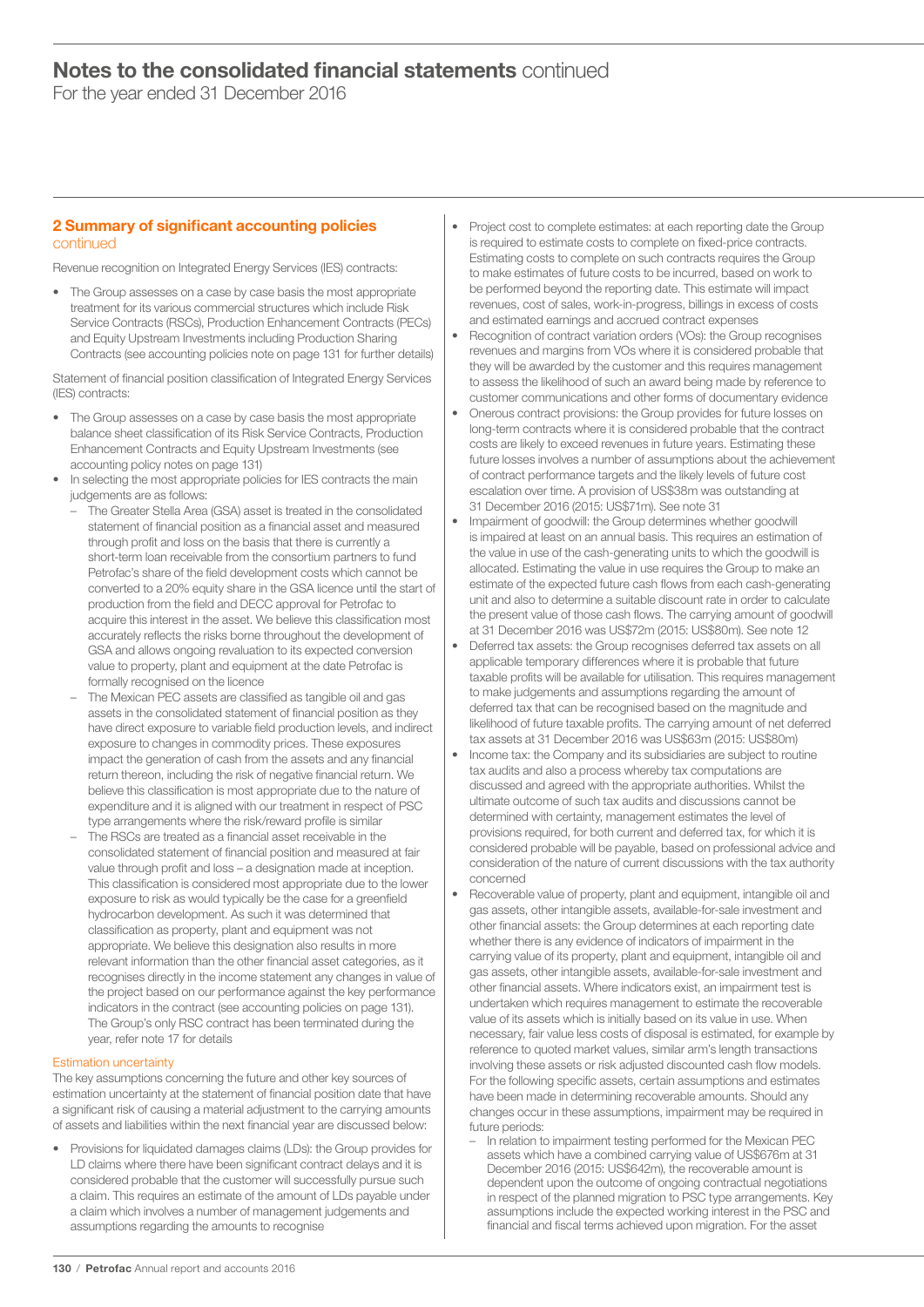held for sale, an estimate was undertaken in respect of the future contingent consideration amount receivable when determining the recoverable amount for this asset, with key assumptions relating to the terms under which the asset will be migrated to a PSC type arrangement

- The determination of the recoverable amount of the JSD6000 under construction involved assumptions in respect of the remaining capital cost of the project, the ability to secure financial and/or operating partners, forecast long-term market conditions, achievable market share and the timing of re-commencement of construction
- For the PM304 oil and gas asset in Malaysia with a carrying amount of US\$286m (2015: US\$329m), the recoverable amount was determined with reference to the expected terms under which the current contract will be re-negotiated and extended with the concession holder

In 2016 there were pre-tax impairment charges and fair value remeasurements of US\$260m (2015: US\$274m) post-tax US\$257m (2015: US\$254m) which are explained in note 5. The key sources of estimation uncertainty for these tests are consistent with those disclosed in note 5

- Units of production depreciation: estimated proven plus probable reserves are used in determining the depreciation of oil and gas assets such that the depreciation charge is proportional to the depletion of the remaining reserves over the shorter of: life of the field or the end of the respective licence/concession period. These calculations require the use of estimates including the amount of economically recoverable reserves and future oil and gas capital expenditure
- Decommissioning costs: the recognition and measurement of decommissioning provisions involves the use of estimates and assumptions which include the existence of an obligation to dismantle and remove a facility or restore the site on which it is located, the appropriate discount and inflation rates to use in determining the net present value of the liability, the estimated costs of decommissioning based on internal and external estimates and the payment dates for expected decommissioning costs. As a result, actual costs could differ from estimated cost estimates used to provide for decommissioning obligations. The provision for decommissioning at 31 December 2016 of US\$116m (2015: US\$230m) represents management's best estimate of the present value of the future decommissioning costs required

### Revenue recognition

Revenue is recognised to the extent that it is probable economic benefits will flow to the Group and the revenue can be reliably measured. The following specific recognition criteria also apply:

#### Engineering & Construction (E&C)

Revenues from fixed-price lump-sum contracts are recognised using the percentage-of-completion method, based on surveys of work performed once the outcome of a contract can be estimated reliably. In the early stages of contract completion, when the outcome of a contract cannot be estimated reliably, contract revenues are recognised only to the extent of costs incurred that are expected to be recoverable.

Revenues from cost-plus-fee contracts are recognised on the basis of costs incurred during the year plus the fee earned measured by the cost-to-cost method.

Revenues from reimbursable contracts are recognised in the period in which the services are provided based on the agreed contract schedule of rates.

Provision is made for all losses expected to arise on completion of contracts entered into at the reporting date, whether or not work has commenced on these contracts.

Incentive payments are included in revenue when the contract is sufficiently advanced that it is probable that the specified performance standards will be met or exceeded and the amount of the incentive

payments can be measured reliably. Variation orders are only included in revenue when it is probable they will be accepted and can be measured reliably and claims are only included in revenue when negotiations have reached an advanced stage such that it is probable that the claim will be accepted and can be measured reliably.

#### Engineering & Production Services (EPS)

Revenues from reimbursable contracts are recognised in the period in which the services are provided based on the agreed contract schedule of rates.

Revenues from fixed-price contracts are recognised on the percentageof-completion method, measured by milestones completed or earned value once the outcome of a contract can be estimated reliably. In the early stages of contract completion, when the outcome of a contract cannot be estimated reliably, contract revenues are recognised only to the extent of costs incurred that are expected to be recoverable.

Incentive payments are included in revenue when the contract is sufficiently advanced that it is probable that the specified performance standards will be met or exceeded and the amount of the incentive payments can be measured reliably. Claims are only included in revenue when negotiations have reached an advanced stage such that it is probable the claim will be accepted and can be measured reliably.

### Integrated Energy Services (IES)

# Equity Upstream Investments

Oil and gas revenues comprise the Group's share of sales from the processing or sale of hydrocarbons from the Group's Equity Upstream Investments on an entitlement basis, when the significant risks and rewards of ownership have been passed to the buyer.

### Production Enhancement Contracts (PEC)

Revenue from Production Enhancement Contracts is recognised based on the volume of hydrocarbons produced in the period and the agreed tariff and the reimbursement arrangement for costs incurred.

# Risk Services Contracts (RSC)

Revenue from the Risk Services Contracts is recognised as follows:

- The construction services element of the RSC is accounted for using a percentage-of-completion method at the end of the reporting period measured on the basis of the extent of the schedule of work completed to date. Due to uncertainties about the eventual financial outcome of the construction work no margin is recognised in the early stages of the construction and revenues are only recognised to the extent of costs until the outcome can be estimated reliably
- The operation and management activities revenues/margins are recognised on a proportionate basis over the life of the contract on the basis of the level of operating expenditure incurred each year
- The total remuneration fee is a multiple of the estimated capital expenditure (control budget agreed with the customer) with this multiple designed to deliver the contractor's internal rate of return which is determined by the contractor's performance against a matrix of KPIs, which include actual cost of field development vs control budget set, the time taken to achieve first gas from the field and the timing of final project completion
- Payment of cost recovery commences from first oil/gas in equal quarterly instalments over the contract period and payment of the remuneration fee commences from the quarter following completion of the construction phase of the project and concludes at the end of the RSC term. These receivable amounts under the RSC are classified as a financial asset at fair value through profit or loss as the contract is managed and the performance evaluated by management on a fair value basis. For measurement purposes, fair value principles are applied to calculate the present value of earned remuneration under the contract by discounting back to present value and then splitting between due within one year and long-term receivables within other financial assets (see note 17 on page 152)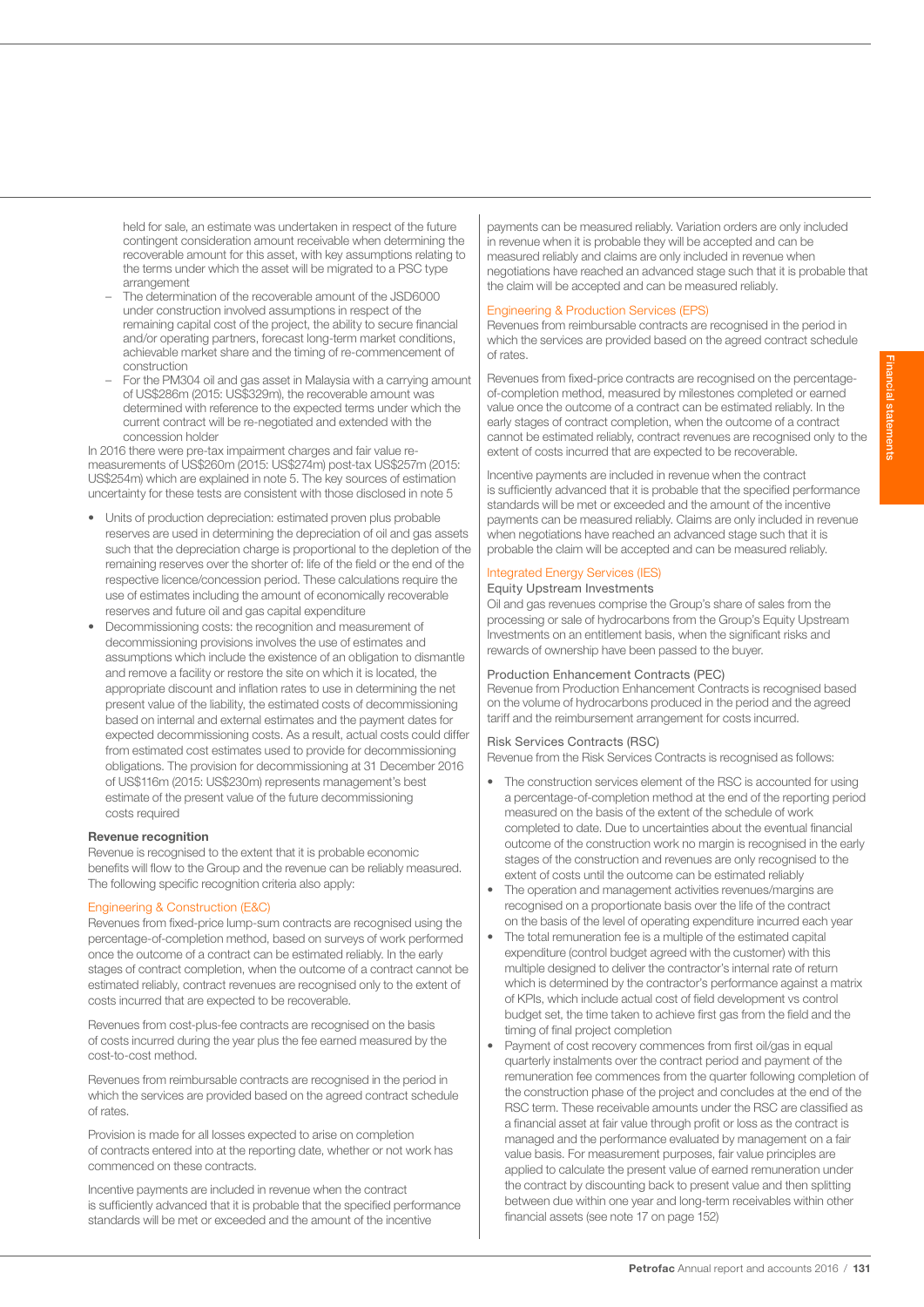For the year ended 31 December 2016

# 2 Summary of significant accounting policies continued

# Property, plant and equipment

Property, plant and equipment is stated at cost less accumulated depreciation and any impairment in value. Cost comprises the purchase price or construction cost and any costs directly attributable to making that asset capable of operating as intended. The purchase price or construction cost is the aggregate amount paid and the fair value of any other consideration given to acquire the asset. Depreciation is provided on a straight-line basis, other than on oil and gas assets, at the following rates:

| Oil and gas facilities               | $10\% - 12.5\%$            |
|--------------------------------------|----------------------------|
| Plant and equipment                  | $4\% - 33\%$               |
| Buildings and leasehold improvements | $5\% - 33\%$               |
|                                      | (or lease term if shorter) |
| Office furniture and equipment       | $25\% - 50\%$              |
| Vehicles                             | $20\% - 33\%$              |

Tangible oil and gas assets are depreciated, on a field-by-field basis, using the unit-of-production method based on entitlement to proven and probable reserves, taking account of estimated future development expenditure relating to those reserves; refer to page 47 for life of these fields.

Each asset's estimated useful life, residual value and method of depreciation are reviewed and adjusted if appropriate at each financial year end.

No depreciation is charged on land or assets under construction.

The carrying amount of an item of property, plant and equipment is derecognised on disposal or when no future economic benefits are expected from its use or disposal. The gain or loss arising from the de-recognition of an item of property, plant and equipment is included in the consolidated income statement when the item is derecognised. Gains are not classified as revenue.

# Borrowing costs

Borrowing costs directly attributable to the construction of qualifying assets, which are assets that necessarily take a substantial period of time to prepare for their intended use, are added to the cost of those assets, until such time as the assets are substantially ready for their intended use. All other borrowing costs are recognised as interest payable in the consolidated income statement in the period in which they are incurred.

### Intangible assets – non oil and gas assets

Intangible assets acquired in a business combination are initially measured at cost being their fair values at the date of acquisition and are recognised separately from goodwill where the asset is separable or arises from a contractual or other legal right and its fair value can be measured reliably. After initial recognition, intangible assets are carried at cost less accumulated amortisation and any accumulated impairment losses. Intangible assets with a finite life are amortised over their useful economic life using a straight-line method unless a better method reflecting the pattern in which the asset's future economic benefits are expected to be consumed can be determined. The amortisation charge in respect of intangible assets is included in the selling, general and administration expenses line of the consolidated income statement. The expected useful lives of assets are reviewed on an annual basis. Any change in the useful life or pattern of consumption of the intangible asset is treated as a change in accounting estimate and is accounted for prospectively by changing the amortisation period or method. Intangible assets are tested for impairment whenever there is an indication that the asset may be impaired.

#### Oil and gas assets Capitalised costs

The Group's activities in relation to oil and gas assets are limited to assets in the evaluation, development and production phases.

Oil and gas evaluation and development expenditure is accounted for using the successful efforts method of accounting.

# Evaluation expenditures

Expenditure directly associated with evaluation (or appraisal) activities is capitalised as an intangible oil and gas asset. Such costs include the costs of acquiring an interest, appraisal well drilling costs, payments to contractors and an appropriate share of directly attributable overheads incurred during the evaluation phase. For such appraisal activity, which may require drilling of further wells, costs continue to be carried as an asset whilst related hydrocarbons are considered capable of commercial development. Such costs are subject to technical, commercial and management review to confirm the continued intent to develop, or otherwise extract value. When this is no longer the case, the costs are written-off in the consolidated income statement. When such assets are declared part of a commercial development, related costs are transferred to tangible oil and gas assets. All intangible oil and gas assets are assessed for any impairment prior to transfer and any impairment loss is recognised in the consolidated income statement.

# Development expenditures

Expenditures relating to development of assets which includes the construction, installation and completion of infrastructure facilities such as platforms, pipelines and vessels are capitalised within property, plant and equipment as oil and gas facilities. Expenditures relating to the drilling and completion of production wells are capitalised within property, plant and equipment as oil and gas assets.

### Changes in unit-of-production factors

Changes in factors which affect unit-of-production calculations are dealt with prospectively in accordance with the treatment of changes in accounting estimates, not by immediate adjustment of prior years' amounts.

### Decommissioning

Provision for future decommissioning costs is made in full when the Group has an obligation to dismantle and remove a facility or an item of plant and to restore the site on which it is located, and when a reasonable estimate of that liability can be made. The amount recognised is the present value of the estimated future expenditure. An amount equivalent to the discounted initial provision for decommissioning costs is capitalised and amortised over the life of the underlying asset on a unit-of-production basis over proven and probable reserves. Any change in the present value of the estimated expenditure is reflected as an adjustment to the provision and the oil and gas asset.

The unwinding of the discount applied to future decommissioning provisions is included under finance costs in the consolidated income statement.

### Impairment of assets (excluding goodwill)

At each reporting date, the Group reviews the carrying amounts of its tangible and intangible assets to assess whether there is an indication that those assets may be impaired. If any such indication exists, the Group makes an estimate of the asset's recoverable amount. An asset's recoverable amount is the higher of its fair value less costs of disposal and its value in use. In assessing value in use, the estimated future cash flows attributable to the asset are discounted to their present value using a pre-tax discount rate that reflects current market assessments of the time value of money and the risks specific to the asset. Fair value less costs of disposal is based on the risk-adjusted discounted cash flow models and includes value attributable to contingent resources. A post-tax discount rate is used in such calculations.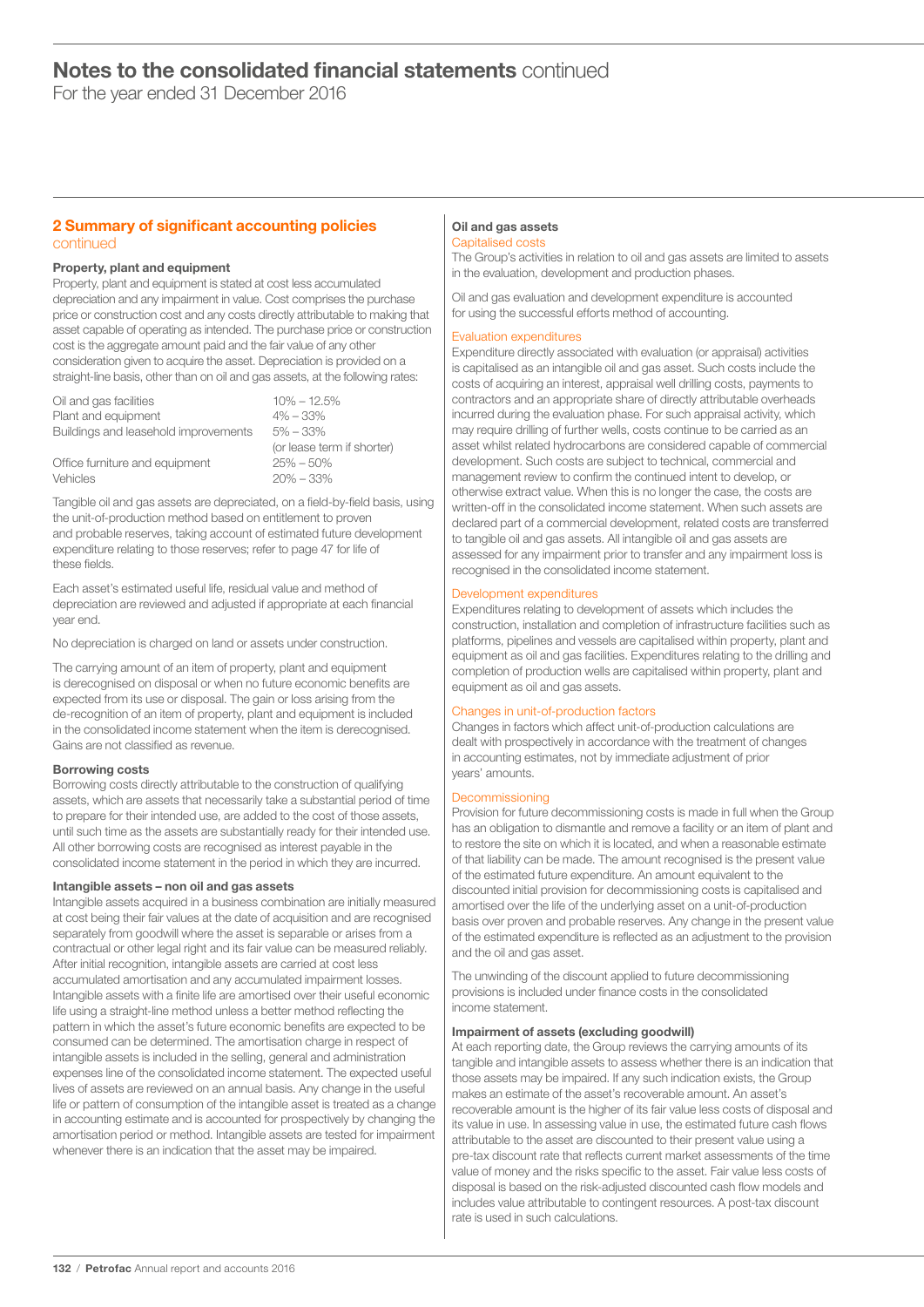If the recoverable amount of an asset is estimated to be less than its carrying amount, the carrying amount of the asset is reduced to its recoverable amount. An impairment loss is recognised immediately in the consolidated income statement, unless the relevant asset is carried at a revalued amount, in which case the impairment loss is treated as a revaluation decrease.

Where an impairment loss subsequently reverses, the carrying amount of the asset is increased to the revised estimate of its recoverable amount, but so that the increased carrying amount does not exceed the carrying amount that would have been determined had no impairment loss been recognised for the asset in prior years. A reversal of an impairment loss is recognised immediately in the consolidated income statement, unless the relevant asset is carried at a revalued amount, in which case the reversal of the impairment is treated as a revaluation increase.

# Non-current assets held for sale

Non-current assets or disposal groups are classified as held for sale when it is expected that the carrying amount of an asset will be recovered principally through sale rather than continuing use. Assets are not depreciated when classified as held for sale.

#### Inventories

Inventories are valued at the lower of cost and net realisable value. Net realisable value is the estimated selling price in the ordinary course of business, less estimated costs of completion and the estimated costs necessary to make the sale. Cost comprises purchase price, cost of production, transportation and other directly allocable expenses. Costs of inventories, other than raw materials, are determined using the first-in-firstout method. Costs of raw materials are determined using the weighted average method.

#### Work in progress and billings in excess of cost and estimated earnings

Fixed-price-lump sum engineering, procurement and construction contracts are presented in the consolidated statement of financial position as follows:

- For each contract, the accumulated cost incurred, as well as the estimated earnings recognised at the contract's percentage-ofcompletion less provision for any anticipated losses, after deducting the progress payments received or receivable from the customers, are shown in current assets in the consolidated statement of financial position under 'work in progress'
- Where the payments received or receivable for any contract exceed the cost and estimated earnings less provision for any anticipated losses, the excess is shown as 'billings in excess of cost and estimated earnings' within current liabilities

### Trade and other receivables

Trade receivables are recognised and carried at original invoice amount less an allowance for any amounts estimated to be uncollectable. An estimate for doubtful debts is made when there is objective evidence that the collection of the full amount is no longer probable under the terms of the original invoice. Impaired debts are derecognised when they are assessed as uncollectable.

# Pre-contract/bid costs

Pre-contract/bid costs incurred are recognised as an expense until there is a high probability that the contract will be awarded, after which all further costs are recognised as assets and expensed over the life of the contract.

### Cash and cash equivalents

Cash and cash equivalents consist of cash at bank and in hand and short-term deposits with an original maturity of three months or less. For the purpose of the cash flow statement, cash and cash equivalents consists of cash and cash equivalents as defined above, net of outstanding bank overdrafts.

### Provisions

Provisions are recognised when the Group has a present legal or constructive obligation as a result of past events, it is probable that an outflow of resources will be required to settle the obligation and a reliable estimate can be made of the amount of the obligation. If the time value of money is material, provisions are discounted using a current pre-tax rate that reflects, where appropriate, the risks specific to the liability. Where discounting is used, the increase in the provision due to the passage of time is recognised in the consolidated income statement as a finance cost.

#### Fair value measurement

The Group measures financial instruments, such as derivatives, receivable from customer under Berantai RSC, available-for-sale investment and amounts receivable in respect of the development of the Greater Stella Area, at fair value at each reporting date. Fair value related disclosures for financial instruments are disclosed in note 17.

Fair value is the price that would be received to sell an asset or paid to transfer a liability in an orderly transaction between market participants at the measurement date. The fair value measurement is based on the presumption that the transaction to sell the asset or transfer the liability takes place either:

- In the principal market for the asset or liability, or
- In the absence of a principal market, in the most advantageous market for the asset or liability

The principal or the most advantageous market must be accessible by the Group.

The fair value of an asset or a liability is measured using the assumptions that market participants would use when pricing the asset or liability, assuming that market participants act in their economic best interest.

A fair value measurement of a non-financial asset takes into account a market participant's ability to generate economic benefits by using the asset in its highest and best use or by selling it to another market participant that would use the asset in its highest and best use.

The Group uses valuation techniques that are appropriate in the circumstances and for which sufficient data is available to measure fair value, maximising the use of relevant observable inputs and minimising the use of unobservable inputs.

All assets and liabilities for which fair value is measured or disclosed in the financial statements are categorised within the fair value hierarchy, described as follows, based on the lowest level input that is significant to the fair value measurement as a whole:

- Level 1 Quoted (unadjusted) market prices in active markets for identical assets or liabilities
- Level 2 Valuation techniques for which the lowest level input that is significant to the fair value measurement is directly or indirectly observable
- Level 3 Valuation techniques for which the lowest level input that is significant to the fair value measurement is unobservable

For assets and liabilities that are recognised in the consolidated financial statements on a recurring basis, the Group determines whether transfers have occurred between levels in the hierarchy by re-assessing categorisation (based on the lowest level input that is significant to the fair value measurement as a whole) at the end of each reporting period.

For the purpose of fair value disclosures, the Group has determined classes of assets and liabilities on the basis of the nature, characteristics and risks of the asset or liability and the level of the fair value hierarchy as explained above.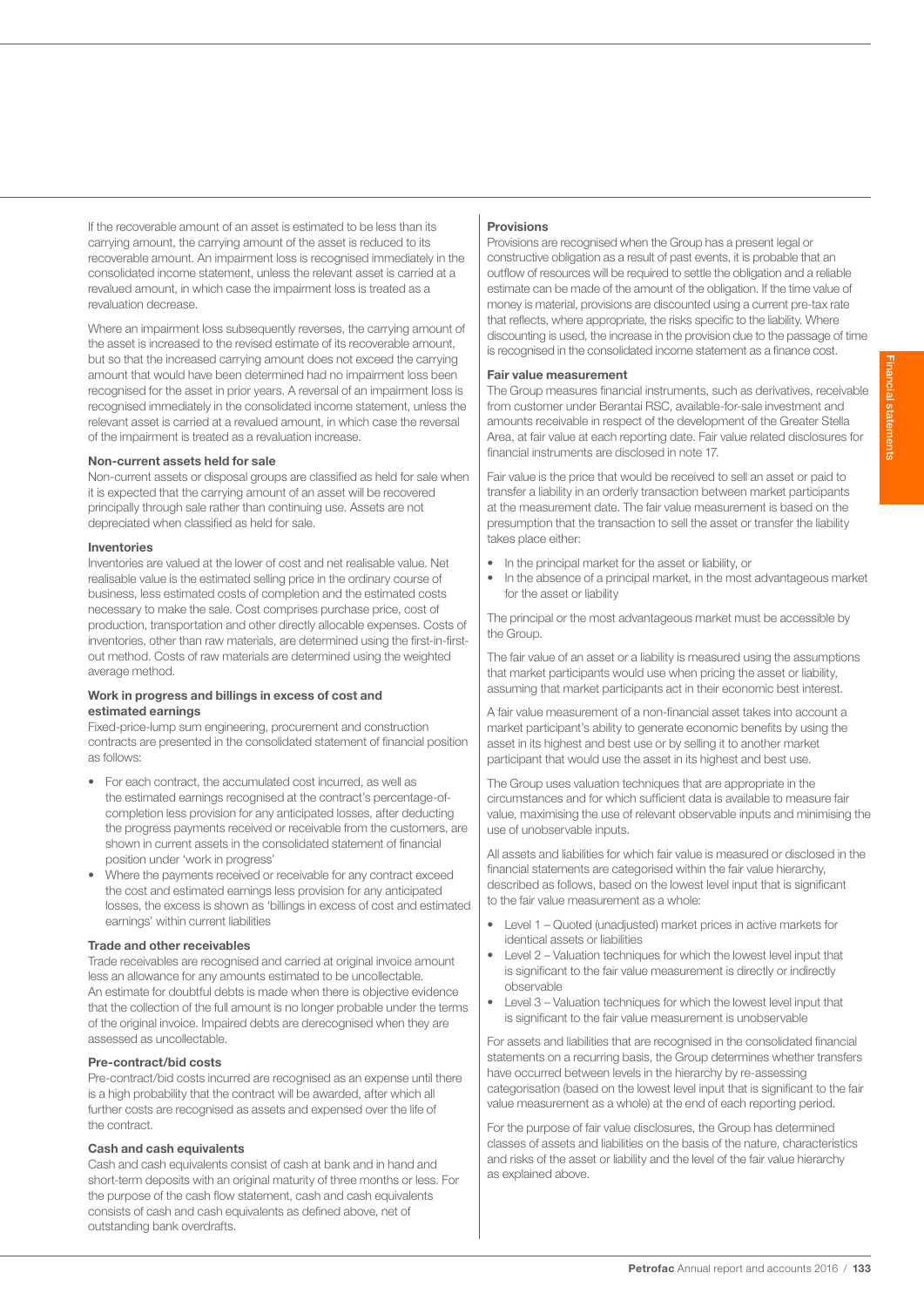For the year ended 31 December 2016

# 2 Summary of significant accounting policies continued

# Financial assets

# Initial recognition and measurement

Financial assets are classified, at initial recognition, as financial assets at fair value through profit or loss, loans and receivables, held-to-maturity investments, available-for-sale investments, or as derivatives designated as hedging instruments in an effective hedge, as appropriate. All financial assets are recognised initially at fair value plus, in the case of financial assets not recorded at fair value through profit or loss, transaction costs that are attributable to the acquisition of the financial asset.

### Subsequent measurement

For purposes of subsequent measurement financial assets are classified in the following categories:

- Financial assets at fair value through profit or loss
- Loans and receivables
- Available-for-sale investments

# Financial assets at fair value through profit or loss

Financial assets at fair value through profit or loss include financial assets held for trading and financial assets designated upon initial recognition at fair value through profit or loss. Financial assets are classified as held for trading if they are acquired for the purpose of selling or repurchasing in the near term. Derivatives, including separated embedded derivatives, are also classified as held for trading unless they are designated as effective hedging instruments as defined by IAS 39. Financial assets at fair value through profit or loss are carried in the consolidated statement of financial position at fair value with net changes in fair value reported in the consolidated income statement.

The fair value changes to undesignated forward currency contracts are reported within other operating income/expenses. The fair value changes relating to the internal rate of return under the Berantai RSC receivable are recognised as revenue whereas the unwinding of discount was reported as finance income until the year ended 31 December 2015. As a result of the cessation of the contract the unwinding of the discount is included in exceptional items (note 5). Negative fair value changes on the Berantai RSC as a result of changes in the expected recovery of the receivable and negative fair value changes to the amounts receivable in respect of the development of the Greater Stella Area are recorded as an exceptional item in the consolidated income statement, see note 5.

### Loans and receivables

Loans and receivables are non-derivative financial assets with fixed or determinable payments that are not quoted in an active market. After initial measurement, such financial assets are subsequently measured at amortised cost using the effective interest rate (EIR) method, less impairment. Amortised cost is calculated by taking into account any discount or premium on acquisition and fees or costs that are an integral part of the EIR. The EIR amortisation is included in finance income in the consolidated income statement. This category generally applies to trade and other receivables.

### Available-for-sale (AFS) investments

AFS investments include equity investments. Equity investments classified as AFS are those that are neither classified as held-for-trading nor designated at fair value through profit or loss.

After initial measurement, AFS financial assets are subsequently measured at fair value with unrealised gains or losses recognised in other comprehensive income and credited in the available-for-sale reserve until the investment is derecognised, at which time the cumulative gain or loss is recognised in the consolidated income statement within other operating income/expenses, or the investment is determined to be impaired, when the cumulative loss is reclassified from the AFS reserve to the consolidated income statement in other operating income/expenses.

# Financial liabilities

# Initial recognition and measurement

Financial liabilities are classified, at initial recognition, as financial liabilities at fair value through profit or loss, loans and borrowings, payables, or as derivatives designated as hedging instruments in an effective hedge, as appropriate.

All financial liabilities are recognised initially at fair value and, in the case of loans and borrowings and payables, net of directly attributable transaction costs.

The Group's financial liabilities include trade and other payables, loans and borrowings including bank overdrafts, financial guarantee contracts and derivative financial instruments.

### Subsequent measurement

For purposes of subsequent measurement financial liabilities are classified in the following categories:

- Financial liabilities at fair value through profit or loss
- Loans and borrowings

# Financial liabilities at fair value through profit or loss

Financial liabilities at fair value through profit or loss include financial liabilities held for trading and financial liabilities designated upon initial recognition as at fair value through profit or loss.

Financial liabilities are classified as held for trading if they are incurred for the purpose of repurchasing in the near term. This category also includes derivative financial instruments entered into by the Group that are not designated as hedging instruments in hedge relationships as defined by IAS 39. Separated embedded derivatives are also classified as held for trading unless they are designated as effective hedging instruments.

Gains or losses on liabilities held for trading are recognised in the consolidated income statement.

Financial liabilities designated upon initial recognition at fair value through profit or loss are designated at the initial date of recognition, and only if the criteria in IAS 39 are satisfied. The Group has not designated any financial liability as at fair value through profit or loss.

# Loans and borrowings

This is the category most relevant to the Group. After initial recognition, interest-bearing loans and borrowings are subsequently measured at amortised cost using the EIR method. Gains and losses are recognised in profit or loss when the liabilities are derecognised as well as through the EIR amortisation process.

Amortised cost is calculated by taking into account any discount or premium on acquisition and fees or costs that are an integral part of the EIR. The EIR amortisation is included as finance costs in the consolidated income statement.

This category generally applies to interest-bearing loans and borrowings. For more information, refer to note 26.

### De-recognition of financial assets and liabilities Financial assets

A financial asset (or, where applicable, a part of a financial asset) is de-recognised where:

- The rights to receive cash flows from the asset have expired The Group retains the right to receive cash flows from the asset, but has assumed an obligation to pay them in full without material delay to a third party under a 'pass-through' arrangement; or
- The Group has transferred its rights to receive cash flows from the asset and either (a) has transferred substantially all the risks and rewards of the asset, or (b) has neither transferred nor retained substantially all the risks and rewards of the asset, but has transferred control of the asset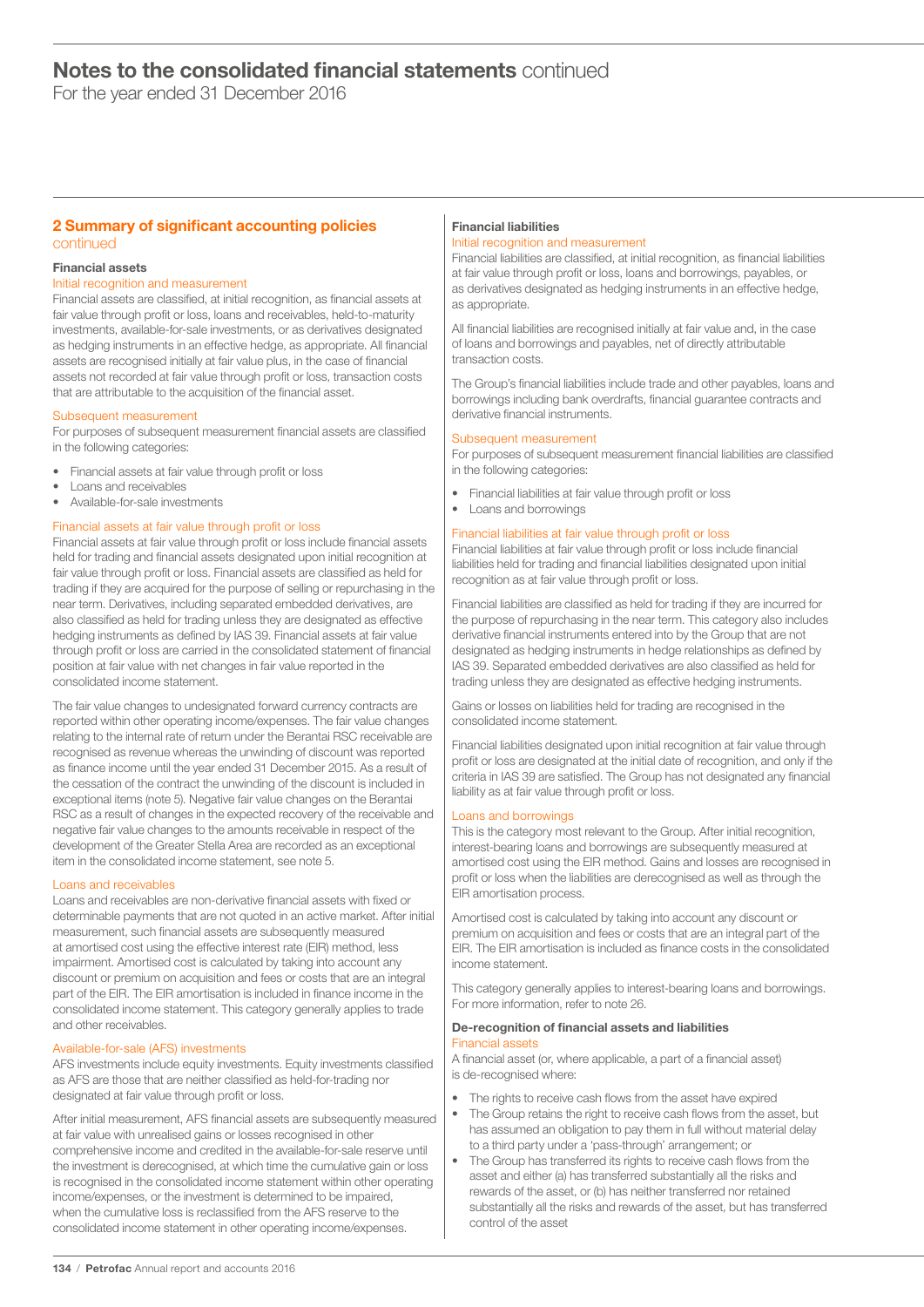### Financial liabilities

A financial liability is de-recognised when the obligation under the liability is discharged or cancelled or expires.

If an existing financial liability is replaced by another from the same lender, on substantially different terms, or the terms of an existing liability are substantially modified, such an exchange or modification is treated as a de-recognition of the original liability and the recognition of a new liability such that the difference in the respective carrying amounts together with any costs or fees incurred are recognised in the consolidated income statement.

# Offsetting of financial instruments

Financial assets and financial liabilities are offset and the net amount is reported in the consolidated statement of financial position if there is a currently enforceable legal right to offset the recognised amounts and there is an intention to settle on a net basis, to realise the assets and settle the liabilities simultaneously.

# Derivative financial instruments and hedging

The Group uses derivative financial instruments such as forward currency contracts and oil price collars and forward contracts to hedge its risks associated with foreign currency and oil price fluctuations. Such derivative financial instruments are initially recognised at fair value on the date on which a derivative contract is entered into and are subsequently remeasured at fair value. Derivatives are carried as assets when the fair value is positive and as liabilities when the fair value is negative.

Any gains or losses arising from changes in the fair value of derivatives that do not qualify for hedge accounting are taken to the consolidated income statement.

The fair value of forward currency contracts is calculated by reference to current forward exchange rates for contracts with similar maturity profiles. The fair value of oil price collar contracts is determined by reference to market values for similar instruments.

For the purposes of hedge accounting, hedges are classified as:

- Fair value hedges when hedging the exposure to changes in the fair value of a recognised asset or liability; or
- Cash flow hedges when hedging exposure to variability in cash flows that is either attributable to a particular risk associated with a recognised asset or liability or a highly probable forecast transaction

The Group formally designates and documents the relationship between the hedging instrument and the hedged item at the inception of the transaction, as well as its risk management objectives and strategy for undertaking various hedge transactions. The documentation also includes identification of the hedging instrument, the hedged item or transaction, the nature of risk being hedged and how the Group will assess the hedging instrument's effectiveness in offsetting the exposure to changes in the hedged item's fair value or cash flows attributable to the hedged risk. The Group also documents its assessment, both at hedge inception and on an ongoing basis, of whether the derivatives that are used in the hedging transactions are highly effective in offsetting changes in fair values or cash flows of the hedged items.

The treatment of gains and losses arising from revaluing derivatives designated as hedging instruments depends on the nature of the hedging relationship, as follows:

### Cash flow hedges

For cash flow hedges, the effective portion of the gain or loss on the hedging instrument is recognised directly in other comprehensive income in net unrealised gains/(losses) on derivatives, while the ineffective portion is recognised in the consolidated income statement. Amounts taken to other comprehensive income are transferred to the consolidated income statement when the hedged transaction affects the consolidated income statement. The material forward rate movements in the Kuwaiti

dinar forward currency contracts are recorded as an exceptional item in the consolidated income statement.

If the hedging instrument expires or is sold, terminated or exercised without replacement or rollover, or if its designation as a hedge is revoked, any cumulative gain or loss previously recognised in other comprehensive income remains separately in equity until the forecast transaction occurs and affects the consolidated income statement. When a forecast transaction is no longer expected to occur, the cumulative gain or loss that was reported in other comprehensive income is immediately transferred to the consolidated income statement.

#### Embedded derivatives

Contracts are assessed for the existence of embedded derivatives at the date that the Group first becomes party to the contract, with reassessment only if there is a change to the contract that significantly modifies the cash flows. Embedded derivatives which are not clearly and closely related to the underlying asset, liability or transaction are separated and accounted for as standalone derivatives.

# Petrofac Employee Benefit Trusts

The Petrofac Employee Benefit Trust and the Petrofac Joint Venture Companies Employee Benefit Trust warehouse ordinary shares purchased to satisfy various new share scheme awards made to the employees of the Company and its joint venture partner employees, which will be transferred to the members of the schemes on their respective vesting dates subject to satisfying any performance conditions of each scheme. The trusts continue to be included in the Group financial statements under IFRS 10.

#### Treasury shares

For the purpose of making awards under the Group's employee share schemes, shares in the Company are purchased and held by the Petrofac Employee Benefit Trust and the Petrofac Joint Venture Companies Employee Benefit Trust. All these shares have been classified in the statement of financial position as treasury shares within equity. Shares vested during the year are satisfied with these shares.

#### Share-based payment transactions

Employees (including Directors) of the Group receive remuneration in the form of share-based payment transactions, whereby employees render services in exchange for shares or rights over shares ('equity-settled transactions').

### Equity-settled transactions

The cost of equity-settled transactions with employees is measured by reference to the fair value at the date on which they are granted. In valuing equity-settled transactions, no account is taken of any service or performance conditions, other than conditions linked to the price of the shares of Petrofac Limited ('market conditions'), if applicable.

The cost of equity-settled transactions is recognised, together with a corresponding increase in equity, over the period in which the relevant employees become fully entitled to the award (the 'vesting period'). The cumulative expense recognised for equity-settled transactions at each reporting date until the vesting date reflects the extent to which the vesting period has expired and the Group's best estimate of the number of equity instruments that will ultimately vest. The income statement charge or credit for a period represents the movement in cumulative expense recognised as at the beginning and end of that period.

No expense is recognised for awards that do not ultimately vest, except for awards where vesting is conditional upon a market or non-vesting condition, which are treated as vesting irrespective of whether or not the market or non-vesting condition is satisfied, provided that all other performance conditions and service conditions are satisfied. Equity awards cancelled are treated as vesting immediately on the date of cancellation, and any expense not recognised for the award at that date is recognised in the consolidated income statement.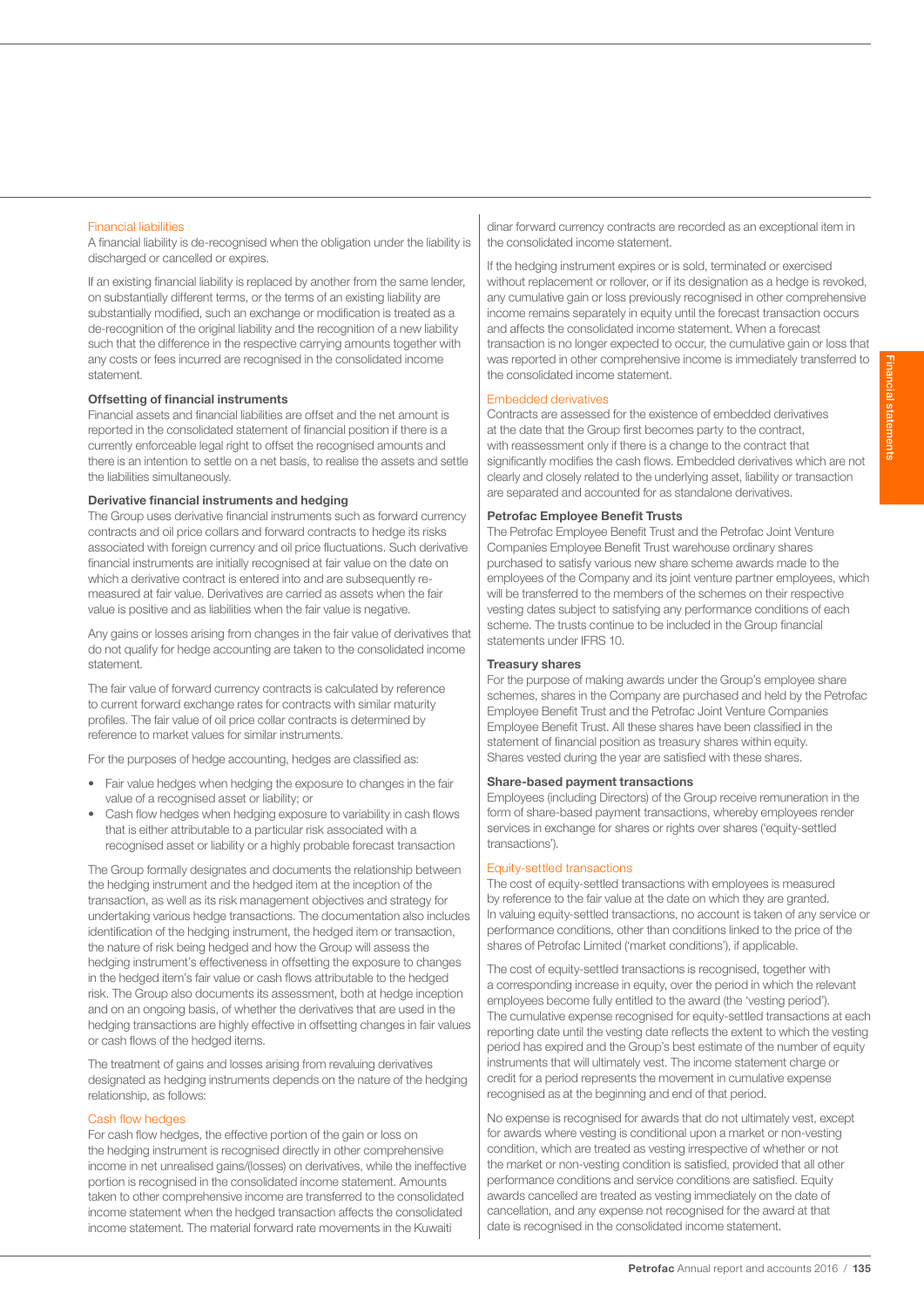For the year ended 31 December 2016

# 2 Summary of significant accounting policies continued

# Pensions and other long-term employment benefits

The Group has various defined contribution pension schemes in accordance with the local conditions and practices in the countries in which it operates. The amount charged to the consolidated income statement in respect of pension costs reflects the contributions payable in the year. Differences between contributions payable during the year and contributions actually paid are shown as either accrued liabilities or prepaid assets in the consolidated statement of financial position.

The Group's other long-term employment benefits are provided in accordance with the labour laws of the countries in which the Group operates, further details of which are given in note 27.

### Income taxes

Income tax expense represents the sum of current income tax and deferred tax.

Current income tax assets and liabilities for the current and prior periods are measured at the amount expected to be recovered from, or paid to the taxation authorities. Taxable profit differs from profit as reported in the consolidated income statement because it excludes items of income or expense that are taxable or deductible in other years and it further excludes items that are never taxable or deductible. The Group's liability for current tax is calculated using tax rates that have been enacted or substantively enacted by the statement of financial position date.

Deferred tax is recognised on all temporary differences at the statement of financial position date between the carrying amounts of assets and liabilities in the financial statements and the corresponding tax bases used in the computation of taxable profit, with the following exceptions:

- Where the temporary difference arises from the initial recognition of goodwill or of an asset or liability in a transaction that is not a business combination that at the time of the transaction affects neither accounting nor taxable profit or loss
- In respect of taxable temporary differences associated with investments in subsidiaries, associates and joint ventures, where the timing of reversal of the temporary differences can be controlled and it is probable that the temporary differences will not reverse in the foreseeable future; and
- Deferred tax assets are recognised only to the extent that it is probable that a taxable profit will be available against which the deductible temporary differences carried forward tax credits or tax losses can be utilised

The carrying amount of deferred tax assets is reviewed at each statement of financial position date and reduced to the extent that it is no longer probable that sufficient taxable profit will be available to allow all or part of the deferred tax assets to be utilised. Unrecognised deferred tax assets are reassessed at each statement of financial position date and are recognised to the extent that it has become probable that future taxable profit will allow the deferred tax asset to be recovered.

Deferred tax assets and liabilities are measured on an undiscounted basis at the tax rates that are expected to apply when the asset is realised or the liability is settled, based on tax rates and tax laws enacted or substantively enacted at the statement of financial position date.

Current and deferred tax is charged or credited directly to other comprehensive income or equity if it relates to items that are credited or charged to, respectively, other comprehensive income or equity. Otherwise, income tax is recognised in the consolidated income statement.

### Leases

The determination of whether an arrangement is or contains a lease is based on the substance of the arrangement at inception date and whether the fulfilment of the arrangement is dependent on the use of a specific asset or assets or the arrangement conveys the right to use the asset.

Leases are classified as finance leases whenever the terms of the lease transfer substantially all the risks and rewards of ownership to the lessee. All other leases are classified as operating leases.

Assets held under finance leases are recognised as non-current assets of the Group at the lower of their fair value at the date of commencement of the lease and the present value of the minimum lease payments. These assets are depreciated on a straight-line basis over the shorter of the useful life of the asset and the lease term. The corresponding liability to the lessor is included in the consolidated statement of financial position as a finance lease obligation. Lease payments are apportioned between finance costs in the consolidated income statement and reduction of the lease obligation so as to achieve a constant rate of interest on the remaining balance of the liability. The Group has entered into various operating leases the payments for which are recognised as an expense in the consolidated income statement on a straight-line basis over the lease terms.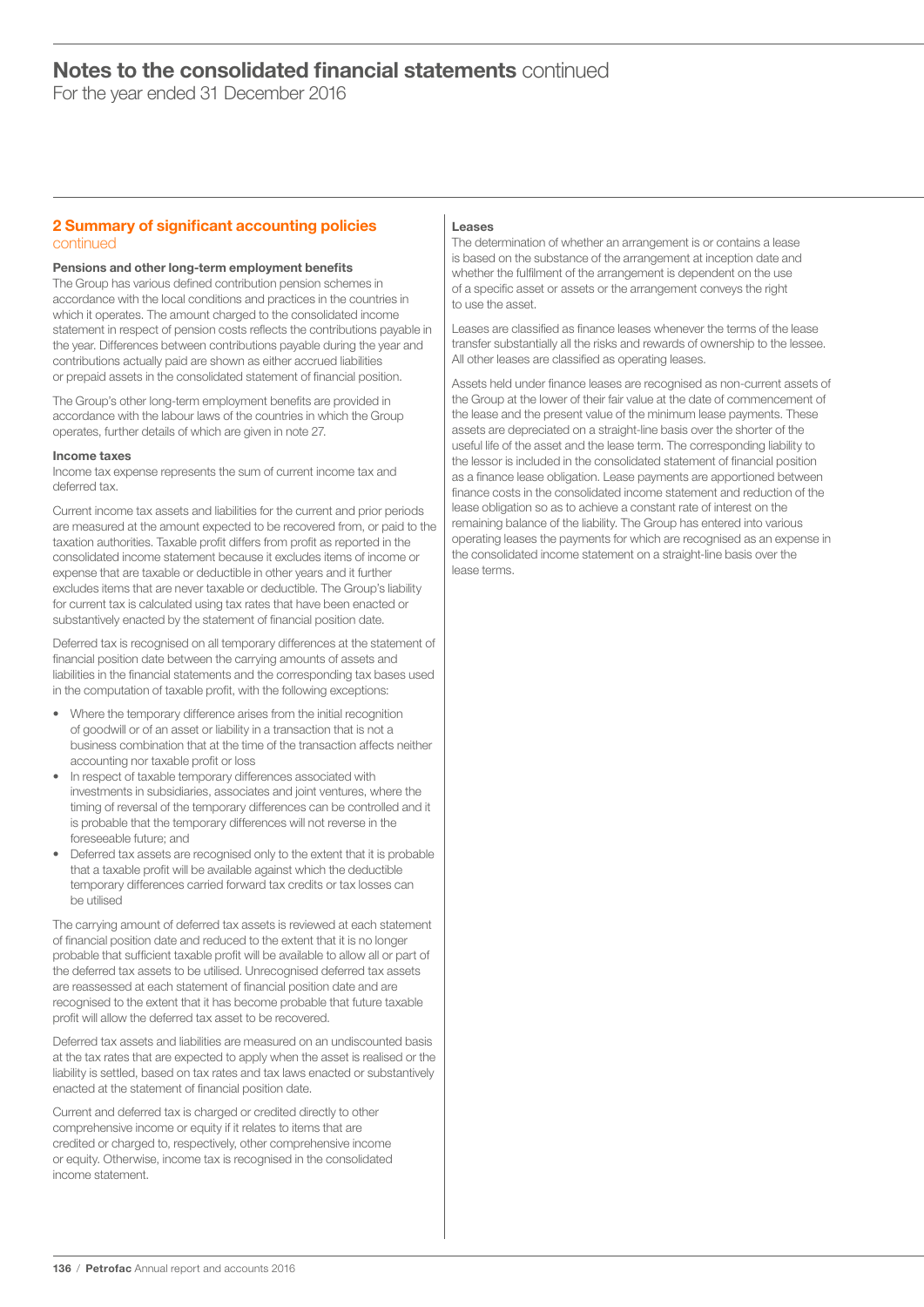# 3 Segment information

With effect from 1 January 2016, the Group was reorganised to deliver its services through three reporting segments: Engineering & Construction, Engineering & Production Services and Integrated Energy Services. As a result the segment information has been realigned to fit the new Group organisational structure which now comprises the following three reporting segments:

- Engineering & Construction (E&C), which provides lump-sum engineering, procurement and construction project execution services to the onshore and offshore oil and gas industry
- Engineering & Production Services (EPS), which includes all reimbursable engineering and production services activities to the oil and gas industry
- Integrated Energy Services (IES), business focused on delivering value from the existing asset portfolio

Management separately monitors the trading results of its three reporting segments for the purpose of making an assessment of their performance and for making decisions about how resources are allocated. Interest costs and income arising from borrowings and cash balances which are not directly attributable to individual operating segments are allocated to Corporate rather than allocated to individual segments. In addition, certain shareholder services related overheads, intra-group financing and consolidation adjustments are managed at a corporate level and are not allocated to reporting segments.

The presentation of the Group results below also separately identifies the effect of the Laggan-Tormore loss, asset impairments, certain remeasurements, restructuring and redundancy costs, contract migration costs, material deferred tax movements arising due to foreign exchange differences in jurisdictions where tax is computed based on the functional currency of the country, material forward rate movements in Kuwaiti dinar forward currency contracts and net costs relating to the cessation of the Berantai RSC contract. Results excluding these exceptional items and certain re-measurements are used by management and presented in order to provide readers with a clear and consistent presentation of the underlying operating performance of the business.

The following tables represent revenue and profit/(loss) information relating to the Group's reporting segments for the year ended 31 December 2016 and the comparative segmental information has been restated to reflect the revised Group organisational structure.

| Year ended 31 December 2016      |               |                             |                          |                          |                                |                 |                                  |       |
|----------------------------------|---------------|-----------------------------|--------------------------|--------------------------|--------------------------------|-----------------|----------------------------------|-------|
|                                  | Engineering & | Engineering &<br>Production | Integrated<br>Energy     | Corporate                | Consolidation<br>adjustments & | <b>Business</b> | Exceptional<br>items and certain |       |
|                                  | Construction  | Services                    | Services                 | & others                 | eliminations                   | performance     | re-measurements                  | Total |
|                                  | US\$m         | US\$m                       | US\$m                    | US\$m                    | US\$m                          | US\$m           | US\$m                            | US\$m |
| Revenue                          |               |                             |                          |                          |                                |                 |                                  |       |
| <b>External sales</b>            | 5,895         | 1,707                       | 271                      |                          |                                | 7,873           |                                  | 7,873 |
| Inter-segment sales              | 33            | 18                          |                          |                          | (51)                           |                 |                                  |       |
| <b>Total revenue</b>             | 5,928         | 1,725                       | 271                      | -                        | (51)                           | 7,873           |                                  | 7,873 |
| <b>Segment results</b>           | 520           | 132                         | (35)                     | 12                       | (1)                            | 628             | (322)                            | 306   |
| Laggan-Tormore loss <sup>1</sup> | (101)         | $\overline{\phantom{0}}$    | $\overline{\phantom{a}}$ | $\overline{\phantom{0}}$ | $\sim$                         | (101)           |                                  | (101) |
| Unallocated corporate costs      |               |                             |                          | (19)                     |                                | (19)            |                                  | (19)  |
| Profit/(loss) before tax         |               |                             |                          |                          |                                |                 |                                  |       |
| and finance income/(costs)       | 419           | 132                         | (35)                     | (7)                      | (1)                            | 508             | (322)                            | 186   |
| Share of profits of              |               |                             |                          |                          |                                |                 |                                  |       |
| associates/joint ventures        |               | $\mathbf{1}$                | 7                        |                          |                                | 8               | $\overline{4}$                   | 12    |
| Finance costs                    |               |                             | (44)                     | (57)                     |                                | (101)           |                                  | (101) |
| Finance income                   |               |                             |                          | 3                        |                                | 3               |                                  | 3     |
| Profit/(loss) before income tax  | 419           | 133                         | (72)                     | (61)                     | (1)                            | 418             | (318)                            | 100   |
| Income tax (expense)/credit      | (95)          | (22)                        | 30                       | $\overline{2}$           |                                | (85)            | (1)                              | (86)  |
| Non-controlling interests        | (13)          |                             |                          |                          |                                | (13)            |                                  | (13)  |
| Profit/(loss) for the year       |               |                             |                          |                          |                                |                 |                                  |       |
| attributable to                  |               |                             |                          |                          |                                |                 |                                  |       |
| <b>Petrofac Limited</b>          |               |                             |                          |                          |                                |                 |                                  |       |
| shareholders                     | 311           | 111                         | (42)                     | (59)                     | (1)                            | 320             | (319)                            |       |
| EBITDA <sup>2</sup>              | 463           | 140                         | 99                       | $\overline{2}$           |                                | 704             |                                  |       |

1 The Laggan-Tormore loss for the year comprises application of liquidated damages of US\$80m and cost overruns of US\$21m agreed as part of the final commercial settlement with our client in respect of the project.

Earnings before interest, tax, depreciation and amortisation.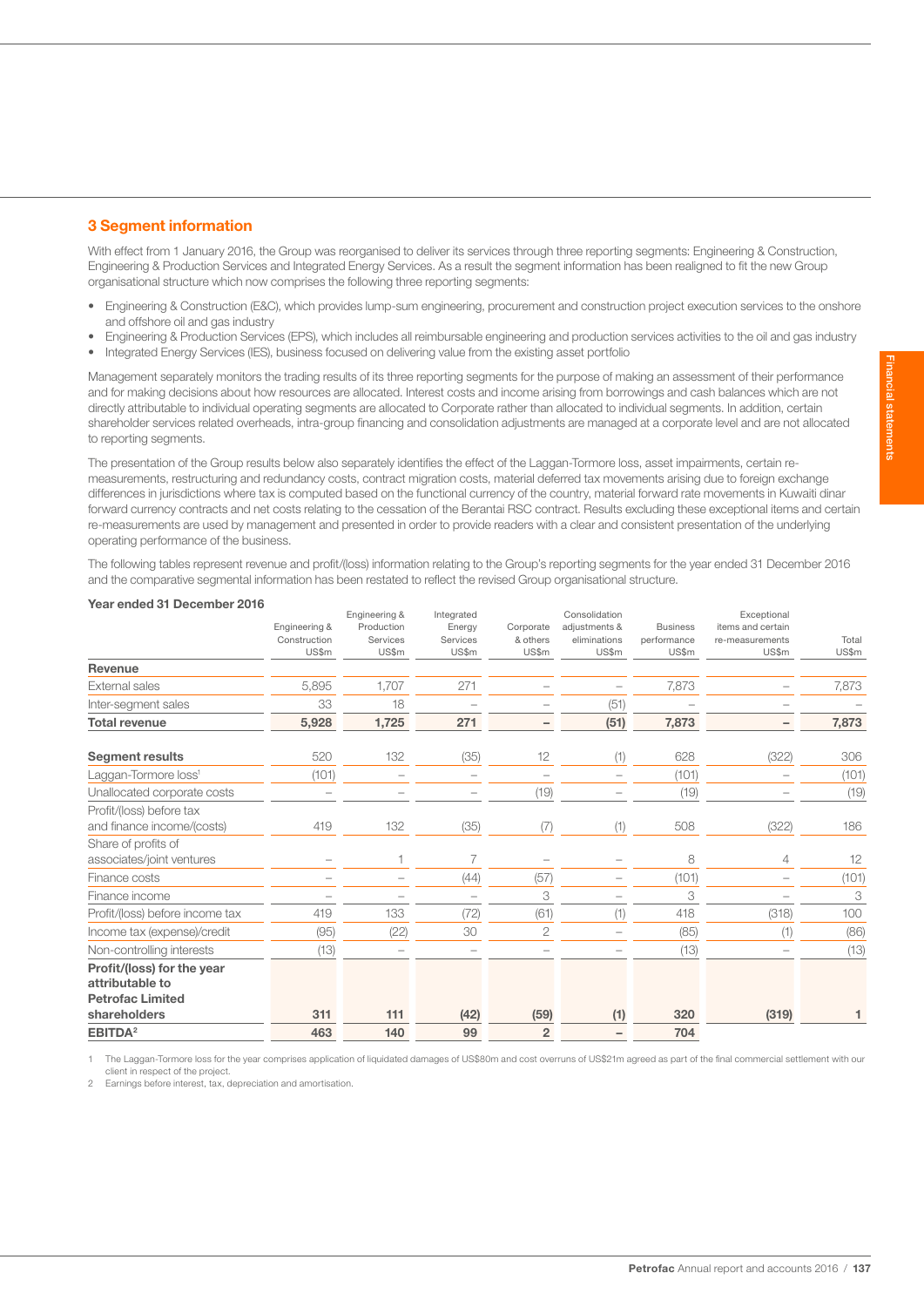For the year ended 31 December 2016

# 3 Segment information continued

|                                                         | Engineering &<br>Construction<br>US\$m | Engineering &<br>Production<br>Services<br>US\$m | Integrated<br>Energy<br>Services<br>US\$m | Corporate<br>& others<br>US\$m | Consolidation<br>adjustments &<br>eliminations<br>US\$m | Total<br>US\$m |
|---------------------------------------------------------|----------------------------------------|--------------------------------------------------|-------------------------------------------|--------------------------------|---------------------------------------------------------|----------------|
| Other segment information                               |                                        |                                                  |                                           |                                |                                                         |                |
| Capital expenditures:                                   |                                        |                                                  |                                           |                                |                                                         |                |
| Property, plant and equipment (note 10)                 | 122                                    |                                                  | 15                                        | 5                              |                                                         | 143            |
| Intangible oil and gas assets (note 14)                 |                                        |                                                  | $*(8)$                                    |                                |                                                         | (8)            |
| Charges:                                                |                                        |                                                  |                                           |                                |                                                         |                |
| Depreciation                                            | 44                                     | 5                                                | 123                                       | 9                              |                                                         | 182            |
| Amortisation and write off                              | -                                      | $\overline{2}$                                   | 4                                         |                                |                                                         | 6              |
| Exceptional items and certain re-measurements (pre-tax) | 35                                     | 4                                                | 272                                       |                                |                                                         | 318            |
| Other long-term employment benefits                     | 22                                     | 2                                                |                                           |                                |                                                         | 24             |
| Share-based payments                                    | 15                                     |                                                  |                                           |                                |                                                         | 17             |

\* Negative capital expenditure includes reversal of excess accruals of US\$11m in the current year (note 14).

# Year ended 31 December 2015 (restated)

|                                 |                               | Engineering &          | Integrated         |                       | Consolidation                 |                                | Exceptional                          |       |
|---------------------------------|-------------------------------|------------------------|--------------------|-----------------------|-------------------------------|--------------------------------|--------------------------------------|-------|
|                                 | Engineering &<br>Construction | Production<br>Services | Energy<br>Services | Corporate<br>& others | adjustments &<br>eliminations | <b>Business</b><br>performance | items and certain<br>re-measurements | Total |
|                                 | US\$m                         | US\$m                  | US\$m              | US\$m                 | US\$m                         | US\$m                          | US\$m                                | US\$m |
| Revenue                         |                               |                        |                    |                       |                               |                                |                                      |       |
| <b>External sales</b>           | 4.806                         | 1.659                  | 379                |                       |                               | 6,844                          |                                      | 6,844 |
| Inter-segment sales             | 15                            | 80                     |                    |                       | (95)                          |                                |                                      |       |
| <b>Total revenue</b>            | 4,821                         | 1,739                  | 379                |                       | (95)                          | 6,844                          |                                      | 6,844 |
| <b>Segment results</b>          | 492                           | 66                     | 36                 | 7                     | (1)                           | 600                            | (354)                                | 246   |
| Laggan-Tormore loss             | (480)                         |                        |                    |                       |                               | (480)                          |                                      | (480) |
| Unallocated corporate costs     |                               |                        |                    | (18)                  |                               | (18)                           |                                      | (18)  |
| Profit/(loss) before tax and    |                               |                        |                    |                       |                               |                                |                                      |       |
| finance income/(costs)          | 12                            | 66                     | 36                 | (11)                  | (1)                           | 102                            | (354)                                | (252) |
| Share of profits/(losses) of    |                               |                        |                    |                       |                               |                                |                                      |       |
| associates/joint ventures       |                               | 2                      | 8                  |                       |                               | 10                             | (1)                                  | 9     |
| Finance costs                   |                               |                        | (53)               | (48)                  |                               | (101)                          |                                      | (101) |
| Finance income                  |                               |                        | 8                  |                       |                               | 9                              |                                      | 9     |
| Profit/(loss) before income tax | 12                            | 68                     | (1)                | (58)                  | (1)                           | 20                             | (355)                                | (335) |
| Income tax (expense)/credit     | (57)                          | (10)                   | 8                  | 4                     |                               | (55)                           | (3)                                  | (58)  |
| Laggan-Tormore tax relief       | 49                            |                        |                    |                       |                               | 49                             |                                      | 49    |
| Non-controlling interests       | (5)                           |                        |                    |                       |                               | (5)                            |                                      | (5)   |
| Profit/(loss) for the year      |                               |                        |                    |                       |                               |                                |                                      |       |
| attributable to                 |                               |                        |                    |                       |                               |                                |                                      |       |
| <b>Petrofac Limited</b>         |                               |                        |                    |                       |                               |                                |                                      |       |
| shareholders                    | (1)                           | 58                     | 7                  | (54)                  | (1)                           | 9                              | (358)                                | (349) |
| <b>EBITDA<sup>1</sup></b>       | 60                            | 88                     | 166                | (2)                   |                               | 312                            |                                      |       |

1 Earnings before interest, tax, depreciation and amortisation.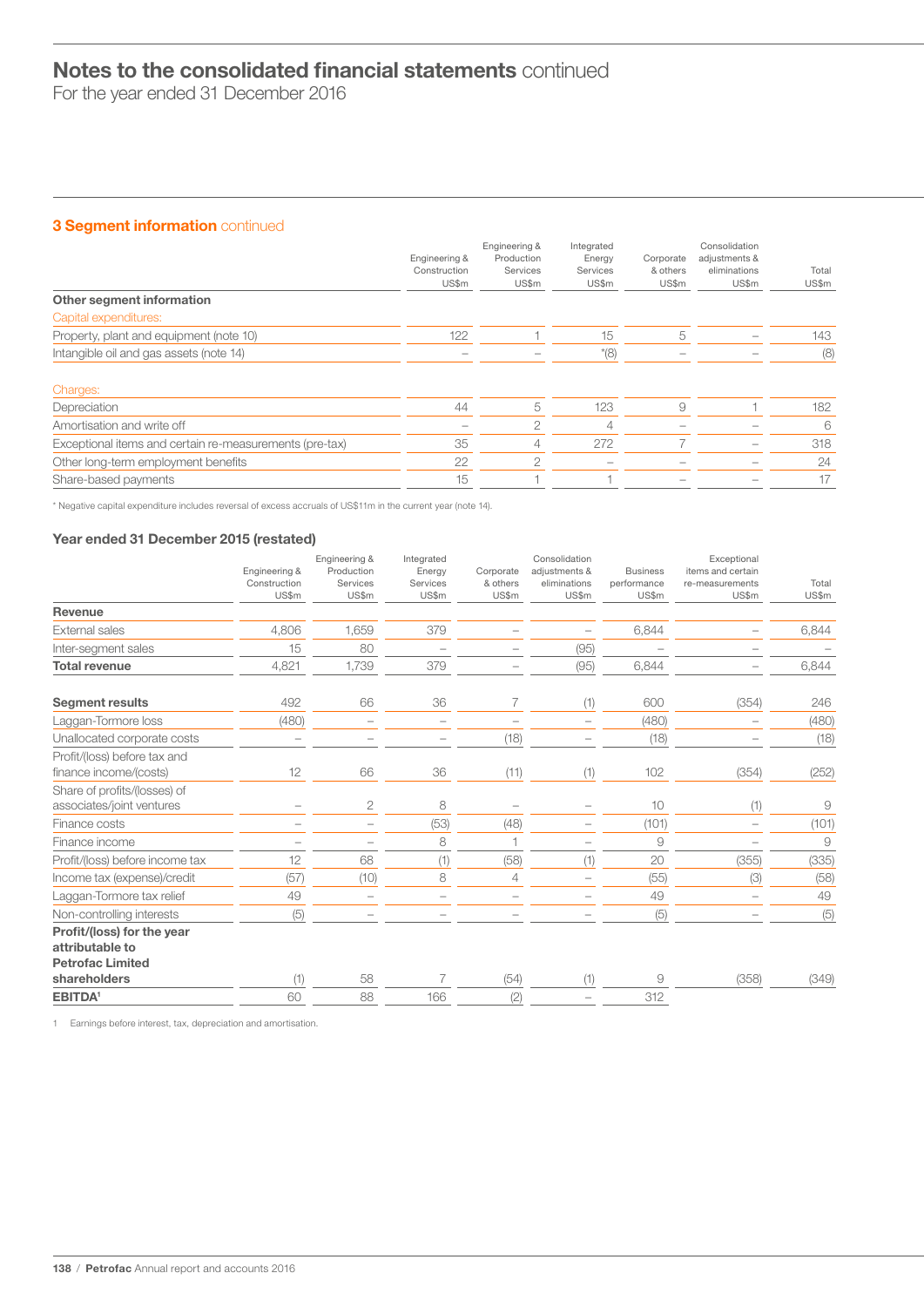| Other segment information                               | Engineering &<br>Construction<br>US\$m | Engineering &<br>Production<br>Services<br>US\$m | Integrated<br>Energy<br>Services<br>US\$m | Corporate<br>& others<br>US\$m | Consolidation<br>adjustments &<br>eliminations<br>US\$m | Total<br>US\$m |
|---------------------------------------------------------|----------------------------------------|--------------------------------------------------|-------------------------------------------|--------------------------------|---------------------------------------------------------|----------------|
| Capital expenditures:                                   |                                        |                                                  |                                           |                                |                                                         |                |
| Property, plant and equipment (note 10)                 | 160                                    | $\overline{4}$                                   | 93                                        | 3                              |                                                         | 260            |
| Intangible oil and gas assets (note 14)                 |                                        |                                                  | 10                                        |                                |                                                         | 10             |
| Charges:                                                |                                        |                                                  |                                           |                                |                                                         |                |
| Depreciation                                            | 48                                     | 17                                               | 121                                       | 9                              |                                                         | 196            |
| Amortisation and write off                              |                                        | 3                                                |                                           |                                |                                                         | 4              |
| Exceptional items and certain re-measurements (pre-tax) | 5                                      | 28                                               | 322                                       |                                |                                                         | 355            |
| Other long-term employment benefits                     | 20                                     | $\overline{2}$                                   |                                           |                                |                                                         | 22             |
| Share-based payments                                    | 16                                     | $\overline{4}$                                   |                                           | $\mathcal{P}$                  |                                                         | 23             |

### Geographical segments

The following tables present revenue from external customers based on their location and non-current assets by geographical segments for the years ended 31 December 2016 and 2015.

# Year ended 31 December 2016

|                               |        |                         | <b>United Arab</b> | United            |                   |                   |              | Other           |              |
|-------------------------------|--------|-------------------------|--------------------|-------------------|-------------------|-------------------|--------------|-----------------|--------------|
|                               | Kuwait | Oman                    | Emirates           | Kingdom           | Saudi Arabia      | Algeria           | Malaysia     | countries       | Consolidated |
|                               | US\$m  | US\$m                   | US\$m              | US\$m             | US\$m             | US\$m             | US\$m        | US\$m           | US\$m        |
| <b>Revenues</b>               |        |                         |                    |                   |                   |                   |              |                 |              |
| from external                 |        |                         |                    |                   |                   |                   |              |                 |              |
| customers                     | 2,185  | 1,477                   | 1,326              | 668               | 798               | 463               | 357          | 599             | 7,873        |
|                               |        |                         |                    |                   |                   |                   |              |                 |              |
|                               |        | United                  | <b>United Arab</b> |                   |                   |                   |              | Other           |              |
|                               |        | Kingdom                 | Emirates           | Mexico            | Malaysia          | Tunisia           | Singapore    | countries       | Consolidated |
|                               |        | US\$m                   | US\$m              | US\$m             | US\$m             | US\$m             | US\$m        | US\$m           | US\$m        |
| Non-current assets:           |        |                         |                    |                   |                   |                   |              |                 |              |
| Property, plant and equipment |        | 22                      | 507                | 336               | 456               | 51                | 20           | 26              | 1,418        |
| Intangible oil and gas assets |        | 11                      | $\qquad \qquad -$  | $\qquad \qquad -$ | 68                | 1                 | -            | $\qquad \qquad$ | 80           |
| Other intangible assets       |        | $\overline{\mathbf{c}}$ | $\qquad \qquad -$  | 14                | $\qquad \qquad -$ | $\qquad \qquad -$ | -            | $\qquad \qquad$ | 16           |
| Goodwill                      |        | 40                      | 29                 |                   | 3                 |                   |              |                 | 72           |
| Year ended 31 December 2015   |        |                         |                    |                   |                   |                   |              |                 |              |
|                               |        | <b>United Arab</b>      |                    | United            |                   |                   |              | Other           |              |
|                               | Oman   | Emirates                | Algeria            | Kingdom           | Kuwait            | Malaysia          | Saudi Arabia | countries       | Consolidated |
|                               | US\$m  | US\$m                   | US\$m              | US\$m             | US\$m             | US\$m             | US\$m        | US\$m           | US\$m        |
| <b>Revenues</b>               |        |                         |                    |                   |                   |                   |              |                 |              |
| from external                 |        |                         |                    |                   |                   |                   |              |                 |              |
| customers                     | 1,408  | 1,395                   | 833                | 804               | 555               | 520               | 332          | 997             | 6,844        |
|                               |        |                         |                    |                   |                   |                   |              |                 |              |
|                               |        | United                  | <b>United Arab</b> |                   |                   |                   |              | Other           |              |
|                               |        | Kingdom                 | Emirates           | Mexico            | Romania           | Malaysia          | Tunisia      | countries       | Consolidated |
|                               |        | US\$m                   | US\$m              | US\$m             | US\$m             | US\$m             | US\$m        | US\$m           | US\$m        |
| Non-current assets:           |        |                         |                    |                   |                   |                   |              |                 |              |
| Property, plant and equipment |        | 34                      | 426                | 489               |                   | 736               | 52           | 38              | 1,775        |
| Intangible oil and gas assets |        | 11                      |                    |                   |                   | 74                |              |                 | 86           |

Revenues disclosed in the above tables are based on where the project is located. Revenues representing greater than 10% of Group revenues arose from two customers amounting to US\$1,967m in the Engineering & Construction segment (2015: two customers, US\$1,515m in the Engineering & Construction segment, formerly Onshore Engineering & Construction segment).

Other intangible assets  $\overline{4}$  – 17 – – – – – – – – 21 Goodwill 48 29 – – 3 – – 80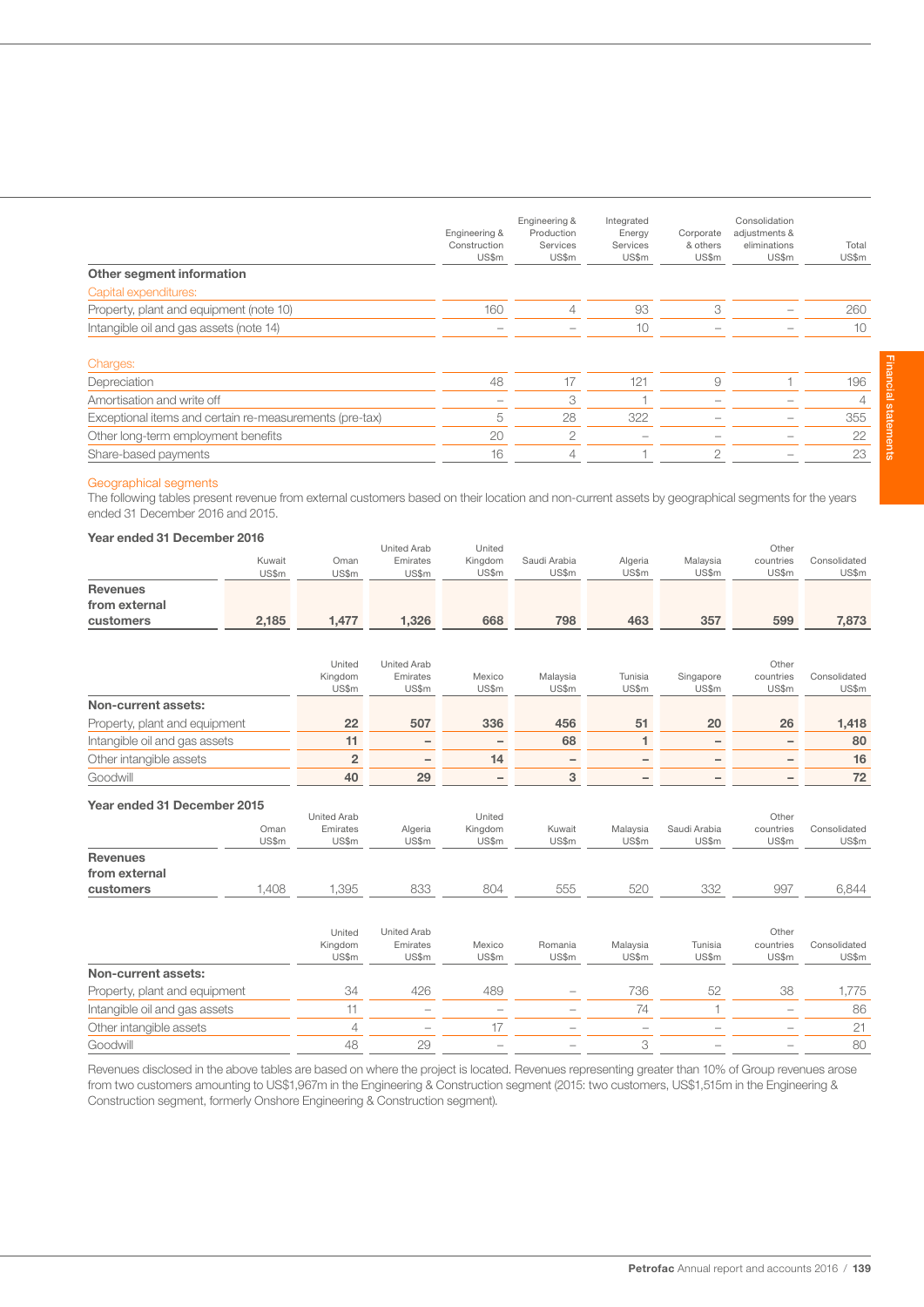For the year ended 31 December 2016

# 4 Revenues and expenses

| a. Revenue                |       |       |
|---------------------------|-------|-------|
|                           | 2016  | 2015  |
|                           | US\$m | US\$m |
| Rendering of services     | 7.764 | 1700  |
| Sale of crude oil and gas | 109   | 144   |
|                           | 7.873 | 6.844 |

Included in revenues from rendering of services are Engineering & Production Services revenues of a 'pass-through' nature with zero or low margins amounting to US\$644m (2015: US\$400m). The revenues are included as external revenues of the Group since the risks and rewards associated with recognition are assumed by the Group.

#### b. Cost of sales

During 2016, included in cost of sales is depreciation charged on property, plant and equipment of US\$162m (2015: US\$168m) and intangible amortisation of US\$1m (2015: US\$1m).

Also included in cost of sales are forward points and ineffective portions on derivatives designated as cash flow hedges and losses on undesignated derivatives of US\$1m (2015: US\$3m). These amounts are an economic hedge of foreign exchange risk but do not meet the criteria within IAS 39 and are most appropriately recorded in cost of sales.

# c. Selling, general and administration expenses

|                                      | 2016  | 2015  |
|--------------------------------------|-------|-------|
|                                      | US\$m | US\$m |
| Staff costs                          | 151   | 195   |
| Depreciation (note 10)               | 20    | 28    |
| Amortisation and write off (note 14) | b     | 3     |
| Other operating expenses             | 68    | 102   |
|                                      | 244   | 328   |

Other operating expenses consist mainly of office, travel, legal and professional and contracting staff costs. The decrease of US\$84m in selling, general and administration costs compared with the prior year is principally due to a reduction in staff costs of US\$44m as a result of redundancies and lower other operating expenses of US\$34m arising from the Group reorganisation and centralisation of back office functions.

| d. Staff costs                                   |       |       |
|--------------------------------------------------|-------|-------|
|                                                  | 2016  | 2015  |
|                                                  | US\$m | US\$m |
| <b>Total staff costs:</b>                        |       |       |
| Wages and salaries                               | 957   | 1,209 |
| Social security costs                            | 38    | 58    |
| Defined contribution pension costs               | 21    | 26    |
| Other long-term employee benefit costs (note 27) | 24    | 22    |
| Expense of share-based payments (note 24)        | 17    | 23    |
|                                                  | 1.057 | 1,338 |

Of the US\$1,057m (2015: US\$1,338m) of staff costs shown above, US\$906m (2015: US\$1,143m) is included in cost of sales, with the remainder in selling, general and administration expenses.

The average number of payrolled staff employed by the Group during the year was 13,852 (2015: 16,635).

#### e. Auditor's remuneration

The Group paid the following amounts to its auditors in respect of the audit of the financial statements and for other services provided to the Group:

|                                   | 2016         | 2015  |
|-----------------------------------|--------------|-------|
|                                   | <b>US\$m</b> | US\$m |
| Group audit fee                   |              |       |
| Audit of accounts of subsidiaries |              |       |
| Others                            |              |       |
|                                   |              |       |

Others include audit related assurance services of US\$430,000 (2015: US\$400,000), tax advisory services of US\$130,000 (2015: US\$430,000), tax compliance services of US\$690,000 (2015: US\$290,000) and other non-audit services of US\$50,000 (2015: US\$50,000).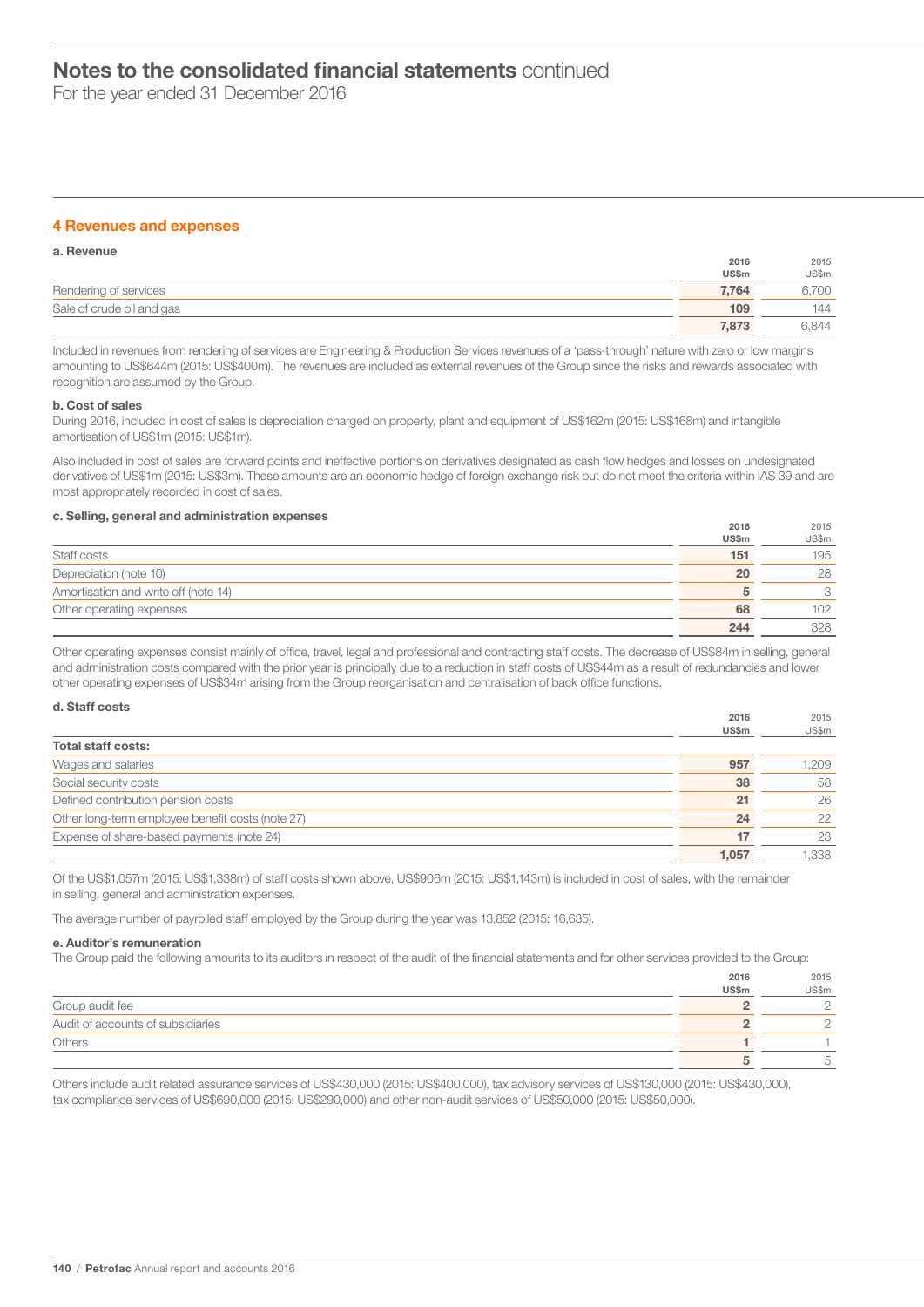# f. Other operating income

|                                       | 2016         | 2015  |
|---------------------------------------|--------------|-------|
|                                       | <b>US\$m</b> | US\$m |
| Gain on disposal of non-current asset |              |       |
| Foreign exchange gains                |              |       |
| Other income                          |              | 14    |
|                                       |              | 24    |

Other income mainly includes US\$2m gain on disposal of a subsidiary and US\$1m (note 26) relating to a partial redemption of the Company's Senior notes (2015: other income includes US\$9m contractual break fee earned in Integrated Energy Services for exiting the Bowleven Etinde project and US\$2m representing income from sale of scrap on projects in Engineering and Construction).

During 2015, upon final completion of the Petrofac FPSO Holding Limited disposal, the fair value of the consideration for 80% of the equity was increased by US\$7m due to the receipt of the pending investment approval by PetroFirst Infrastructure Holdings Limited. Consequently, a US\$1m fair value gain was recognised on the remaining 20% investment in associate.

### g. Other operating expenses

|                         | 2016         | 2015    |
|-------------------------|--------------|---------|
|                         | <b>US\$m</b> | US\$m   |
| Foreign exchange losses |              | $\perp$ |
| Other expenses          |              |         |
|                         |              | ◡       |

During 2015, other expenses mainly comprised US\$2m write-off of related party receivable balances relating to Professional Mechanical Repair Services Company and PetroFirst Infrastructure Limited.

# 5 Exceptional items and certain re-measurements

|                                                                                                      | 2016<br>US\$m | 2015<br>US\$m |
|------------------------------------------------------------------------------------------------------|---------------|---------------|
| Impairment of assets including goodwill                                                              | 212           | 95            |
| Fair value re-measurements and net costs relating to the cessation of the Berantai RSC contract      | 33            |               |
| Fair value re-measurements on receivable in respect of the development of the Greater Stella Area    | 3             | 214           |
| Forward rate movements in Kuwaiti dinar forward currency contracts in the E&C segment                | 35            |               |
| Group reorganisation and redundancy costs                                                            | 6             | 17            |
| Onerous leasehold property provisions and impairments                                                |               | 15            |
| Ticleni onerous contract provision and foreign currency translation losses on disposal of subsidiary | 20            | 6             |
| <b>Others</b>                                                                                        | 9             | 8             |
|                                                                                                      | 318           | 355           |
| Foreign exchange translation losses on deferred tax balances                                         | 5             | 25            |
| Tax relief on exceptional items and certain re-measurements                                          | (4)           | (22)          |
|                                                                                                      |               |               |
| Income statement charge for the year                                                                 | 319           | 358           |
|                                                                                                      |               |               |

### Impairment of assets

During the year the Group reviewed the carrying value of its assets and as a result of this review a further impairment charge of US\$15m (2015: US\$nil), post-tax US\$15m has been recognised in the IES segment on the FPSO Opportunity reflecting the estimated realisable value of the vessel.

At 30 June 2016, the Group reviewed the carrying value of its available-for-sale investment in Seven Energy and as a result of this review management considered the significant decline in its fair value to be an indicator of impairment and recognised US\$51m as an exceptional item to reflect the pricing of a recent equity fundraising by Seven Energy. At 31 December 2016, the Group again reviewed the carrying value of its available-for-sale investment in Seven Energy and concluded that despite the additional 2016 equity injection, Seven Energy's liquidity outlook looked increasingly challenged owing to a decline in oil prices, the devaluation of the Nigerian Naira and a significant decline in production due to civil unrest in the country. As a result of these economic uncertainties and the liquidity challenges faced by Seven Energy, management has decided that the carrying value of its available-for-sale investment is unlikely to be recoverable and therefore has recognised a further impairment charge of US\$130m (post-tax US\$130m) at 31 December 2016. Management has also reclassified the cumulative unrealised losses that had been recognised previously through the reserve for unrealised gains/ (losses) on available-for-sale investment of US\$16m to the consolidated income statement as an exceptional item in the IES segment (2015: US\$nil) making the total charge to the consolidated income statement US\$197m.

In relation to impairment testing performed on the Mexican PEC assets which have a combined carrying value of US\$676m at 31 December 2016 (2015: US\$642m), assumptions were made in determining the expected outcome of ongoing contractual negotiations in respect of the planned migration to PSC type arrangements. These included the expected working interest in the PSC and financial and fiscal terms achieved. The situation remains uncertain and the assets are exposed to impairment if these assumptions are not realised. No impairment has been recorded for the year ending 31 December 2016 (2015: US\$nil).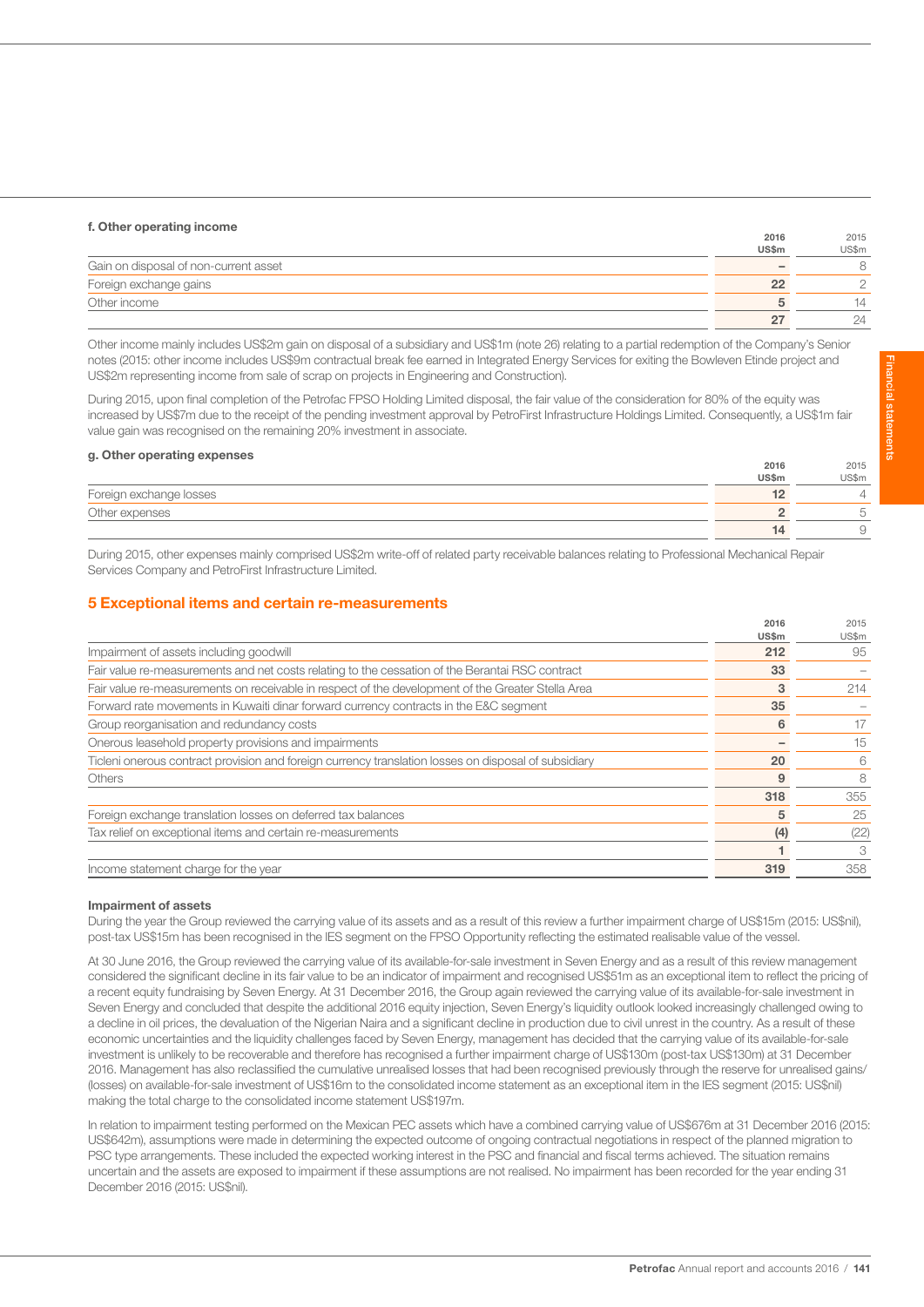For the year ended 31 December 2016

# **5 Exceptional items and certain re-measurements** continued

During 2015, the Group recognised an impairment charge of US\$33m (post-tax US\$33m) in respect of IES goodwill and US\$53m (post-tax US\$33m) in respect of its PM304 oil and gas assets in Malaysia.

### Fair value re-measurements and net costs relating to the cessation of the Berantai RSC contract

As announced on 11 July 2016, IES reached mutual agreement with PETRONAS for the cessation of the Berantai Risk Service Contract (RSC) with effect from 30 September 2016. Under the terms of the Mutual Settlement and Handover Agreement the project remuneration fees were reduced by US\$45m (post-tax US\$42m) net of the unwinding of discount on the long-term receivable from PETRONAS of US\$10m. Also US\$13m (post-tax US\$13m) relating to a joint venture partner receivable (note 20) was impaired and associated contract exit costs of US\$3m (post-tax US\$3m) were recognised in the IES segment. Under the terms of the Agreement, the outstanding amount due from PETRONAS will be recovered by 30 June 2017. A final agreement has also been reached to transfer the ownership of the Berantai FPSO to PETRONAS which resulted in a gain of US\$24m (post-tax US\$24m) from de-recognition of the finance leased asset and the associated finance lease liability. The transfer of ownership of the Berantai FPSO to PETRONAS also resulted in a higher share of associate income for the Group of US\$4m (post-tax US\$4m). See note 15.

# Fair value re-measurements on receivable in respect of the development of the Greater Stella Area

As a result of a reassessment of oil and gas forward prices, capital expenditure changes and commercial settlement adjustments, the Group revalued its loan receivable from Ithaca Energy in respect of the Greater Stella Area in the UK. The revaluation exercise was carried out on a fair value basis using risk adjusted cash flow projections (a Level 3 measurement) discounted at a post-tax rate of 9.5% (2015: 9.0%) which resulted in a US\$3m pre-tax impairment charge (post-tax US\$3m) in the IES segment (2015: pre-tax US\$214m, post-tax US\$214m). Management has used forward curve oil prices of US\$59 per barrel for 2017 and US\$58 per barrel for 2018. For later periods, the long-term planning oil price assumptions used for the revaluation were US\$70 per barrel for 2019, and US\$75 per barrel for 2020 and beyond (2015: forward curve oil prices of US\$41 per barrel for 2016 and US\$48 per barrel for 2017 and for later periods, the long-term planning oil price assumptions used for the revaluation were US\$65 per barrel for 2018, US\$70 per barrel for 2019 and US\$75 per barrel for 2020 and beyond).

Fair value less costs of disposal are determined by discounting the post-tax cash flows expected to be generated from oil and gas production net of selling costs taking into account assumptions that market participants would typically use in estimating fair values. Post-tax cash flows are derived from projected production profiles for each asset taking into account forward market commodity prices over the relevant period and, where external forward prices are not available, the Group's Board-approved five-year business planning assumptions are used. As each field has different reservoir characteristics and contractual terms the post-tax cash flows for each asset are calculated using individual economic models which include assumptions around the amount of recoverable reserves, production costs, life of the field/licence period and the selling price of the commodities produced.

### Group reorganisation and redundancy costs

During the last quarter of 2015, the Group undertook a major review of how the future organisation should be structured and the costs relating to this exercise including staff redundancy costs, office closure costs and other restructuring type expenses amounted in the current year to US\$6m, post-tax US\$5m (2015: US\$17m, post-tax US\$15m).

# Onerous leasehold property provision

During 2015, US\$15m of onerous leasehold property provision represented the write-off of US\$6m of leasehold property improvements and the estimated future costs of US\$9m relating to vacant leasehold office buildings at Quattro House and Bridge View in Aberdeen, UK for which the leases expire in 2024 and 2026 respectively.

# Ticleni onerous contract provision and foreign currency translation losses on disposal of subsidiary

A further onerous contract provision of US\$9m (post-tax US\$9m) was recognised in the IES segment principally to reflect the final commercial settlement in respect of the exit from the Ticleni Production Enhancement Contract in Romania (2015: US\$6m, post-tax US\$6m). In addition, foreign currency translation losses of US\$11m (post-tax US\$11m) were reclassified from other comprehensive income to exceptional items in the IES segment upon disposal of the Ticleni Production Enhancement Contract in Romania (note 25).

### Taxation

US\$5m of foreign exchange losses on the retranslation of deferred tax balances denominated in Malaysian Ringgits have been incurred during the year in respect of IES's oil and gas activities in Malaysia due to an approximate 4% weakening in the Malaysian local currency versus the US dollar.

# 6 Finance (costs)/income

|                                                               | 2016  | 2015  |
|---------------------------------------------------------------|-------|-------|
|                                                               | US\$m | US\$m |
| <b>Finance costs</b>                                          |       |       |
| Group borrowings                                              | (54)  | (48)  |
| Finance leases                                                | (37)  | (49)  |
| Unwinding of discount on provisions (note 27)                 | (8)   | (4)   |
| Others                                                        | (2)   |       |
| Total finance costs                                           | (101) | (101) |
| <b>Finance income</b>                                         |       |       |
| <b>Bank interest</b>                                          | 3     |       |
| Unwinding of discount on long-term receivables from customers |       | 8     |
| Total finance income                                          | 3     | 9     |
|                                                               |       |       |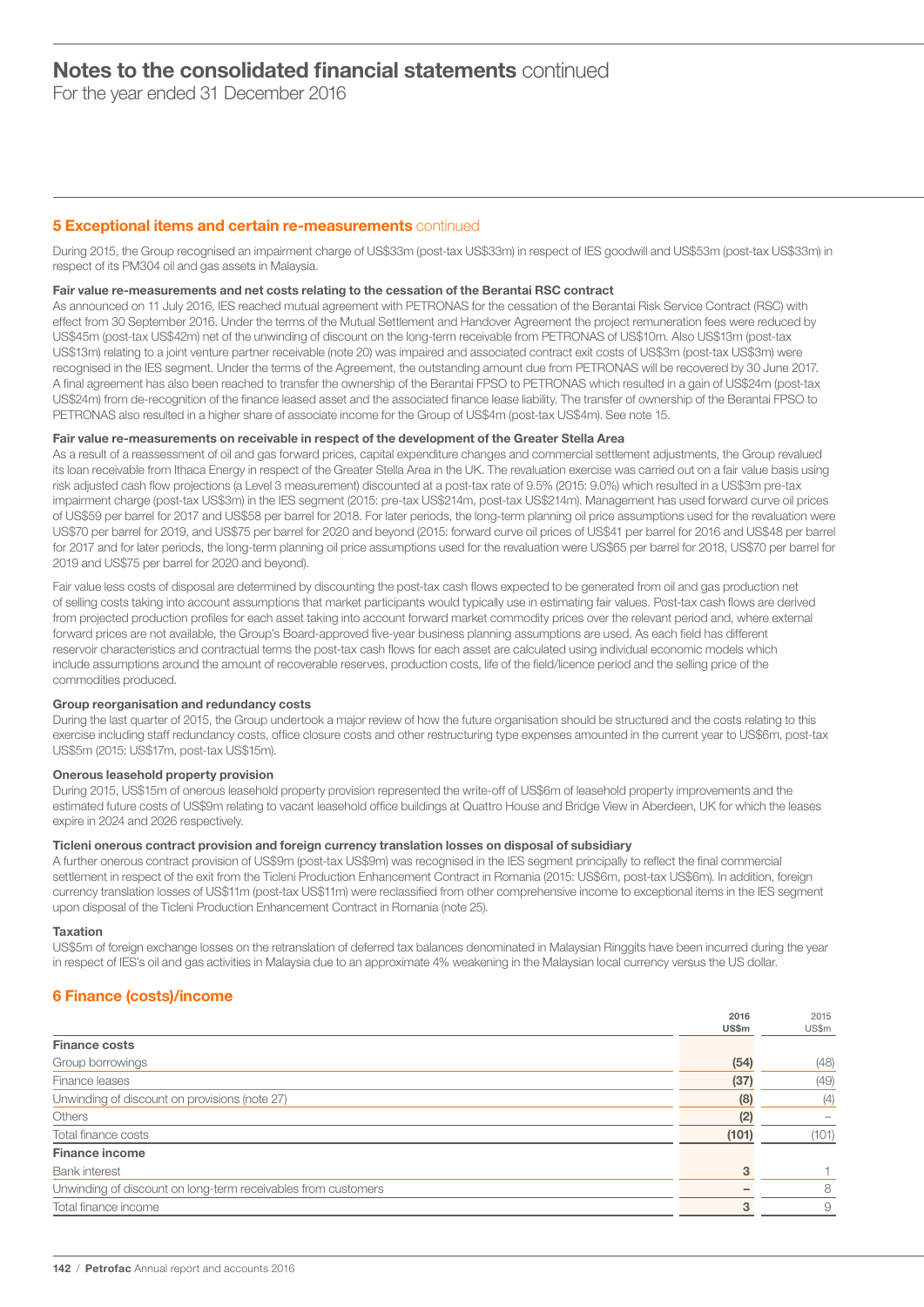# 7 Income tax

# a. Tax on ordinary activities

The major components of income tax expense are as follows:

|                                                                     | <b>Business</b><br>performance<br><b>US\$m</b> | Exceptional<br>items and certain<br>re-measurements<br>US\$m | Total<br>2016<br><b>US\$m</b> | <b>Business</b><br>performance<br>US\$m | Exceptional<br>items and certain<br>re-measurements<br>US\$m | Total<br>2015<br>US\$m |
|---------------------------------------------------------------------|------------------------------------------------|--------------------------------------------------------------|-------------------------------|-----------------------------------------|--------------------------------------------------------------|------------------------|
| <b>Current income tax</b>                                           |                                                |                                                              |                               |                                         |                                                              |                        |
| Current income tax charge                                           | 110                                            | 16                                                           | 126                           | 69                                      | (2)                                                          | 67                     |
| Adjustments in respect of current income tax<br>of previous years   | (5)                                            |                                                              | (5)                           | (1)                                     |                                                              | (1)                    |
| Deferred tax                                                        |                                                |                                                              |                               |                                         |                                                              |                        |
| Relating to origination and reversal of temporary<br>differences    | (21)                                           | (15)                                                         | (36)                          | (49)                                    | 5                                                            | (44)                   |
| Recognition of tax losses relating to prior years                   |                                                |                                                              |                               | 5                                       |                                                              | 5                      |
| Adjustments in respect of deferred tax<br>of previous years         | 1                                              |                                                              |                               | (18)                                    |                                                              | (18)                   |
| Income tax expense reported in the consolidated<br>income statement | 85                                             |                                                              | 86                            | 6                                       | 3                                                            | 9                      |
| Income tax reported in equity                                       |                                                |                                                              |                               |                                         |                                                              |                        |
| Deferred tax related to items charged directly<br>to equity         |                                                |                                                              |                               | (1)                                     |                                                              | (1)                    |
| Foreign exchange movements on translation                           | 9                                              |                                                              | 9                             |                                         |                                                              |                        |
| Income tax expense reported in equity                               | 10                                             |                                                              | 10                            |                                         |                                                              |                        |

The split of the Group's tax charge between current and deferred tax varies from year to year depending largely on:

- the variance between tax provided on the percentage of completion of projects versus that paid on accrued income for engineering, procurement and construction contracts; and
- the tax deductions available for expenditure on RSC and PECs, which are partially offset by the creation of losses

See 7c below for the impact on the movements in the year.

The decrease in the sterling to United States dollars exchange rate resulted in a reduction on translation of the net deferred tax asset in the UK, which principally comprises UK tax losses.

### b. Reconciliation of total tax charge

A reconciliation between the income tax expense and the product of accounting profit multiplied by the Company's domestic tax rate is as follows:

|                                                       |                 | Exceptional       |                |                 | Exceptional       |       |
|-------------------------------------------------------|-----------------|-------------------|----------------|-----------------|-------------------|-------|
|                                                       | <b>Business</b> | items and certain | Total          | <b>Business</b> | items and certain | Total |
|                                                       | performance     | re-measurements   | 2016           | performance     | re-measurements   | 2015  |
|                                                       | US\$m           | <b>US\$m</b>      | <b>US\$m</b>   | US\$m           | US\$m             | US\$m |
| Accounting profit before tax                          | 418             | (318)             | 100            | 20              | (355)             | (335) |
| At Jersey's domestic income tax rate of 0% (2015: 0%) |                 |                   |                |                 |                   |       |
| Expected tax charge in higher rate jurisdictions      | 58              | (15)              | 43             | (33)            | (31)              | (64)  |
| Expenditure not allowable for income tax purposes     | 21              | 9                 | 30             | 8               |                   | 8     |
| Income not subject to tax                             | (8)             |                   | (8)            | (3)             |                   | (3)   |
| Adjustments in respect of previous years              | (4)             |                   | (4)            | (19)            |                   | (19)  |
| Adjustments in respect of losses not previously       |                 |                   |                |                 |                   |       |
| recognised/derecognised                               |                 |                   |                | (4)             | 9                 | 5     |
| Unrecognised tax losses                               | 13              |                   | 14             | 50              |                   | 50    |
| Other permanent differences                           | 3               | 6                 | 9              |                 | 25                | 26    |
| Effect of change in tax rates                         | $\overline{2}$  |                   | $\overline{2}$ | 6               |                   | 6     |
| At the effective income tax rate of 86.0%             |                 |                   |                |                 |                   |       |
| (2015: negative 2.7%)                                 | 85              |                   | 86             |                 | 3                 | 9     |

The Group's effective tax rate for the year ended 31 December 2016 is 86.0% (2015: negative 2.7%). The Group's effective tax rate, excluding the impact of impairments and certain re-measurements, for the year ended 31 December 2016 is 20.3% (2015: 30.0% tax charge).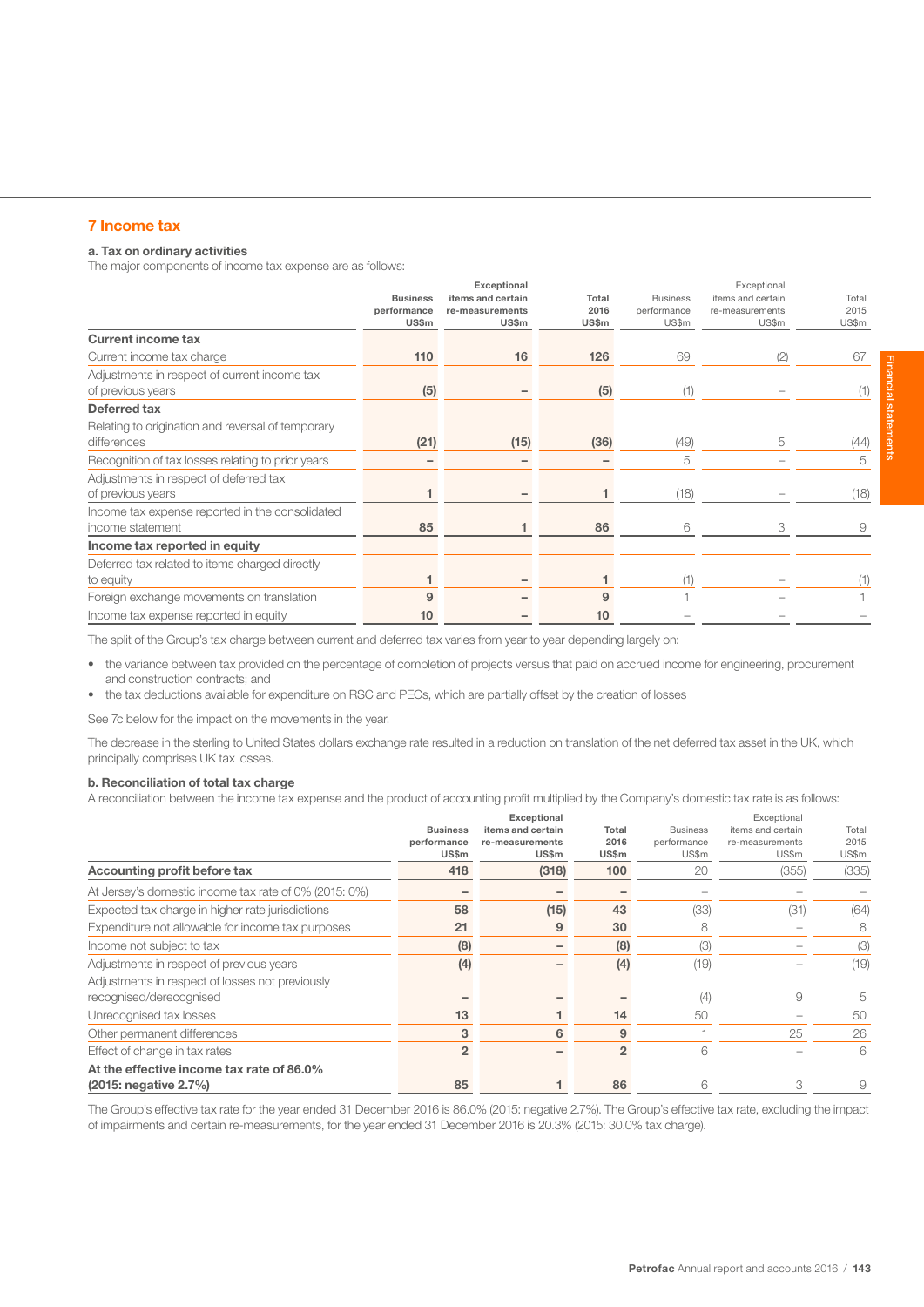For the year ended 31 December 2016

# **7 Income tax continued**

A number of factors have impacted the overall effective tax rate, with key drivers being; impairments and certain re-measurements which are not subject to tax and the disallowance of expenditure which is not deductible for tax purposes.

In line with prior years, the effective tax rate is also driven by the mix of profits in the jurisdictions in which profits are earned.

As announced in the 2016 Budget, the main rate of UK corporation tax will be reduced by a further 1% to 17% from 1 April 2020. The change in the UK rate was substantively enacted prior to the reporting date and therefore the impact of the change is reflected within the current year charge.

Also in the 2016 Budget, the UK Government proposed changes to the carry forward tax loss relief rules, however these were not substantively enacted by the reporting date and hence any impact has not been included within the calculations. The impact, as a result of the proposed change in legislation, is estimated to be a decrease to the recognised deferred tax asset of US\$22m, approximately 42%.

### c. Deferred tax

Deferred tax relates to the following:

| of financial position |                | Consolidated income statement   |              |
|-----------------------|----------------|---------------------------------|--------------|
| 2016                  | 2015           | 2016                            | 2015         |
|                       |                |                                 | US\$m        |
|                       |                |                                 |              |
| 3                     | $\overline{c}$ |                                 |              |
| 198                   | 249            | (43)                            | (48)         |
| 56                    | 68             | (14)                            | 10           |
| 6                     | 3              | 3                               | 3            |
|                       | 10             | (4)                             | 8            |
| 263                   | 332            |                                 |              |
|                       |                |                                 |              |
| 170                   | 172            | (10)                            | (66)         |
| 3                     | 5              | $\overline{2}$                  | (2)          |
| 3                     | 5              | $-$                             |              |
|                       | 3              | 3                               | $\mathbf{2}$ |
| 36                    | 57             | 21                              |              |
| 20                    | 29             | 7                               | 35           |
| 232                   | 271            |                                 |              |
| 31                    | 61             | (35)                            | (57)         |
|                       |                |                                 |              |
| 63                    | 80             |                                 |              |
| 94                    | 141            |                                 |              |
|                       | US\$m          | Consolidated statement<br>US\$m | US\$m        |

Included within the net deferred tax asset are UK tax losses of US\$280m (2015: US\$305m). This represents the losses which are expected to be utilised based on management's projection of future taxable profits. As a result of the UK rate change noted in 7b, the effective tax rate on the loss utilisation is expected to be 17.7% (2015: 18.5%).

### d. Unrecognised tax losses and tax credits

Deferred income tax assets are recognised for tax loss carry forwards and tax credits to the extent that the realisation of the related tax benefit through offset against future taxable profits is probable. The Group did not recognise deferred income tax assets of US\$524m (2015: US\$525m).

|                                        | 2016  | 2015  |
|----------------------------------------|-------|-------|
|                                        | US\$m | US\$m |
| <b>Expiration dates for tax losses</b> |       |       |
| No later than 2025                     |       | 66    |
| No expiration date                     | 512   | 447   |
|                                        | 512   | 513   |
| Tax credits (no expiration date)       | 12    | 12    |
|                                        | 524   | 525   |

During 2016, the Group has recognised the tax benefit of US\$1m from the utilisation of tax losses (2015; US\$nil) and there has been no recognition of previously unrecognised losses (2015: US\$nil) or any de-recognition of tax losses from a prior period (2015: US\$5m).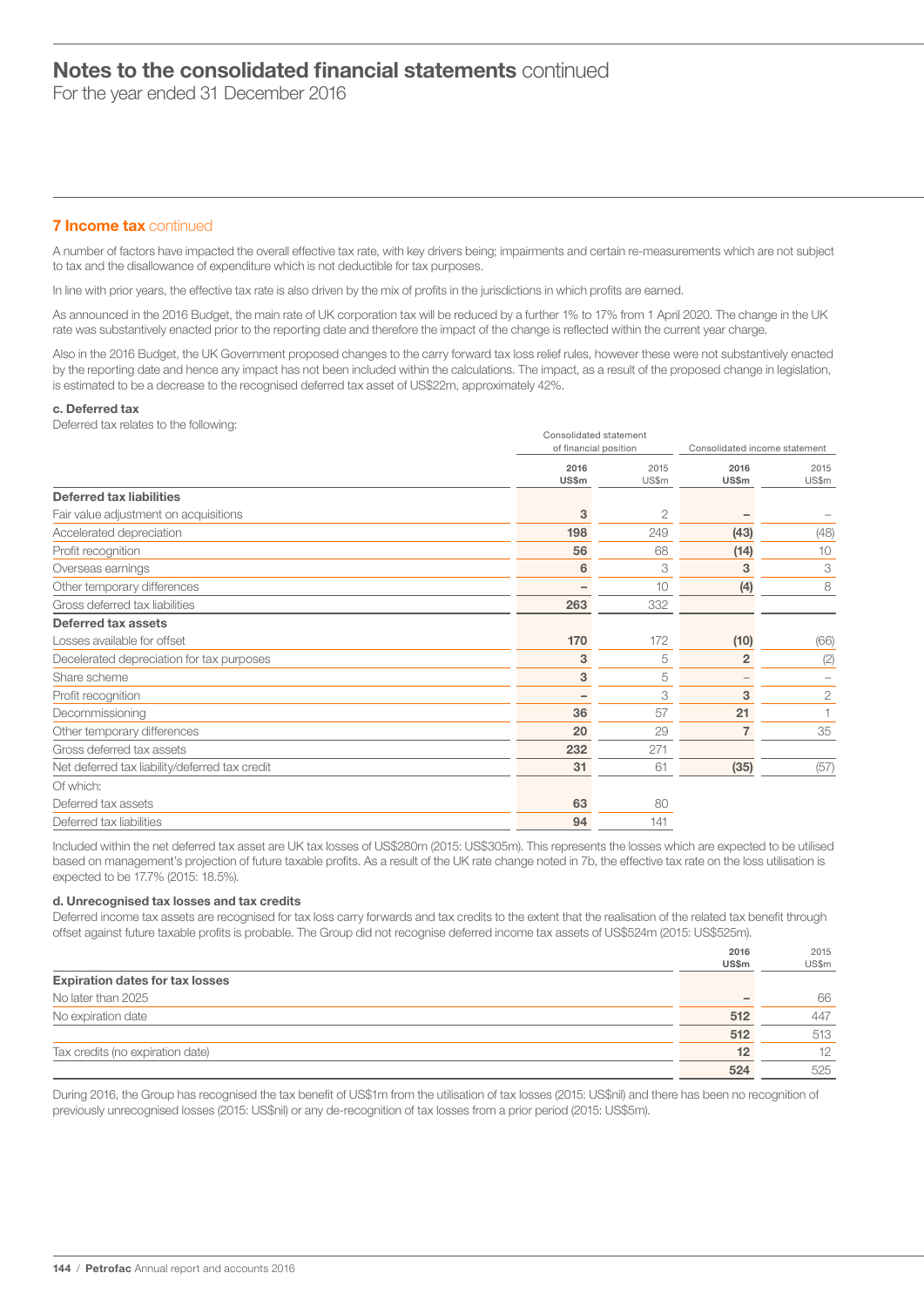# 8 Earnings per share

Basic earnings per share amounts are calculated by dividing the profit for the year attributable to ordinary shareholders by the weighted average number of ordinary shares outstanding during the year.

Diluted earnings per share amounts are calculated by dividing the profit attributable to ordinary shareholders, after adjusting for any dilutive effect, by the weighted average number of ordinary shares outstanding during the year, adjusted for the effects of ordinary shares granted under the employee share award schemes which are held in trust.

The following reflects the income and share data used in calculating basic and diluted earnings per share:

|                                                                                                                    | 2016<br><b>US\$m</b> | 2015<br>US\$m |
|--------------------------------------------------------------------------------------------------------------------|----------------------|---------------|
| Profit attributable to ordinary shareholders for basic and diluted earnings per share excluding exceptional        |                      |               |
| items and certain re-measurements                                                                                  | 320                  |               |
| Profit/(loss) attributable to ordinary shareholders for basic and diluted earnings per share including exceptional |                      |               |
| items and certain re-measurements                                                                                  |                      | (349)         |

|                                                                                                     | 2016<br><b>Shares</b><br>million | 2015<br>Shares<br>million |
|-----------------------------------------------------------------------------------------------------|----------------------------------|---------------------------|
| Weighted average number of ordinary shares for basic earnings per share                             | 340                              | 340                       |
| Effect of dilutive potential ordinary shares granted under share-based payment schemes <sup>1</sup> |                                  |                           |
| Adjusted weighted average number of ordinary shares for diluted earnings per share                  | 343                              | 340.                      |

1 For the year ended 31 December 2015, potentially issuable ordinary shares under share-based payment schemes are excluded from the diluted earnings per ordinary share calculation, as their inclusion would decrease the loss per ordinary share.

# 9 Dividends paid and proposed

|                                                | 2016  | 2015  |
|------------------------------------------------|-------|-------|
|                                                | US\$m | US\$m |
| Declared and paid during the year              |       |       |
| Equity dividends on ordinary shares:           |       |       |
| Final dividend for 2014: 43.80 cents per share |       | 149   |
| Interim dividend 2015: 22.00 cents per share   |       | 74    |
| Final dividend for 2015: 43.80 cents per share | 149   |       |
| Interim dividend 2016: 22.00 cents per share   | 75    |       |
|                                                | 224   | 223   |

|                                                                              | 2016<br><b>US\$m</b> | 2015<br>US\$m |
|------------------------------------------------------------------------------|----------------------|---------------|
| <b>Proposed for approval at AGM</b>                                          |                      |               |
| (not recognised as a liability as at 31 December)                            |                      |               |
| Equity dividends on ordinary shares                                          |                      |               |
| Final dividend for 2016: 43.80 cents per share (2015: 43.80 cents per share) | 152                  | 152           |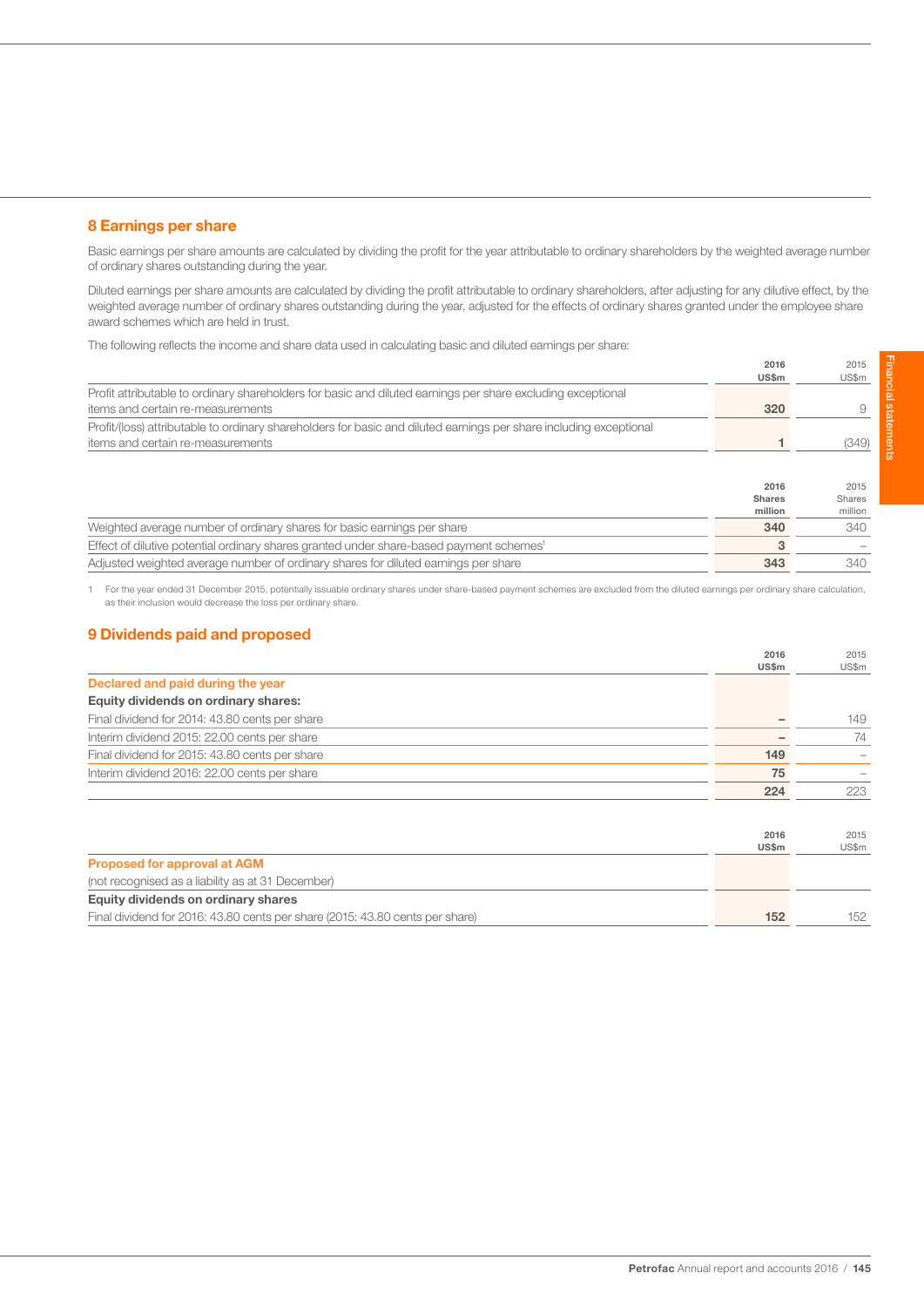For the year ended 31 December 2016

# 10 Property, plant and equipment

|                                                       | Oil and<br>gas<br>assets<br>US\$m | Oil and<br>gas<br>facilities<br>US\$m | Land, buildings<br>and leasehold<br>improvements<br>US\$m | Plant and<br>equipment<br>US\$m | Vehicles<br>US\$m        | Office<br>furniture and<br>equipment<br>US\$m | Assets<br>under<br>construction<br>US\$m | Total<br>US\$m |
|-------------------------------------------------------|-----------------------------------|---------------------------------------|-----------------------------------------------------------|---------------------------------|--------------------------|-----------------------------------------------|------------------------------------------|----------------|
| <b>Cost</b>                                           |                                   |                                       |                                                           |                                 |                          |                                               |                                          |                |
| At 1 January 2015                                     | 1,256                             | 625                                   | 374                                                       | 47                              | 24                       | 180                                           | 222                                      | 2,728          |
| Additions/(adjustments)                               | 97                                | (4)                                   | $\overline{4}$                                            | $\equiv$                        | $\overline{2}$           | 15                                            | 146                                      | 260            |
| Disposals                                             | ÷.                                | $\overline{\phantom{0}}$              | (44)                                                      | (4)                             | (1)                      | (6)                                           | $\overline{\phantom{0}}$                 | (55)           |
| Transfer from intangible oil and gas assets (note 14) | 73                                | ۰                                     | $\overline{\phantom{0}}$                                  | $\overline{\phantom{0}}$        | $\overline{\phantom{a}}$ | $\overline{\phantom{0}}$                      | $\sim$                                   | 73             |
| <b>Transfers</b>                                      | L.                                | L.                                    | 34                                                        | 8                               | $\overline{\phantom{a}}$ | 8                                             | (50)                                     |                |
| Exchange difference                                   |                                   |                                       | (4)                                                       | (1)                             | $\overline{\phantom{a}}$ | (4)                                           | $\overline{\phantom{0}}$                 | (9)            |
| At 1 January 2016                                     | 1,426                             | 621                                   | 364                                                       | 50                              | 25                       | 193                                           | 318                                      | 2,997          |
| Additions                                             | 15                                |                                       | 37                                                        | 1                               | 1                        | 9                                             | 80                                       | 143            |
| Revision to decommissioning estimates (note 27)       | (101)                             | $\overline{\phantom{0}}$              | $\overline{\phantom{0}}$                                  | $\overline{\phantom{0}}$        | $\overline{\phantom{0}}$ |                                               | $\overline{\phantom{0}}$                 | (101)          |
| <b>Disposals</b>                                      | (103)                             | (201)                                 | (45)                                                      | (8)                             | (2)                      | (17)                                          | (29)                                     | (405)          |
| Transfer from intangible oil and gas assets (note 14) | (5)                               | $\overline{\phantom{0}}$              | $\overline{\phantom{0}}$                                  | $\qquad \qquad -$               | $\overline{\phantom{0}}$ | $\qquad \qquad -$                             | $\hspace{1.0cm} - \hspace{1.0cm}$        | (5)            |
| <b>Transfers</b>                                      | $\overline{\phantom{0}}$          | $\overline{\phantom{0}}$              | 10                                                        | $\overline{\phantom{0}}$        | $\overline{\phantom{0}}$ | $\overline{\phantom{0}}$                      | (10)                                     |                |
| Transfer to assets held for sale (note 13)            | (86)                              | $\qquad \qquad -$                     | $\overline{\phantom{0}}$                                  | $\overline{\phantom{0}}$        |                          | $\qquad \qquad -$                             | $\overline{\phantom{0}}$                 | (86)           |
| Write off                                             | $\overline{\phantom{0}}$          | $\overline{\phantom{0}}$              | (1)                                                       | $\overline{\phantom{a}}$        |                          | (1)                                           | $\overline{\phantom{0}}$                 | (2)            |
| Exchange difference                                   |                                   |                                       | (4)                                                       | (3)                             | $\qquad \qquad -$        | (11)                                          | $\overline{\phantom{a}}$                 | (18)           |
| At 31 December 2016                                   | 1,146                             | 420                                   | 361                                                       | 40                              | 24                       | 173                                           | 359                                      | 2,523          |
| <b>Depreciation &amp; impairment</b>                  |                                   |                                       |                                                           |                                 |                          |                                               |                                          |                |
| At 1 January 2015                                     | (415)                             | (197)                                 | (211)                                                     | (31)                            | (21)                     | (126)                                         | (29)                                     | (1,030)        |
| Charge for the year                                   | (78)                              | (42)                                  | (40)                                                      | (4)                             | (2)                      | (30)                                          | $\overline{\phantom{0}}$                 | (196)          |
| Charge for impairment (note 5)                        | (32)                              | (15)                                  | (6)                                                       | $\overline{\phantom{0}}$        | $\overline{\phantom{0}}$ | $\overline{\phantom{0}}$                      | $\overline{\phantom{0}}$                 | (53)           |
| <b>Disposals</b>                                      | $\overline{\phantom{0}}$          | $\overline{\phantom{0}}$              | 44                                                        | $\mathbf{2}$                    | 1                        | 6                                             | $\overline{\phantom{0}}$                 | 53             |
| <b>Transfers</b>                                      | ÷                                 | $\overline{\phantom{0}}$              | $\overline{\phantom{0}}$                                  | (6)                             |                          | 6                                             | L.                                       |                |
| Exchange difference                                   |                                   | -                                     | $\mathfrak 2$                                             | 1                               | $\qquad \qquad -$        | 1                                             | $\overline{\phantom{a}}$                 | $\overline{4}$ |
| At 1 January 2016                                     | (525)                             | (254)                                 | (211)                                                     | (38)                            | (22)                     | (143)                                         | (29)                                     | (1, 222)       |
| Charge for the year                                   | (82)                              | (38)                                  | (35)                                                      | (3)                             | (2)                      | (22)                                          | $\overline{\phantom{0}}$                 | (182)          |
| Charge for impairment (note 5)                        |                                   | (15)                                  | $\overline{\phantom{0}}$                                  | $\overline{\phantom{0}}$        | $\overline{\phantom{0}}$ | ÷                                             | $\overline{\phantom{a}}$                 | (15)           |
| Disposals                                             | 103                               | 62                                    | 41                                                        | 8                               | $\overline{2}$           | 16                                            | 29                                       | 261            |
| Transfer to assets held for sale (note 13)            | 38                                | $\overline{\phantom{0}}$              | ÷,                                                        | $\overline{\phantom{0}}$        |                          | $\overline{\phantom{0}}$                      |                                          | 38             |
| Write off                                             |                                   | ÷                                     | 1                                                         | $\overline{\phantom{0}}$        |                          | 1                                             |                                          | $\mathbf{2}$   |
| Exchange difference                                   |                                   |                                       | 3                                                         | $\overline{2}$                  |                          | 8                                             |                                          | 13             |
| At 31 December 2016                                   | (466)                             | (245)                                 | (201)                                                     | (31)                            | (22)                     | (140)                                         | $\qquad \qquad -$                        | (1, 105)       |
| Net carrying amount:                                  |                                   |                                       |                                                           |                                 |                          |                                               |                                          |                |
| At 31 December 2016                                   | 680                               | 175                                   | 160                                                       | 9                               | $\overline{2}$           | 33                                            | 359                                      | 1,418          |
| At 31 December 2015                                   | 901                               | 367                                   | 153                                                       | 12                              | 3                        | 50                                            | 289                                      | 1,775          |

Additions to oil and gas assets mainly comprise Santuario, Magallanes and Arenque PECs of US\$12m (2015: Santuario, Magallanes and Arenque PECs of US\$61m, Pánuco PEC of US\$26m and US\$18m relating to block PM304 in Malaysia which is offset by change in estimates for decommissioning provision relating to block PM304 in Malaysia of US\$8m). Additions to land, buildings and leasehold improvements mainly comprise project camps and temporary facilities in Engineering & Construction projects.

Disposal of oil and gas assets with a net book value of US\$nil relates to the disposal of Ticleni PEC during the year and disposal of oil and gas facilities with a net book value of US\$139m relates to the cancellation of the Berantai FPSO finance lease and the subsequent transfer of ownership of the vessel to the customer (note 17).

Negative transfer from intangible oil and gas assets of US\$5m relating to block PM304 in Malaysia is due to reversal of excess capital expenditure accruals recorded in the prior year (2015: field development costs on block PM304 in Malaysia of US\$73m).

Of the total charge for depreciation in the income statement, US\$162m (2015: US\$168m) is included in cost of sales and US\$20m (2015: US\$28m) in selling, general and administration expenses.

Assets under construction mainly represent expenditures incurred in relation to construction of the JSD6000 installation vessel. The interest capitalised on construction of the JSD6000 installation vessel in 2016 amounted to US\$2m (2015: US\$2m).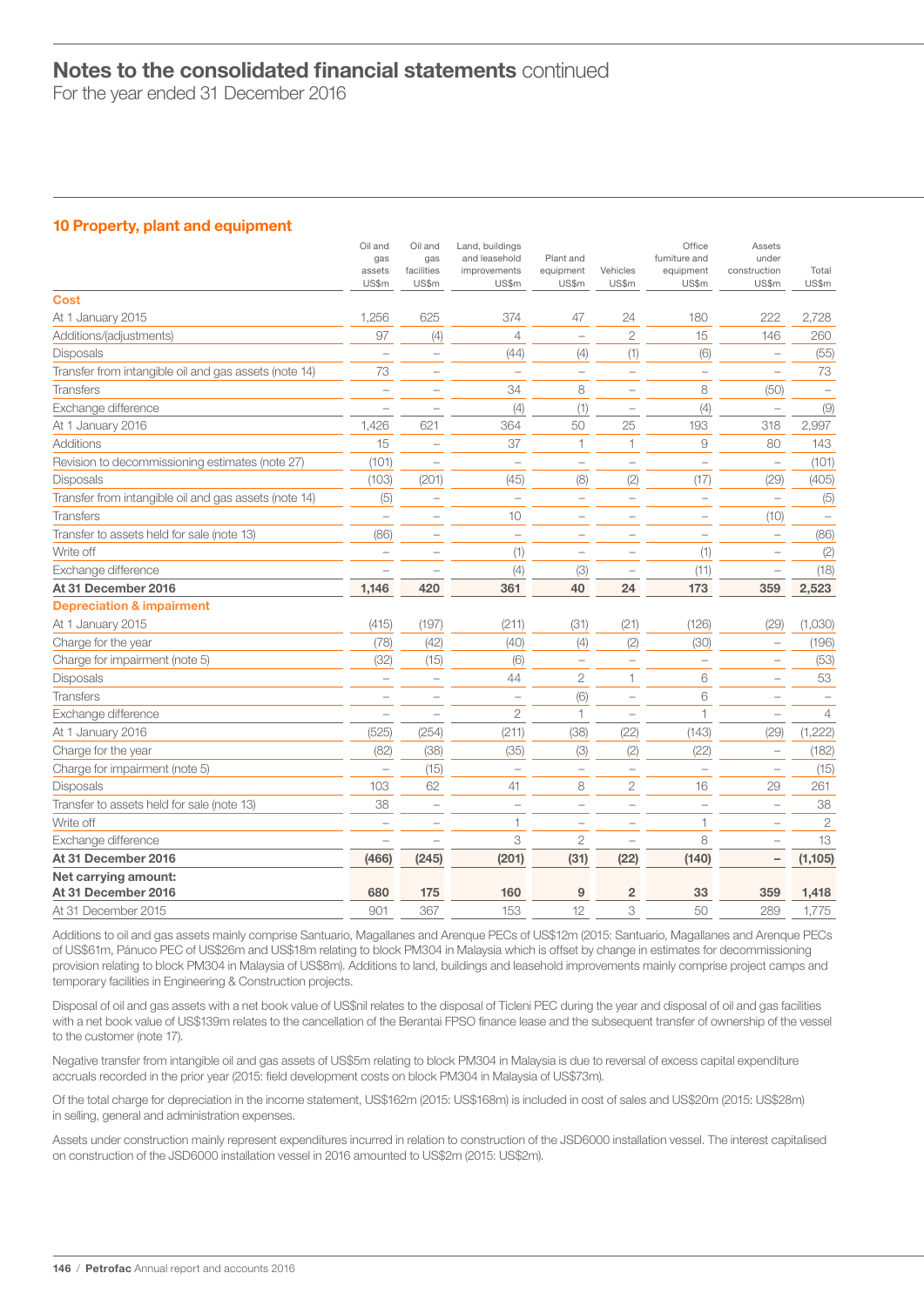Included in 'oil and gas facilities' and 'plant and equipment' is property, plant and equipment under finance lease agreements, for which net book values are as follows:

|                         | 2016  | 2015  |
|-------------------------|-------|-------|
| Net book value          | US\$m | US\$m |
| At 1 January            | 351   | 401   |
| Disposal (note 17)      | (139) |       |
| Additions/(adjustments) |       | (4)   |
| Depreciation            | (38)  | (46)  |
| At 31 December          | 174   | 351   |

Disposal of finance lease assets relates to the cancellation of Berantai FPSO finance lease and subsequent transfer of ownership of the vessel to the customer (note 17).

# 11 Material partly-owned subsidiaries

Petrofac Emirates LLC is the only material partly-owned subsidiary in the Group and the proportion of the nominal value of issued shares controlled by the Group is disclosed in note 33.

|                                                               | 2016         | 2015           |
|---------------------------------------------------------------|--------------|----------------|
| Movement of non-controlling interest in Petrofac Emirates LLC | <b>US\$m</b> | US\$m          |
| At 1 January                                                  | 4            | 12             |
| Profit for the year                                           | 13           | 5              |
| Net unrealised gains/(losses) on derivatives                  | 9            | (8)            |
| Dividend paid                                                 | 11           | (5)            |
| At 31 December                                                | 25           | $\overline{4}$ |

The balance of non-controlling interests relate to other partly-owned subsidiaries that are not material to the Group.

Financial information of Petrofac Emirates LLC that has material non-controlling interests is provided below:

| <b>Summarised income statement</b>                                                      | 2016<br>US\$m | 2015<br>US\$m |
|-----------------------------------------------------------------------------------------|---------------|---------------|
| Revenue                                                                                 | 1,194         | 1,320         |
| Cost of sales                                                                           | (1,095)       | (1, 247)      |
| Gross profit                                                                            | 99            | 73            |
| Selling, general and administration expenses                                            | (41)          | (56)          |
| Finance (expense)/income                                                                | (6)           |               |
| Profit for the year                                                                     | 52            | 18            |
| Attributable to non-controlling interest                                                | 13            | 5             |
| Net unrealised losses on derivatives                                                    |               |               |
| Net unrealised losses on derivatives at 1 January                                       | (83)          | (52)          |
| Other comprehensive income/(loss) during the year                                       | 35            | (31)          |
| Net unrealised losses on derivatives at 31 December                                     | (48)          | (83)          |
| Net unrealised losses on derivatives attributable to non-controlling interest (note 25) | (12)          | (21)          |
| Total comprehensive income/(loss) attributable to non-controlling interest              | 22            | (3)           |
| <b>Summarised statement of financial position</b>                                       |               |               |
| Current assets                                                                          | 715           | 526           |
| Non-current assets                                                                      | 221           | 240           |
| Total assets                                                                            | 936           | 766           |
| <b>Current liabilities</b>                                                              | 832           | 738           |
| Non-current liabilities                                                                 | 4             | 10            |
| <b>Total liabilities</b>                                                                | 836           | 748           |
| <b>Total equity</b>                                                                     | 100           | 18            |
| Attributable to non-controlling interest                                                | 25            | 4             |
| <b>Summarised cash flow information</b>                                                 |               |               |
| Operating                                                                               | 80            | 90            |
| Investing                                                                               | (10)          | (65)          |

Dividends of US\$4m were declared during 2016, of which US\$1m is attributable to non-controlling interest (2015: US\$20m). These dividends were adjusted against related party balances in the standalone books.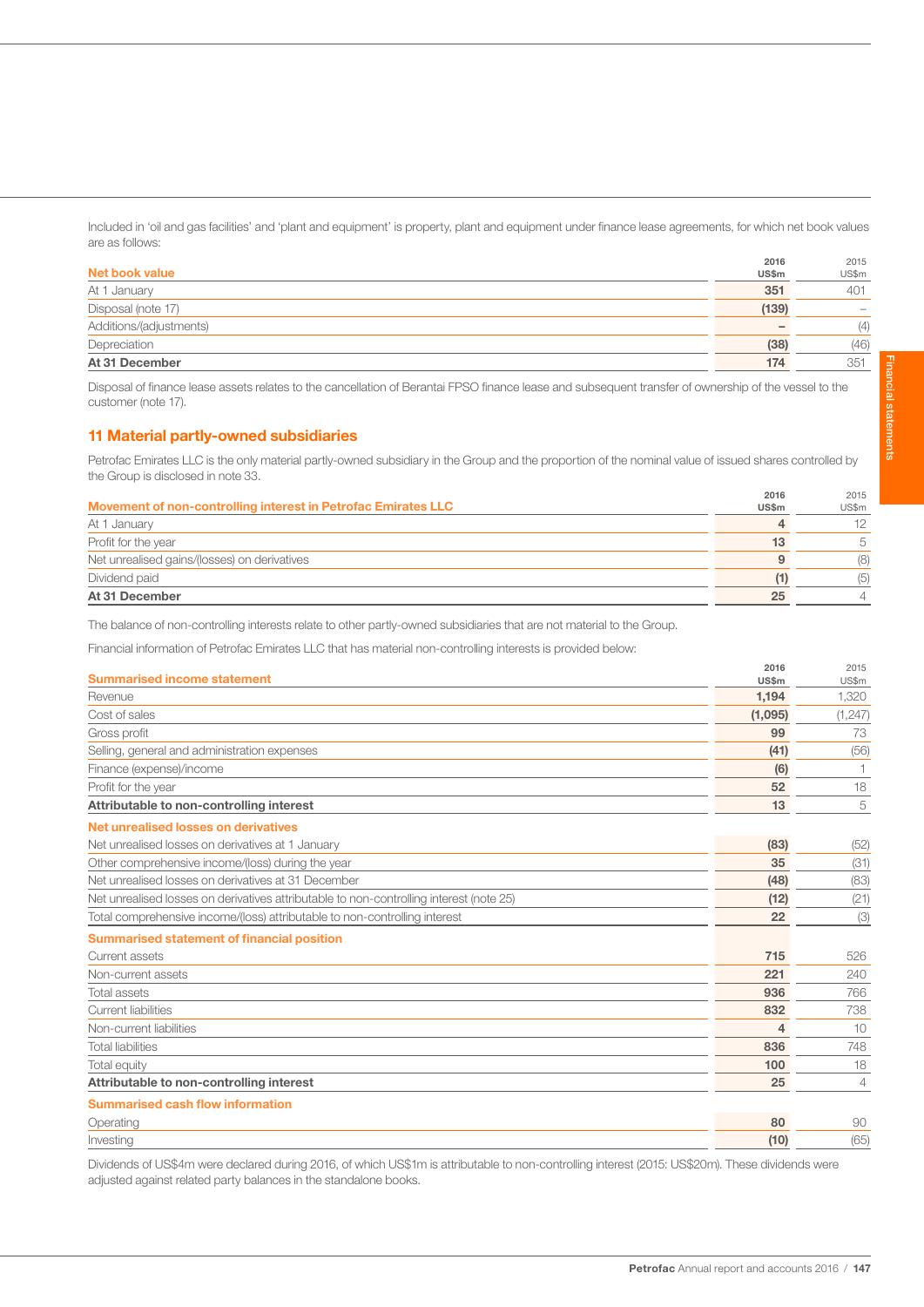For the year ended 31 December 2016

# 12 Goodwill

A summary of the movements in goodwill is presented below:

|                     | <b>US\$m</b>             | US\$m |
|---------------------|--------------------------|-------|
| At 1 January        | 80                       | 115   |
| Impairment (note 5) | $\overline{\phantom{0}}$ | (33)  |
| Exchange difference | (8)                      | (2)   |
| At 31 December      | 72                       | 80    |

During 2015 US\$33m relating to the Integrated Energy Services cash-generating unit was impaired (note 5).

Goodwill acquired through business combinations has been allocated to two groups of cash-generating units, for impairment testing as follows:

- Engineering & Construction
- Engineering & Production Services

These represent the lowest level within the Group at which the goodwill is monitored for internal management purposes. The Group considers cash-generating units to be individually significant where they represent greater than 25% of the total goodwill balance.

# Engineering & Construction and Engineering & Production Services cash-generating units

Recoverable amounts have been determined based on value in use calculations, using discounted pre-tax cash flow projections. Management have adopted projection periods appropriate to each unit's value in use. For Engineering & Construction and Engineering & Production Services cashgenerating units the cash flow projections are based on financial budgets approved by the Board covering a five-year period.

# Carrying amount of goodwill allocated to each group of cash-generating units 2016

|                                        | ----  | ----  |
|----------------------------------------|-------|-------|
|                                        | US\$m | US\$m |
| Engineering & Construction unit        |       | UU    |
| Engineering & Production Services unit | Δſ    |       |
|                                        |       | 80    |

 $2015$ 

### Key assumptions used in value in use calculations for the Engineering & Construction and the Engineering & Production Services units Market share: the key management assumptions relate to continuing to maintain existing levels of business and grow organically in international markets.

Discount rate: management has used a pre-tax discount rate of 11.6% per annum (2015: 11.6% per annum) derived from the estimated weighted average cost of capital of the Group. A 100 basis point increase in the pre-tax discount rate to 12.6% would result in no additional impairment charges.

# 13 Assets held for sale

During 2016, the Group signed a sale and purchase agreement (SPA) for the sale of one of its businesses in Mexico. The disposal is expected to be completed in 2017, once all the conditions precedent to completion under the SPA are satisfied. The below assets and liabilities are classified as held for sale at 31 December and relate to the IES segment:

|                                                  | 2016<br>US\$m  | 2015<br>US\$m |
|--------------------------------------------------|----------------|---------------|
| Assets held for sale                             |                |               |
| Property, plant and equipment (note 10)          | 48             |               |
| Other intangible assets (note 14)                | $\overline{2}$ |               |
| Trade and other receivables (note 20)            | 78             |               |
|                                                  | 128            |               |
|                                                  |                |               |
|                                                  | 2016<br>US\$m  | 2015<br>US\$m |
| Liabilities associated with assets held for sale |                |               |
| Provision for decommissioning (note 27)          | 21             |               |
| Trade and other payables (note 28)               | 13             |               |
|                                                  | 34             |               |

No gain or loss was recognised on the reclassification of these assets and liabilities as held for sale.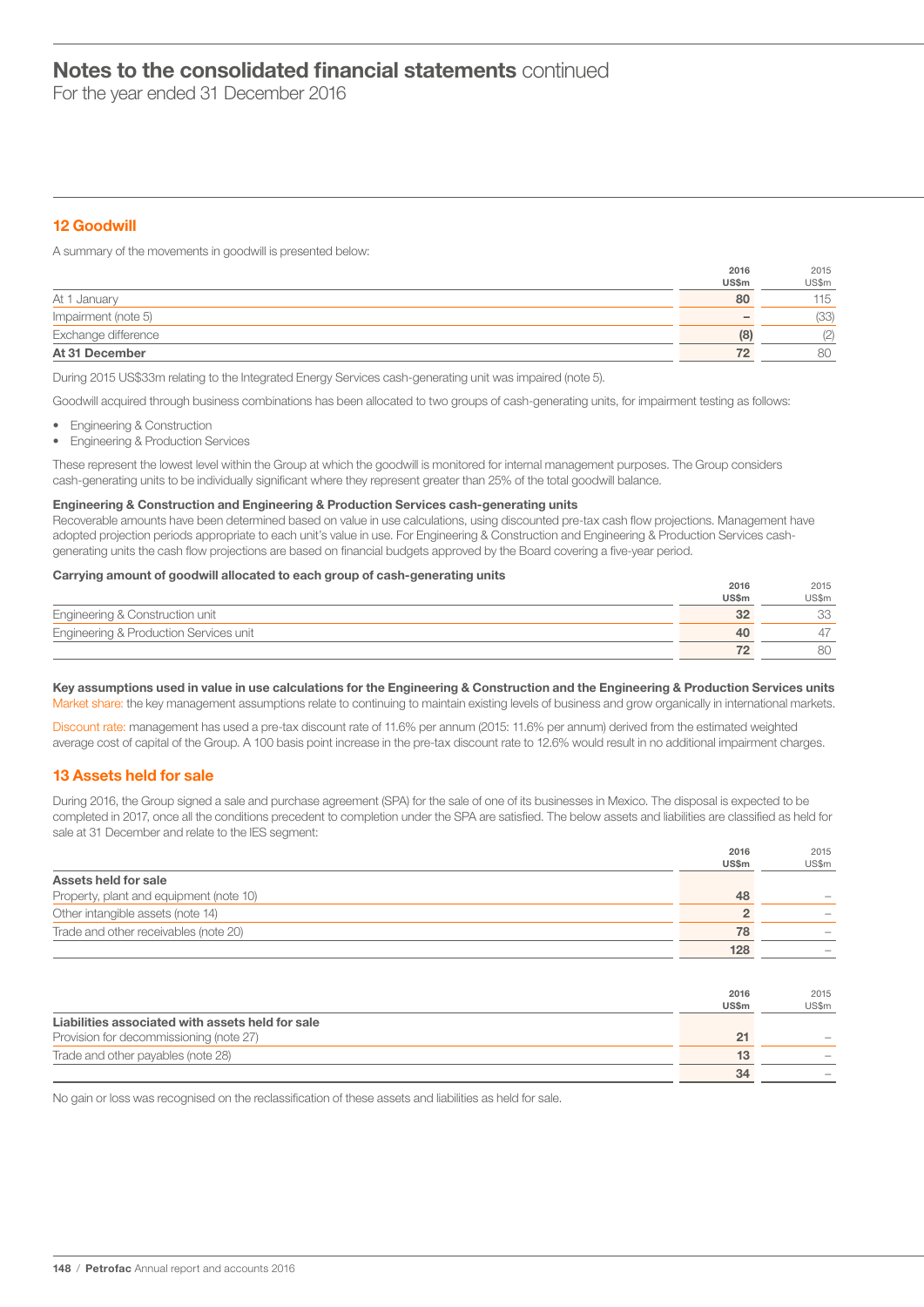# 14 Intangible assets

|                                                                | 2016<br><b>US\$m</b>     | 2015<br>US\$m |
|----------------------------------------------------------------|--------------------------|---------------|
| Intangible oil and gas assets                                  |                          |               |
| Cost:                                                          |                          |               |
| At 1 January                                                   | 86                       | 156           |
| Additions                                                      | 3                        | 10            |
| Accrual adjustment                                             | (11)                     |               |
| Transfer to oil and gas assets (note 10)                       | 5                        | (73)          |
| Impairments (note 5)                                           | $\overline{\phantom{0}}$ | (7)           |
| Write off (note 4b and note 4c)                                | (3)                      |               |
| Net book value of intangible oil and gas assets at 31 December | 80                       | 86            |
| Other intangible assets                                        |                          |               |
| Cost:                                                          |                          |               |
| At 1 January                                                   | 48                       | 53            |
| Disposal                                                       | (2)                      |               |
| Transfer to receivables                                        |                          | (5)           |
| Transfer to assets held for sale (note 13)                     | (2)                      |               |
| Exchange difference                                            | (3)                      |               |
| At 31 December                                                 | 41                       | 48            |
| <b>Accumulated amortisation:</b>                               |                          |               |
| At 1 January                                                   | (27)                     | (23)          |
| Amortisation                                                   | (3)                      | (4)           |
| Disposal                                                       | $\overline{2}$           |               |
| Exchange difference                                            | 3                        |               |
| At 31 December                                                 | (25)                     | (27)          |
| Net book value of other intangible assets at 31 December       | 16                       | 21            |
| <b>Total intangible assets</b>                                 | 96                       | 107           |

### Intangible oil and gas assets

Oil and gas assets (part of the Integrated Energy Services segment) additions comprise US\$3m (2015: US\$10m) of capitalised expenditure on the Group's assets in Malaysia.

Accrual adjustment of US\$11m represents reversal of excess capital expenditure accruals in the prior year.

There were investing cash outflows relating to capitalised intangible oil and gas assets of US\$2m (2015: US\$17m) in the current year arising from pre-development activities.

Transfer within intangible oil and gas assets represents a negative transfer to oil and gas assets relating to block PM304 in Malaysia of US\$5m due to reversal of excess capital expenditure accruals recorded in prior years (2015: US\$73m) (note 10).

### Other intangible assets

Other intangible assets comprising project development expenditure, customer contracts, proprietary software and patent technology are being amortised over their estimated economic useful life on a straight-line basis and the related amortisation charges included in cost of sales and selling, general and administration expenses (note 4b and 4c).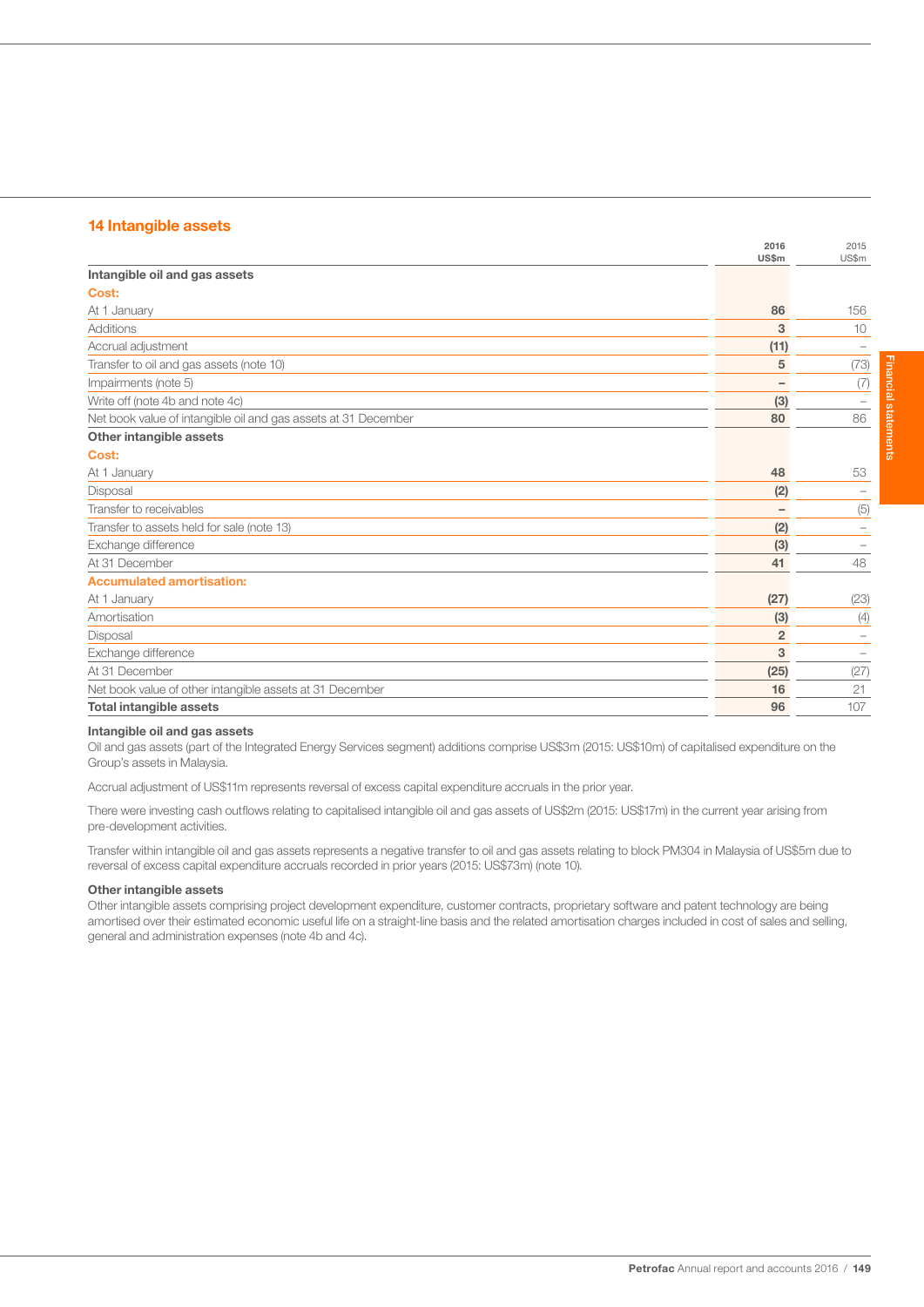For the year ended 31 December 2016

# 15 Investments in associates/joint ventures

|                                                                                 | Associates<br>US\$m | Joint ventures<br>US\$m | Total<br>US\$m |
|---------------------------------------------------------------------------------|---------------------|-------------------------|----------------|
| As at 1 January 2015                                                            | 66                  |                         |                |
| Additions                                                                       |                     |                         |                |
| Loan made to Petrofac FPF1 Limited                                              |                     |                         |                |
| Share of profits                                                                |                     | ∩                       | 9              |
| Fair valuation gain on initial recognition of investment in associate (note 4f) |                     |                         |                |
| Dividends received                                                              | (6)                 | (3)                     | (9)            |
| As at 1 January 2016                                                            | 69                  | h                       | 74             |
| Additions                                                                       |                     |                         |                |
| Share of profits                                                                |                     |                         | 12             |
| Dividends received                                                              | (27)                |                         | (28)           |
| As at 31 December 2016                                                          | 60                  | 5                       | 65             |

During 2016, the Company acquired 10% of the share capital of PetroFirst Infrastructure 2 Limited amounting to US\$7m out of which US\$5m was paid in cash and the balance of US\$2m representing deferred consideration is included within other payables. The investment is classified as an associate due to the Company's representation on the board of directors and ability to exercise significant influence over the investee.

Dividends received include US\$24m received from PetroFirst Infrastructure Limited, US\$2m received from PetroFirst Infrastructure 2 Limited, US\$1m received from TTE Petrofac Limited and US\$1m is receivable from PetroFirst Infrastructure Limited at 31 December 2016 (2015: US\$5m received from PetroFirst Infrastructure Limited, US\$3m received from TTE Petrofac Limited and US\$1m receivable from PetroFirst Infrastructure Limited).

The transfer of ownership of the Berantai FPSO to PETRONAS resulted in a higher Group share of associate income of US\$4m which has been reported as an exceptional item in the IES segment (note 5). During 2015 included in share of profits was an impairment loss of US\$1m relating to a reduction in scope of construction work at a training centre in Oman (note 5).

| <b>Associates</b>                   |       |                          |
|-------------------------------------|-------|--------------------------|
|                                     | 2016  | 2015                     |
|                                     | US\$m | US\$m                    |
| PetroFirst Infrastructure Limited   | 15    | 29                       |
| Petrofac FPF1 Limited               | 40    | 40                       |
| PetroFirst Infrastructure 2 Limited | h     | $\overline{\phantom{a}}$ |
|                                     | 60    | 69                       |

### Interest in associates

Summarised financial information of associates<sup>1</sup>, based on their IFRS financial statements, and reconciliation with the carrying amount of the investment in consolidated financial statements are set out below:

|                                      | 2016<br>US\$m | 2015<br>US\$m  |
|--------------------------------------|---------------|----------------|
| Revenue                              | 118           | 68             |
| Cost of sales                        | (40)          | (17)           |
| Gross profit                         | 78            | 51             |
| Finance expense, net                 | (19)          | (14)           |
| Profit                               | 59            | 37             |
| Group's share of profit for the year | 11            | $\overline{7}$ |
| Current assets                       | 71            | 25             |
| Non-current assets                   | 444           | 562            |
| Total assets                         | 515           | 587            |
| <b>Current liabilities</b>           | 63            | 17             |
| Non-current liabilities              | 161           | 264            |
| <b>Total liabilities</b>             | 224           | 281            |
| Net assets                           | 291           | 306            |
| Group's share of net assets          | 60            | 69             |
| Carrying amount of the investment    | 60            | 69             |

1 A list of these associates is disclosed in note 33.

The associates had no contingent liabilities or capital commitments as at 31 December 2016 and 2015.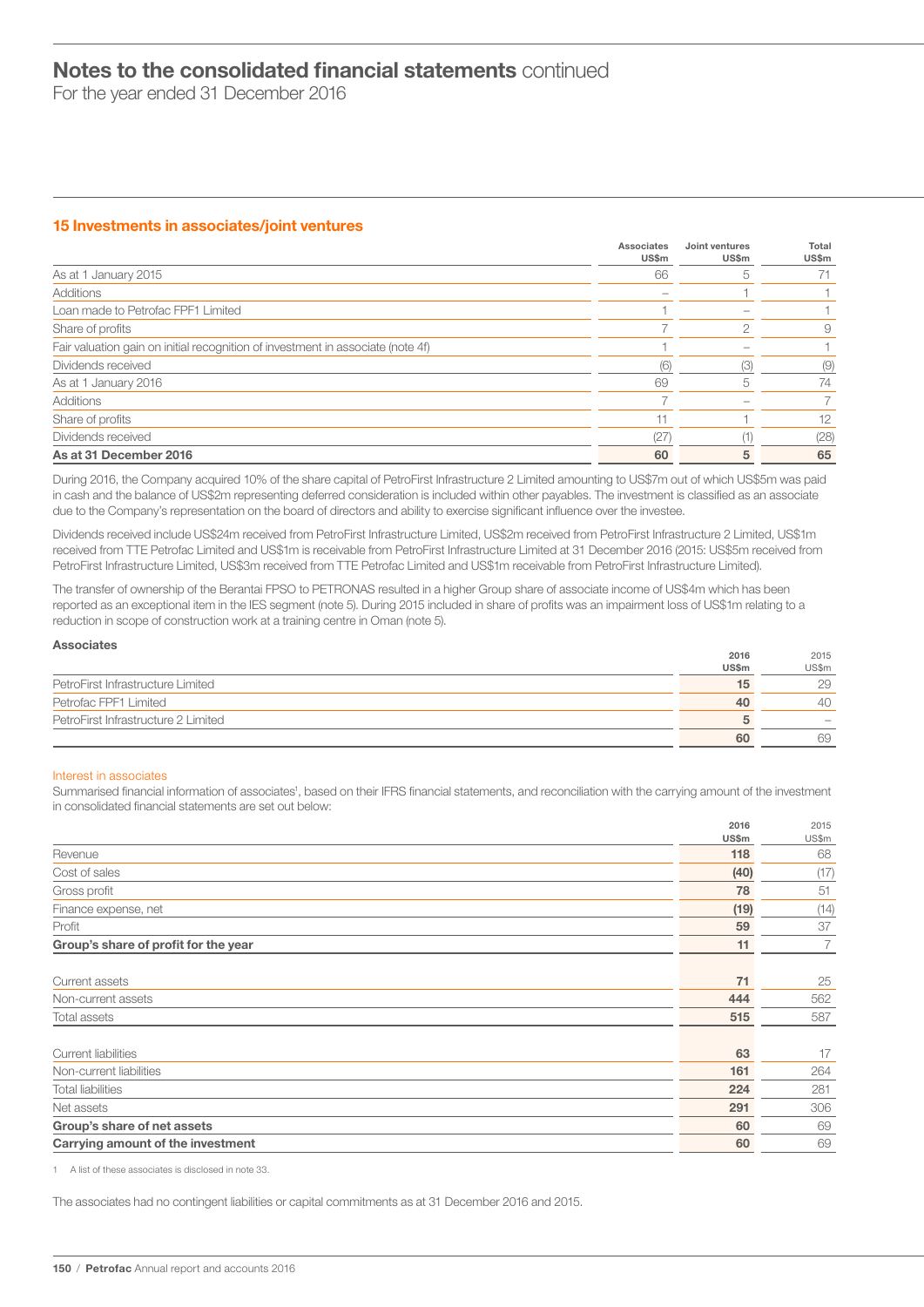### Interest in joint ventures

Summarised financial information of the joint ventures<sup>1</sup>, based on their IFRS financial statements, and reconciliation with the carrying amount of the investment in consolidated financial statements are set out below:

|                                              | 2016<br>US\$m  | 2015<br>US\$m  |
|----------------------------------------------|----------------|----------------|
| Revenue                                      | 12             | 25             |
| Cost of sales                                | (7)            | (19)           |
| Gross profit                                 | 5              | 6              |
| Selling, general and administration expenses | (2)            | (1)            |
| Profit before income tax                     | 3              | 5              |
| Income tax                                   | (1)            | (1)            |
| Profit                                       | $\overline{2}$ | $\overline{4}$ |
| Group's share of profit for the year         |                | 2              |
|                                              |                |                |
| Current assets                               | 13             | 14             |
| Non-current assets                           | 9              | 6              |
| <b>Total assets</b>                          | 22             | 20             |
|                                              |                |                |
| <b>Current liabilities</b>                   | 11             | 9              |
| Non-current liabilities                      | 1              |                |
| <b>Total liabilities</b>                     | 12             | 10             |
| Net assets                                   | 10             | 10             |
| Group's share of net assets                  | 5              | 5              |
| Carrying amount of the investment            | 5              | 5              |

1 A list of these joint ventures is disclosed in note 33.

The joint ventures had no contingent liabilities or capital commitments as at 31 December 2016 and 2015. The joint ventures cannot distribute their profits until they obtain consent from the venturers.

# 16 Available-for-sale investment

|                     | 2016                     | 2015                     |
|---------------------|--------------------------|--------------------------|
|                     | US\$m                    | US\$m                    |
| As at 1 January     | 169                      | 185                      |
| Additions           | 12                       | $\overline{\phantom{a}}$ |
| Fair value changes  | $\overline{\phantom{a}}$ | (16)                     |
| Impairment (note 5) | (181)                    | $\overline{\phantom{a}}$ |
| As at 31 December   | $\overline{\phantom{a}}$ | 169                      |

During the year an additional investment of US\$12m was made in Seven Energy to meet its funding requirements, which also included contributions from new and existing shareholders. Additional funding raised by Seven Energy diluted the Group's shareholding in the Company from 15.0% at 31 December 2015 to 14.7% at 31 December 2016.

During the year an impairment charge of US\$181m has been recorded which, together with the US\$16m reduction previously recognised through the reserve for unrealised gains/(losses) on available-for-sale investment which has been reclassified to the consolidated income statement, amounts to a total exceptional charge of US\$197m (note 5).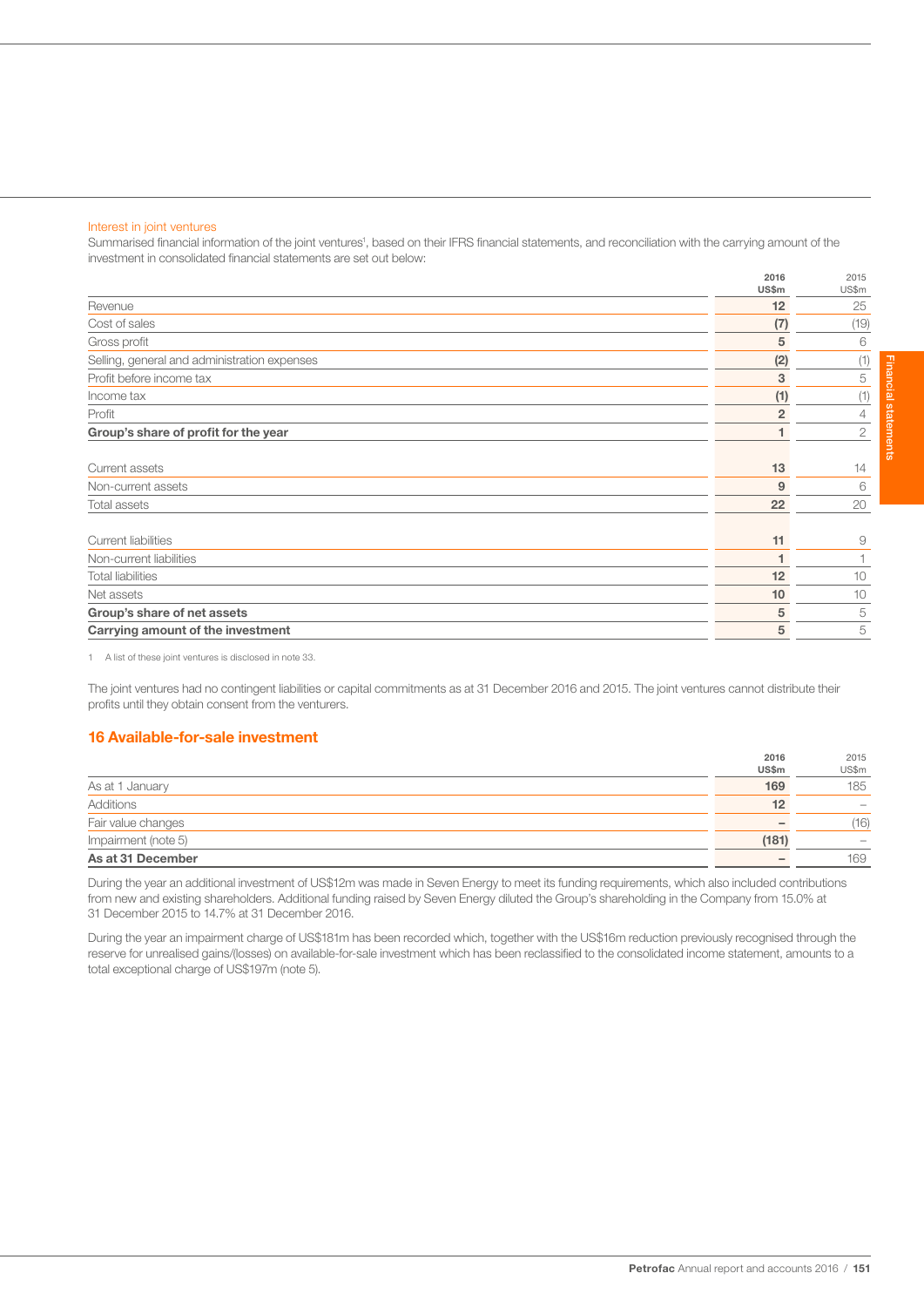For the year ended 31 December 2016

# 17 Other financial assets and other financial liabilities

| Other financial assets                                              | Classification                     | 2016<br><b>US\$m</b> | 2015<br>US\$m |
|---------------------------------------------------------------------|------------------------------------|----------------------|---------------|
| Non-current                                                         |                                    |                      |               |
| Receivable under the Berantai RSC                                   | Fair value through profit and loss |                      | 303           |
| Receivable from joint venture partners                              | Loans and receivables              | 235                  | 330           |
| Forward currency contracts designated as hedges (note 32)           | Designated as cash flow hedges     | 42                   | 78            |
| Restricted cash                                                     | Loans and receivables              | 41                   | 41            |
|                                                                     |                                    | 318                  | 752           |
| Current                                                             |                                    |                      |               |
| Receivable under the Berantai RSC                                   | Fair value through profit and loss | 71                   | 54            |
| Receivable in respect of the development of the Greater Stella Area | Fair value through profit and loss | 276                  | 160           |
| Receivable from joint venture partners                              | Loans and receivables              | 179                  | 155           |
| Forward currency contracts designated as hedges (note 32)           | Designated as cash flow hedges     | 9                    | 26            |
| Forward currency contracts undesignated (note 32)                   | Fair value through profit and loss | 5                    | 12            |
| Oil derivative (note 32)                                            | Designated as cash flow hedges     | -                    | 12            |
| Restricted cash                                                     | Loans and receivables              | $6\phantom{1}6$      | 36            |
|                                                                     |                                    | 546                  | 455           |
| <b>Other financial liabilities</b>                                  |                                    |                      |               |
| Non-current                                                         |                                    |                      |               |
| Finance lease creditors (note 29)                                   | Loans and borrowings               | 336                  | 631           |
| Forward currency contracts designated as hedges (note 32)           | Designated as cash flow hedges     | 12                   | 28            |
|                                                                     |                                    | 348                  | 659           |
| Current                                                             |                                    |                      |               |
| Finance lease creditors (note 29)                                   | Loans and borrowings               | 260                  | 239           |
| Forward currency contracts designated as hedges (note 32)           | Designated as cash flow hedges     | 88                   | 66            |
| Forward currency contracts undesignated (note 32)                   | Fair value through profit and loss | 4                    |               |
| Oil derivative (note 32)                                            | Designated as cash flow hedges     | $\overline{2}$       |               |
| Interest payable                                                    | Fair value through profit and loss | 14                   | 30            |
|                                                                     |                                    | 368                  | 336           |

Due to the cessation of the Berantai RSC agreed with PETRONAS, the outstanding Berantai RSC receivable is classified as a short-term receivable at 31 December 2016. The short-term receivable under the Berantai RSC now represents the amounts agreed to be recovered over a period of six months from the reporting date in line with the Mutual Settlement and Handover Agreement with the customer (note 5). As part of this arrangement the Berantai FPSO, that was held as an asset under finance lease and having an outstanding finance lease payable of US\$163m at the time of transfer, has also been transferred to PETRONAS. De-recognition of the finance lease asset of US\$139m (note 10) with an associated liability attached of US\$163m resulted in a profit of US\$24m being recorded as an exceptional item in the IES segment (note 5).

Reconciliation of fair value measurement of the receivable under Berantai RSC is presented below:

|                                            | 2016     | 2015           |
|--------------------------------------------|----------|----------------|
|                                            | US\$m    | US\$m          |
| As at 1 January                            | 357      | 381            |
| Billings during the year                   | 62       | 55             |
| Fair value (loss)/gain included in revenue | (45)     | $\overline{4}$ |
| Receipts during the year                   | $*(303)$ | (83)           |
| As at 31 December                          | 71       | 357            |

\*US\$303m includes US\$257m being receipts from non-recourse factoring.

During the year, amounts receivable in respect of the Berantai RSC were transferred from Level 3 to Level 2 fair value measurement hierarchy due to the final agreement being reached with the customer and as a result no use of unobservable inputs for its valuation.

The short-term receivable in respect of the development of the Greater Stella Area represents a loan made to the consortium partners to fund Petrofac's share of the development costs of the field.

The short-term and long-term receivable from joint venture partners represents the 70% gross up on the finance lease liability in respect of oil and gas facilities relating to block PM304 in Malaysia that are included 100% in the Group's consolidated statement of financial position. This treatment is necessary to reflect the legal position of the Group as the contracting entity for this lease. The Group's 30% share of this liability is US\$177m (2015: US\$208m).

Restricted cash comprises deposits with financial institutions and joint venture partners securing various guarantees and performance bonds associated with the Group's trading activities (note 29). This cash will be released on the maturity of these guarantees and performance bonds.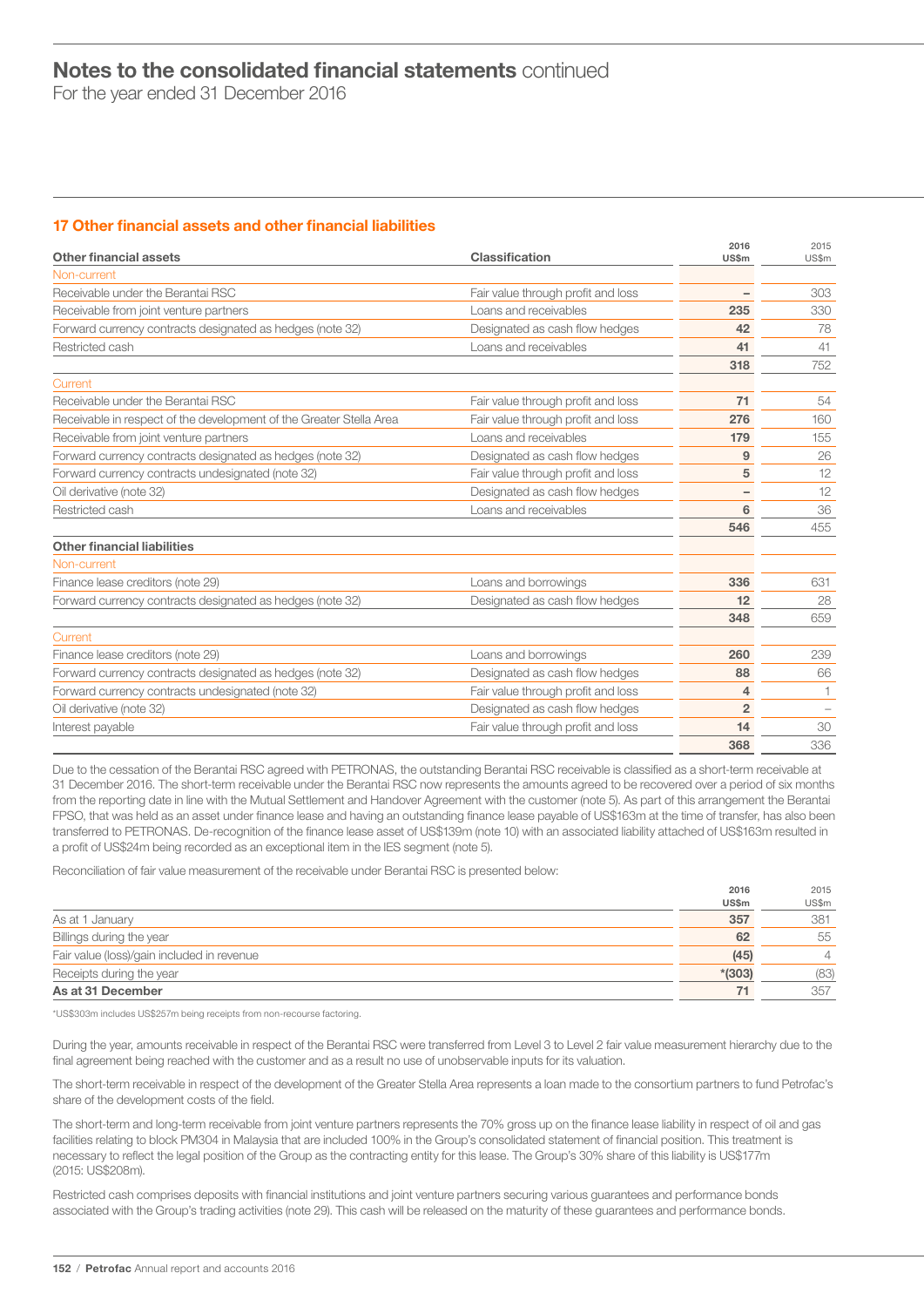#### Fair value measurement

The following financial instruments are measured at fair value using the hierarchy below for determination and disclosure of their respective fair values:

Level 1: Unadjusted quoted prices in active markets for identical financial assets or liabilities

Level 2: Other valuation techniques where the inputs are based on significant observable factors

Level 3: Other valuation techniques where the inputs are based on significant unobservable market data

Set out below is a comparison of the carrying amounts and fair values of financial instruments as at 31 December:

| Level                                                                               | Carrying amount      |                |               | Fair value    |
|-------------------------------------------------------------------------------------|----------------------|----------------|---------------|---------------|
|                                                                                     | 2016<br><b>US\$m</b> | 2015<br>US\$m  | 2016<br>US\$m | 2015<br>US\$m |
| <b>Financial assets</b>                                                             |                      |                |               |               |
| Cash and short-term deposits<br>Level 2                                             | 1,167                | 1.104          | 1,167         | 1.104         |
| Restricted cash<br>Level 2                                                          | 47                   | 77             | 47            | 77            |
| Available-for-sale investment<br>Level 3                                            |                      | 169            |               | 169           |
| Receivable under Berantai RSC<br>Level 2                                            | 71                   | 357            | 71            | 357           |
| Receivable in respect of the development of the Greater Stella Area<br>Level 3      | 276                  | 160            | 276           | 160           |
| Oil derivative<br>Level 2                                                           |                      | 12             |               | 12            |
| Euro forward currency contracts – designated as cash flow hedge<br>Level 2          | 47                   | 99             | 47            | 99            |
| Kuwaiti dinar forward currency contracts – designated as cash flow hedge<br>Level 2 |                      | 3              |               | 3             |
| Sterling forward currency contracts – designated as cash flow hedge<br>Level 2      | 3                    | $\overline{2}$ | 3             | 2             |
| Sterling forward currency contracts - undesignated<br>Level 2                       | 5                    | 12             | 5             | 12            |

#### Financial liabilities

| Interest-bearing loans and borrowings                                        |                    |                |                          |                |     |
|------------------------------------------------------------------------------|--------------------|----------------|--------------------------|----------------|-----|
| Senior Notes                                                                 | Level 2            | 674            | 745                      | 677            | 750 |
| Term Ioans                                                                   | Level 2            | 300            | 499                      | 300            | 500 |
| <b>Revolving Credit Facility</b>                                             | Level 2            | 637            | 530                      | 645            | 540 |
| <b>Export Credit Agency funding</b>                                          | Level <sub>2</sub> | 129            | 13                       | 140            | 17  |
| <b>Bank overdrafts</b>                                                       | Level <sub>2</sub> | 44             | 3                        | 44             | 3   |
| Finance lease creditors                                                      | Level <sub>2</sub> | 596            | 870                      | 596            | 870 |
| Interest payable                                                             | Level 2            | 14             | 30                       | 14             | 30  |
| Oil derivative                                                               | Level 2            | 2              |                          | $\overline{2}$ |     |
| Euro forward currency contracts – designated as cash flow hedge              | Level 2            | 45             | 72                       | 45             | 72  |
| Malaysian ringgit forward currency contracts – designated as cash flow hedge | Level 2            | 15             | 18                       | 15             | 18  |
| Kuwaiti dinar forward currency contracts – designated as cash flow hedge     | Level 2            | 30             |                          | 30             |     |
| Japanese yen forward currency contracts – designated as cash flow hedge      | Level 2            | 5              | $\overline{\phantom{a}}$ | 5              |     |
| Sterling forward currency contracts - designated as cash flow hedge          | Level 2            | 5              | 3                        | 5              | 3   |
| Sterling forward currency contracts – undesignated                           | Level 2            |                |                          |                |     |
| Euro forward currency contracts – undesignated                               | Level 2            | $\overline{2}$ |                          | $\overline{2}$ |     |
| Kuwaiti dinar forward currency contracts - undesignated                      | Level 2            |                |                          |                |     |

The Group considers that the carrying amounts of trade and other receivables, work-in-progress, trade and other payables, other current and non-current financial assets and liabilities approximate their fair values and are therefore excluded from the above table.

The fair value of the financial assets and liabilities is included at the amount at which the instrument could be exchanged in a current transaction between willing parties, other than in a forced or liquidation sale.

The following methods and assumptions were used to estimate the fair values:

- The Group enters into derivative financial instruments with various counterparties, principally financial institutions with investment grade credit ratings. Derivatives valued using valuation techniques with market observable inputs are mainly foreign exchange forward contracts and oil derivatives. Externally provided sources of quoted market prices have been used to determine the fair values of forward currency contracts and oil derivatives.
- The fair values of long-term interest-bearing loans and borrowings and finance lease creditors are equivalent to their amortised costs determined as the present value of discounted future cash flows using the effective interest rate.
- The fair value of the amounts receivable in respect of the development of the Greater Stella Area has been calculated using a discounted cash flow model that represents the value which management expects would be converted to oil and gas assets upon transfer of legal title of the licence on achieving first oil. The oil price assumptions used are the same as disclosed in note 5; the risk adjusted cash flow projections are discounted at a post-tax rate of 9.5% (2015: 9.0%).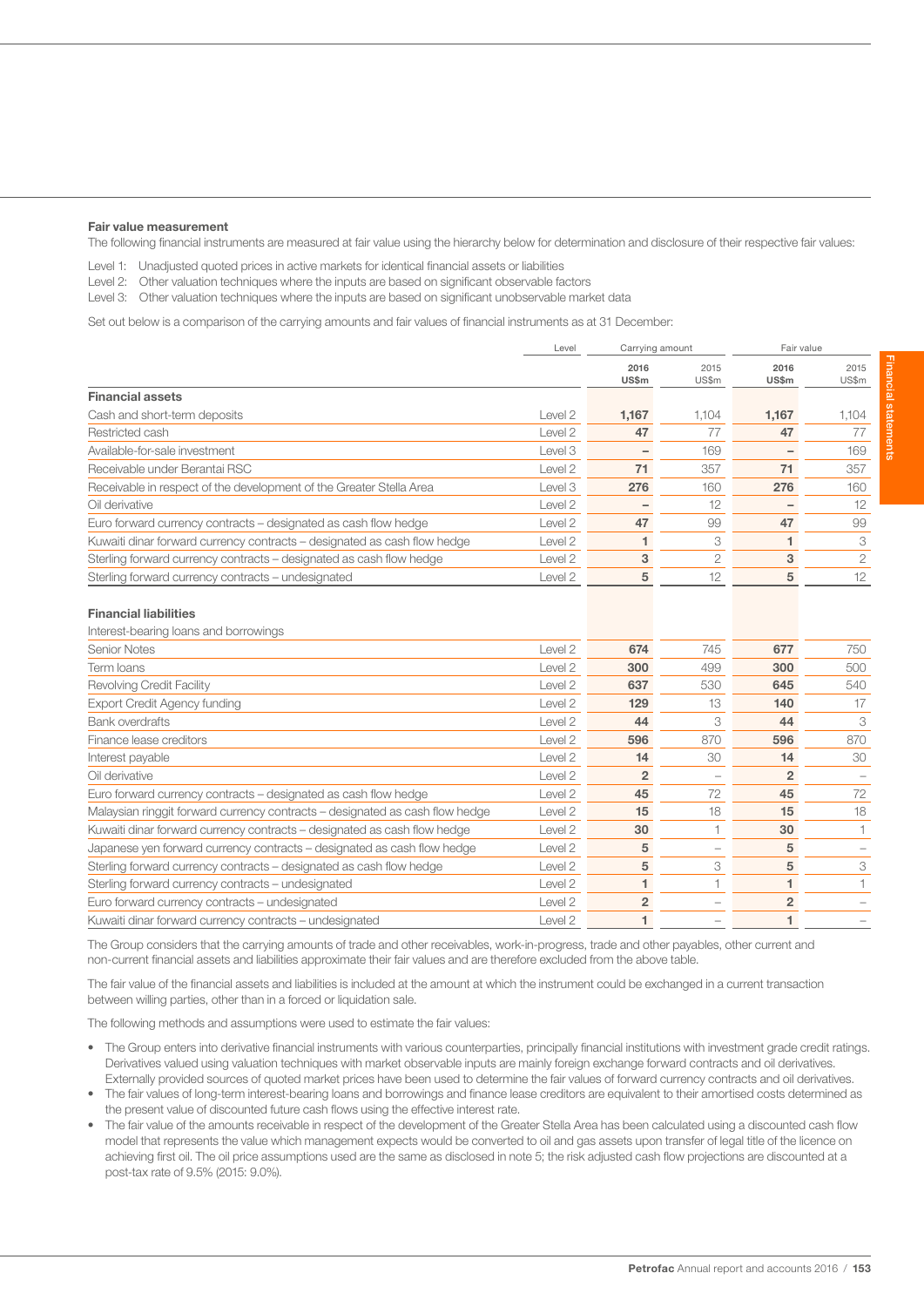For the year ended 31 December 2016

# 17 Other financial assets and other financial liabilities continued

The table below explains the impact on the fair value of the amounts receivable in respect of the development of the Greater Stella Area as a result of changes to these inputs:

|                                                | 2016<br>US\$m | 2015<br>US\$m |
|------------------------------------------------|---------------|---------------|
| 10% decrease in the oil price (per barrel)     | (22)          | (22)          |
| 10% increase in the oil price (per barrel)     | 23            | 22            |
| 10% decrease in the gas price (per mcf)        | (23)          | (26)          |
| 10% increase in the gas price (per mcf)        | 26            | 27            |
| 1 month delay in production (2015: 6 months)   | (6)           | (45)          |
| 100 basis points decrease in the discount rate | 12            | 16            |
| 100 basis points increase in the discount rate | (12)          | (15)          |

Reconciliation of fair value measurement of the amounts receivable in respect of the development of the Greater Stella Area:

|                                          | 2016  | 2015  |
|------------------------------------------|-------|-------|
|                                          | US\$m | US\$m |
| As at 1 January                          | 160   | 192   |
| Advances during the year to the partners | 119   | 182   |
| Fair value loss (note 5)                 | (3)   | (214) |
| As at 31 December                        | 276   | 160   |
|                                          |       |       |

# 18 Inventories

|                          | 2016         | 2015                 |
|--------------------------|--------------|----------------------|
|                          | <b>US\$m</b> | US\$m                |
| Crude oil                |              | ∸                    |
| Stores and raw materials |              |                      |
|                          |              | $\overline{1}$<br>ΙU |

Included in the consolidated income statement are costs of inventories expensed of US\$115m (2015: US\$106m).

# 19 Work in progress and billings in excess of cost and estimated earnings

|                                                   | 2016      | 2015      |
|---------------------------------------------------|-----------|-----------|
|                                                   | US\$m     | US\$m     |
| Cost and estimated earnings                       | 25,161    | 19,517    |
| Less: billings                                    | (22, 979) | (17, 723) |
| Work in progress                                  | 2,182     | 1,794     |
|                                                   |           |           |
| <b>Billings</b>                                   | 288       | 1,589     |
| Less: cost and estimated earnings                 | (244)     | (1,388)   |
| Billings in excess of cost and estimated earnings | 44        | 201       |
|                                                   |           |           |
| Total cost and estimated earnings                 | 25,405    | 20,905    |
| Total billings                                    | 23,267    | 19,312    |
|                                                   |           |           |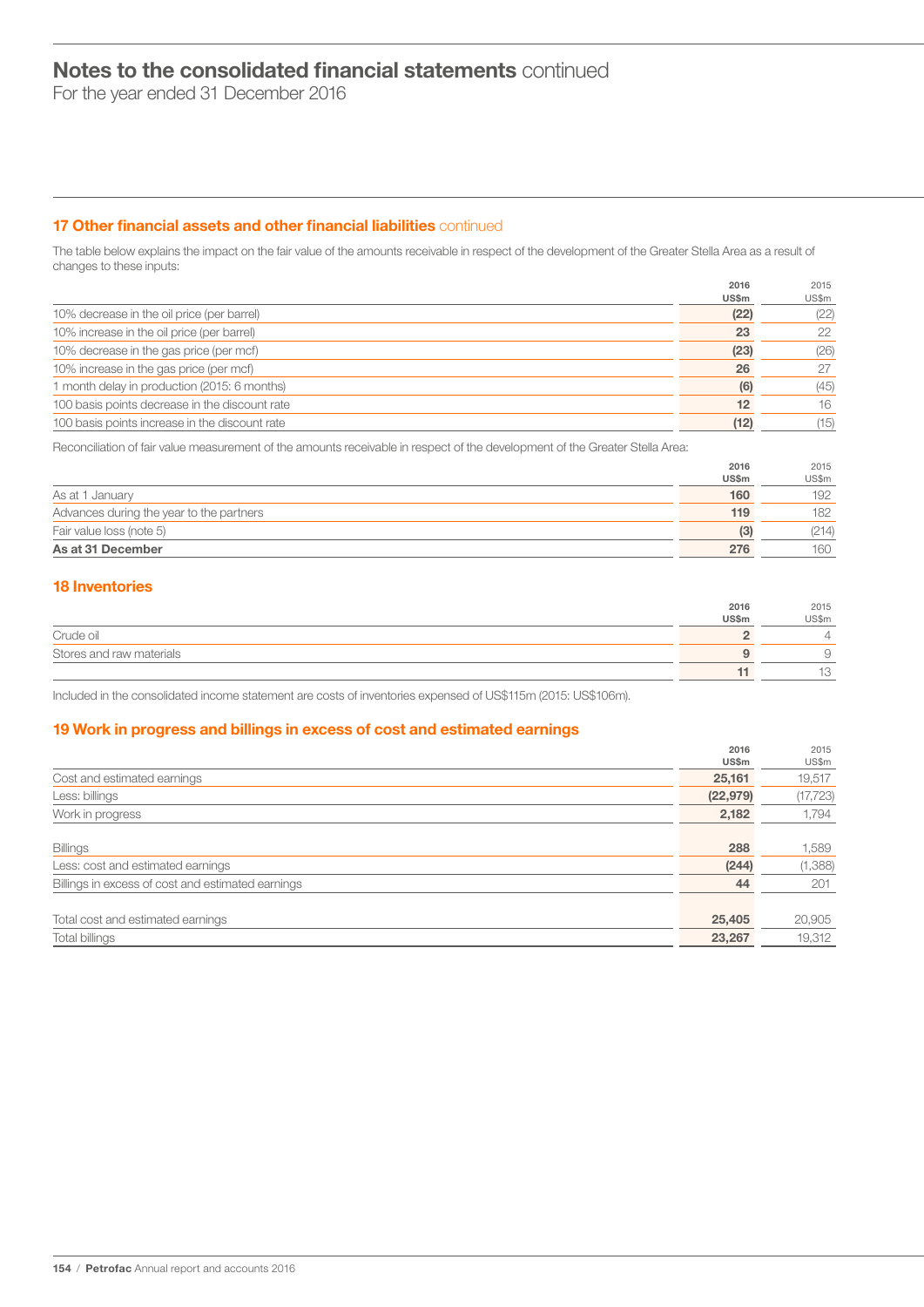# 20 Trade and other receivables

|                                         | 2016  | 2015  |
|-----------------------------------------|-------|-------|
|                                         | US\$m | US\$m |
| Trade receivables                       | 1,377 | 1,224 |
| Retentions receivables                  | 305   | 349   |
| Advances                                | 293   | 262   |
| Prepayments and deposits                | 28    | 38    |
| Receivables from joint venture partners | 50    | 100   |
| Other receivables                       | 109   | 151   |
|                                         | 2.162 | 2.124 |

Trade receivables are non-interest bearing and are generally on 30 to 60 days' terms. Trade receivables are reported net of provision for impairment. The movements in the provision for impairment against trade receivables totalling US\$1,390m (2015: US\$1,236m) are as follows:

|                                |                          | 2016       |       | 2015       |                          |                |  |
|--------------------------------|--------------------------|------------|-------|------------|--------------------------|----------------|--|
|                                | Specific                 | General    |       | Specific   | General                  |                |  |
|                                | impairment               | impairment | Total | impairment | impairment               | Total          |  |
|                                | US\$m                    | US\$m      | US\$m | US\$m      | US\$m                    | US\$m          |  |
| At 1 January                   | 11                       |            | 12    |            |                          | $\overline{4}$ |  |
| Charge/(reversal) for the year | $\overline{\phantom{a}}$ |            |       | 10         |                          | 9              |  |
| Amounts written off            | $\overline{\phantom{a}}$ |            |       |            | $\overline{\phantom{a}}$ | (1)            |  |
| At 31 December                 |                          |            | 13    |            |                          | 12             |  |

At 31 December, the analysis of trade receivables is as follows:

|                            | Neither past                 | Number of days past due |                            |                            |                             |                               |                          |                |  |  |
|----------------------------|------------------------------|-------------------------|----------------------------|----------------------------|-----------------------------|-------------------------------|--------------------------|----------------|--|--|
|                            | due nor<br>impaired<br>US\$m | $<$ 30<br>days<br>US\$m | $31 - 60$<br>days<br>US\$m | $61 - 90$<br>days<br>US\$m | $91 - 120$<br>days<br>US\$m | $121 - 360*$<br>days<br>US\$m | $>360*$<br>days<br>US\$m | Total<br>US\$m |  |  |
| Unimpaired                 | 1,049                        | 78                      | 55                         | 21                         | 25                          | 64                            | 70                       | 1,362          |  |  |
| Impaired                   | -                            |                         | $\overline{\phantom{0}}$   |                            | и                           | 16                            | 10                       | 28             |  |  |
|                            | 1,049                        | 79                      | 55                         | 21                         | 26                          | 80                            | 80                       | 1,390          |  |  |
| Less: impairment provision | -                            | (1)                     |                            |                            |                             | (3)                           | (9)                      | (13)           |  |  |
| Net trade receivables 2016 | 1,049                        | 78                      | 55                         | 21                         | 26                          | 77                            | 71                       | 1,377          |  |  |
| Unimpaired                 | 832                          | 156                     | 129                        | 18                         | 12                          | 46                            | 22                       | 1,215          |  |  |
| Impaired                   | -                            |                         |                            |                            | 6                           | 9                             | 6                        | 21             |  |  |
|                            | 832                          | 156                     | 129                        | 18                         | 18                          | 55                            | 28                       | 1,236          |  |  |
| Less: impairment provision |                              |                         |                            |                            | (3)                         | (5)                           | (4)                      | (12)           |  |  |
| Net trade receivables 2015 | 832                          | 156                     | 129                        | 18                         | 15                          | 50                            | 24                       | 1,224          |  |  |

\* included within these aged trade receivables are US\$122m in the Engineering & Construction segment which will be recovered from the customers as part of the final settlement on the projects. The management has reviewed the recoverability of these receivables and concluded that these will be recovered in full and no impairment provision is necessary as of 31 December 2016.

The credit quality of trade receivables that are neither past due nor impaired is assessed by management with reference to externally prepared customer credit reports and the historic payment track records of the counterparties.

At 31 December 2016, trade and other receivables of US\$78m were reclassified to assets held for sale (note 13).

Advances represent payments made to certain of the Group's subcontractors for projects in progress, on which the related work had not been performed at the statement of financial position date.

Receivables from joint venture partners are amounts recoverable from venture partners on the Block PM304, Berantai RSC and on consortium contracts in the E&C segment. During the year, joint venture partner receivables amounting to US\$13m were impaired due to the cessation of the Berantai RSC contract (note 5).

Other receivables mainly consist of Value Added Tax recoverable of US\$66m (2015: US\$65m).

All trade and other receivables are expected to be settled in cash. Certain trade and other receivables will be settled in cash using currencies other than the reporting currency of the Group, and will be largely paid in sterling, euros and Kuwaiti dinars.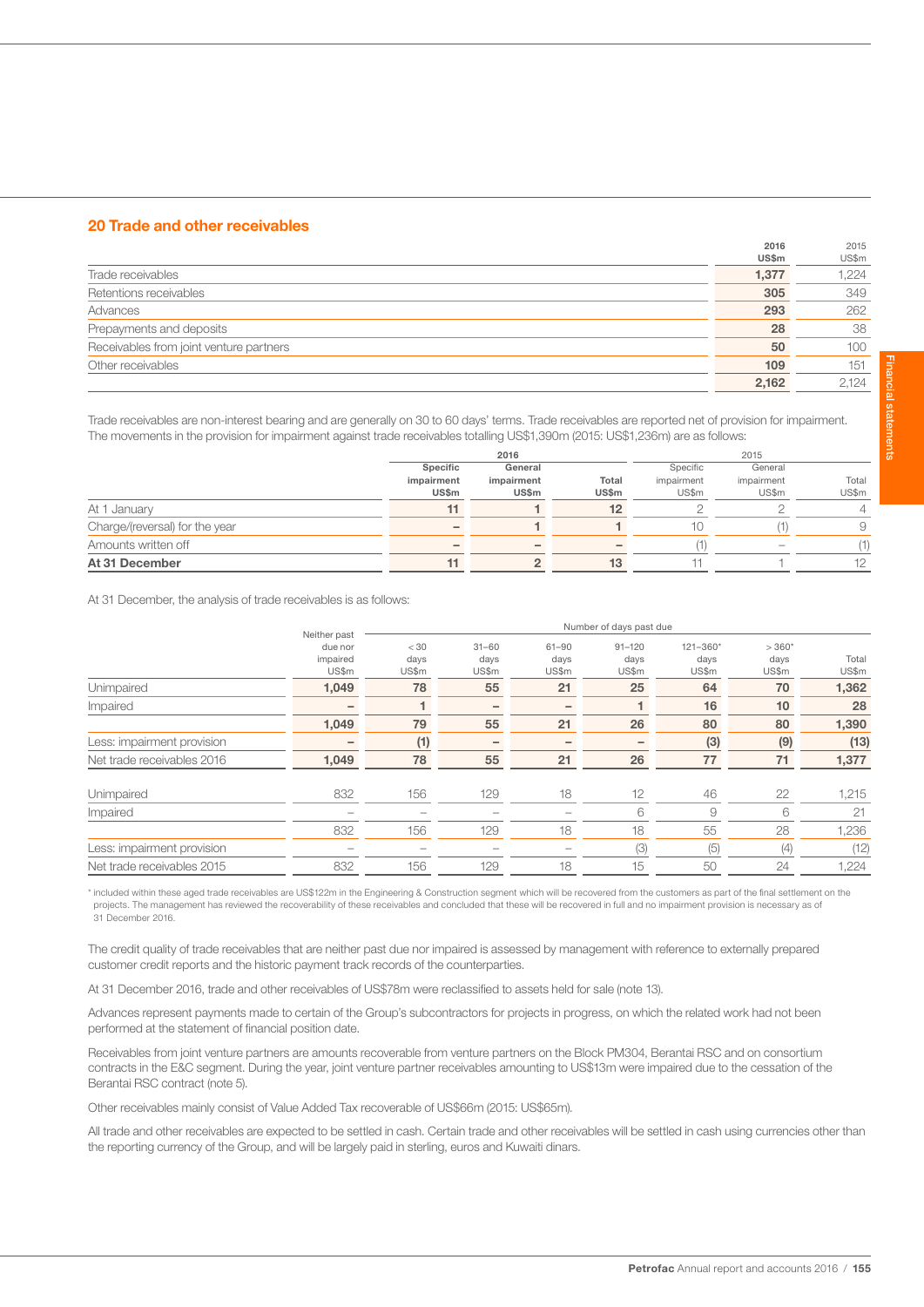For the year ended 31 December 2016

# 21 Cash and short-term deposits

|                              | 2016  | 2015  |
|------------------------------|-------|-------|
|                              | US\$m | US\$m |
| Cash at bank and in hand     | 1.009 | .102  |
| Short-term deposits          | 158   |       |
| Total cash and bank balances | 1.167 | .104  |

Short-term deposits are made for varying periods of between one day and three months depending on the immediate cash requirements of the Group, and earn interest at respective short-term deposit rates. The fair value of cash and bank balances is US\$1,167m (2015: US\$1,104m).

For the purposes of the consolidated statement of cash flows, cash and cash equivalents comprise the following:

|                           | 2016  | 2015   |
|---------------------------|-------|--------|
|                           | US\$m | US\$m  |
| Cash at bank and in hand  | 1.009 | .102   |
| Short-term deposits       | 158   | $\cap$ |
| Bank overdrafts (note 26) | (44)  | (3)    |
|                           | 1.123 | .101   |

# 22 Share capital

The share capital of the Company as at 31 December was as follows:

|                                                                                                     | 2016  | 2015  |
|-----------------------------------------------------------------------------------------------------|-------|-------|
|                                                                                                     | US\$m | US\$m |
| Authorised                                                                                          |       |       |
| 750,000,000 ordinary shares of US\$0.020 each (2015: 750,000,000 ordinary shares of US\$0.020 each) | 15    | 15    |
|                                                                                                     |       |       |
| Issued and fully paid                                                                               |       |       |
| 345,912,747 ordinary shares of US\$0.020 each (2015: 345,912,747 ordinary shares of US\$0.020 each) |       |       |

There was no movement in the number of issued and fully paid ordinary shares during the year.

The share capital comprises only one class of ordinary shares. The ordinary shares carry a voting right and the right to a dividend.

Share premium: The balance on the share premium account represents the amount received in excess of the nominal value of the ordinary shares.

Capital redemption reserve: The balance on the capital redemption reserve represents the aggregated nominal value of the ordinary shares repurchased and cancelled.

# 23 Treasury shares

For the purpose of making awards under the Group's employee share schemes, shares in the Company are purchased and held by the Petrofac Employee Benefit Trust and the Petrofac Joint Venture Companies Employee Benefit Trust. All these shares have been classified in the consolidated statement of financial position as treasury shares within equity.

The movements in total treasury shares are shown below:

|                          | 2016        |       | 2015        |       |  |
|--------------------------|-------------|-------|-------------|-------|--|
|                          | Number      | US\$m | Number      | US\$m |  |
| At 1 January             | 6,015,520   | 111   | 4.985.937   | 101   |  |
| Acquired during the year | 2,673,796   | 36    | 2,800,000   | 39    |  |
| Vested during the year   | (2,756,842) | (42)  | (1.770.417) | (29)  |  |
| At 31 December           | 5,932,474   | 105   | 6.015.520   | 111   |  |

Shares vested during the year include dividend shares of 186,369 shares (2015: 105,365 shares).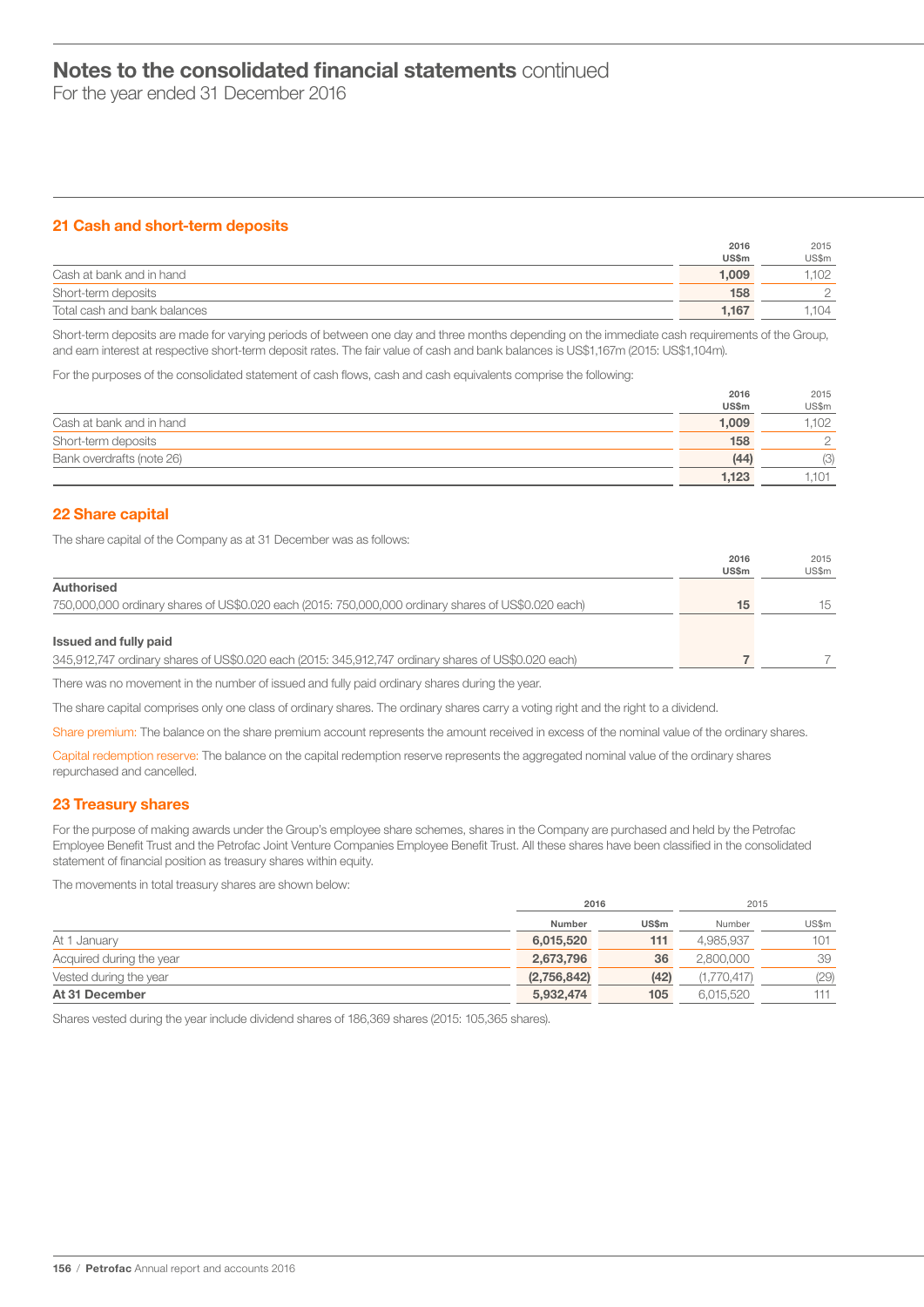# 24 Share-based payment plans

# Performance Share Plan (PSP)

Under the PSP, share awards are granted to Executive Directors and a restricted number of other senior executives of the Group. The shares vest at the end of three years subject to continued employment and the achievement of certain pre-defined market and non-market-based performance conditions. The 50% market performance based part of these awards is dependent on the total shareholder return (TSR) of the Group compared with an index composed of selected relevant companies. The fair value of the shares vesting under this portion of the award is determined by an independent valuer using a Monte Carlo simulation model taking into account the terms and conditions of the plan rules and using the following assumptions at the date of grant:

| 2016             | 2015    | 2014    | 22 Mar 2013      | 18 Apr 2013      | 24 May 2013      |
|------------------|---------|---------|------------------|------------------|------------------|
| awards           | awards  | awards  | awards           | awards           | awards           |
|                  |         |         |                  |                  |                  |
| 31.9%            | 28.5%   | 32.7%   | 34.6%            | 34.7%            | 33.9%            |
| 28.9%            | 26.4%   | 40.4%   | 44.0%            | 44.3%            | 42.0%            |
| 0.6%             | 0.7%    | $1.2\%$ | 0.4%             | 0.4%             | 0.5%             |
| 3 years          | 3 years | 3 years | 3 years          | 3 years          | 3 years          |
| 747 <sub>p</sub> | 562p    | 827p    | 692 <sub>p</sub> | 492 <sub>p</sub> | 571 <sub>p</sub> |
|                  |         |         |                  |                  |                  |

The non-market-based condition governing the vesting of the remaining 50% of the total award is subject to achieving between 0.0% and 7.5% earnings per share (EPS) growth targets over a three-year period. The fair values of the equity-settled award relating to the EPS part of the scheme are estimated, based on the quoted closing market price per Company share at the date of grant with an assumed vesting rate per annum built into the calculation (subsequently trued up at year end based on the actual leaver rate during the period from award date to year end) over the three-year vesting period of the plan. At 31 December 2016, the vesting conditions attached to PSP are not expected to be met, therefore the vesting rate is assumed to be 0.0%.

# Deferred Bonus Share Plan (DBSP)

Under the DBSP selected employees are required to defer a proportion of their annual cash bonus into Company shares ('Invested Award'). Following such an award, the Company will generally grant the participant an additional award of a number of shares bearing a specified ratio to the number of his or her invested shares ('Matching Shares'), typically using a 1:1 ratio. Subject to a participant's continued employment, Invested and Matching Share awards may either vest 100% on the third anniversary of grant; or alternatively, vest one-third on the first anniversary of the grant, one-third on the second anniversary and the final proportion on the third anniversary.

At the year end the values of the bonuses settled by shares cannot be determined until the Remuneration Committee has approved the portion of the employee bonuses to be settled in shares. Once the portion of the bonus to be settled in shares is determined, the final bonus liability to be settled in shares is transferred to the reserve for share-based payments. The costs relating to the Matching Shares are recognised over the corresponding vesting period and the fair values of the equity-settled Matching Shares granted to employees are based on the quoted closing market price at the date of grant with the charge adjusted to reflect the expected vesting rate of the plan.

# Share Incentive Plan (SIP)

All UK employees, including UK Executive Directors, are eligible to participate in the SIP. Employees may invest up to sterling £1,800 per tax year of gross salary (or, if lower, 10% of salary) to purchase ordinary shares in the Company. There is no holding period for these shares.

### Restricted Share Plan (RSP)

Under the RSP, selected employees are made grants of shares on an ad hoc basis. The RSP is used primarily, but not exclusively, to make awards to individuals who join the Group part way through the year, having left accrued benefits with a previous employer. The fair values of the awards granted under the RSP at various grant dates during the year are based on the quoted market price at the date of grant adjusted for an assumed vesting rate over the relevant vesting period.

# Value Creation Plan (VCP)

During 2012 the Company introduced a one-off Value Creation Plan (VCP) which is a share option scheme for Executive Directors and key senior executives within the Company. VCP is a premium priced share option scheme with options granted with an exercise price set at a 10% premium to the grant date price. Options will only vest to the extent of satisfying Group and divisional profit after tax targets, together with various other performance underpins and risk/malus provisions that can be imposed at the discretion of the Remuneration Committee. The share options would vest in equal tranches on the fourth, fifth and sixth anniversaries of the original grant date but may be exercised up to eight years from the date of grant. During 2016, the vesting conditions attached to VCP were not met, therefore all outstanding shares under the plan were forfeited.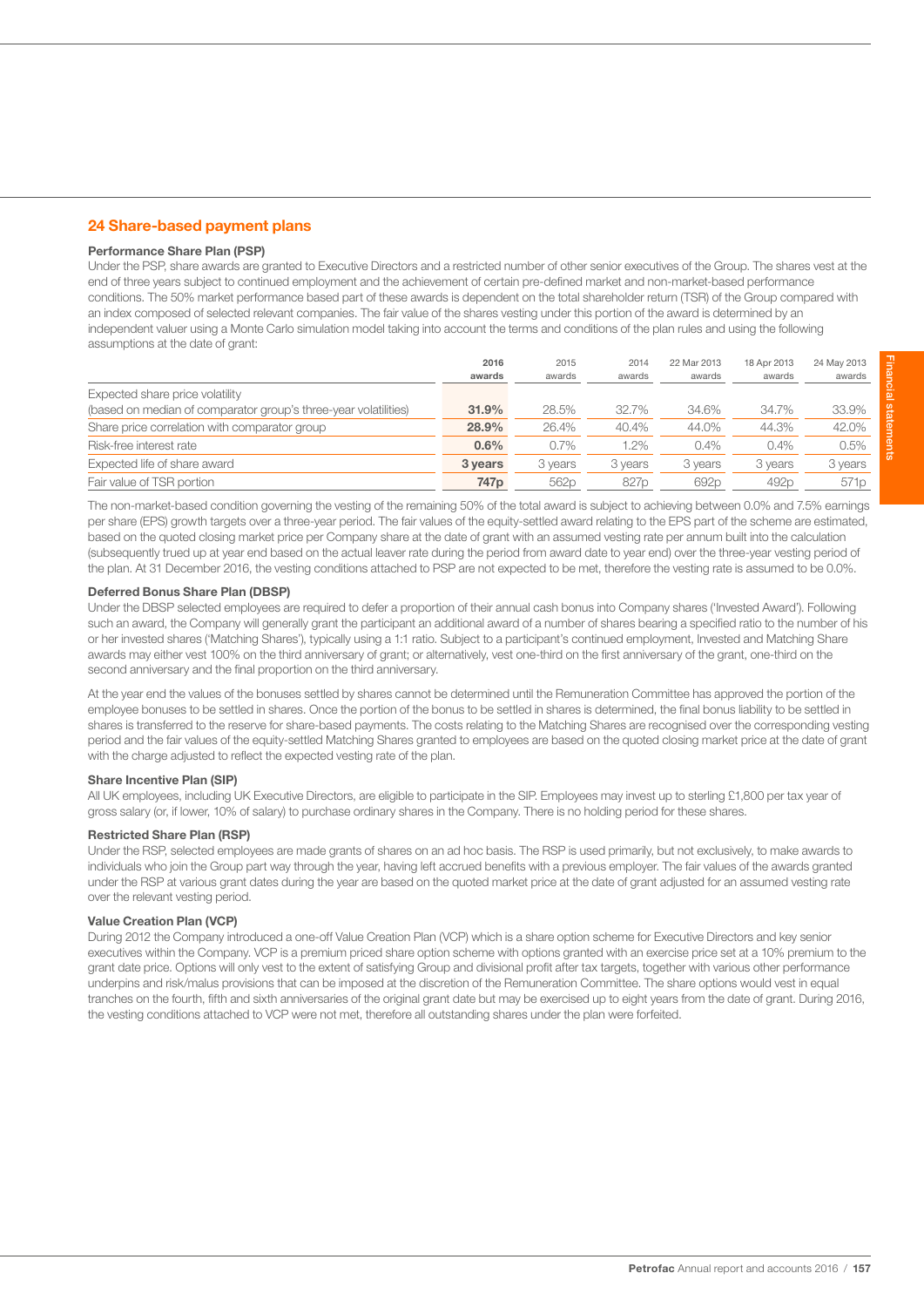For the year ended 31 December 2016

# 24 Share-based payment plans continued

# Share-based payment plans information

The details of the fair values and assumed vesting rates of the share-based payment plans are below:

|             |                         |                         | PSP (EPS portion)        |                          | <b>DBSP</b>             |                         | <b>RSP</b>              |                         |                         |                         |
|-------------|-------------------------|-------------------------|--------------------------|--------------------------|-------------------------|-------------------------|-------------------------|-------------------------|-------------------------|-------------------------|
|             |                         | 6 March/22 March        |                          | 18 April                 |                         | 6 October/24 May        |                         |                         |                         |                         |
|             | Fair value<br>per share | Assumed<br>vesting rate | Fair value<br>per share  | Assumed<br>vesting rate  | Fair value<br>per share | Assumed<br>vesting rate | Fair value<br>per share | Assumed<br>vesting rate | Fair value<br>per share | Assumed<br>vesting rate |
| 2016 awards | 982 <sub>p</sub>        | $0.0\%$                 | $\overline{\phantom{0}}$ |                          | 911 <sub>p</sub>        | $0.0\%$                 | 982 <sub>p</sub>        | 93.2%                   | 859p                    | 95.0%                   |
| 2015 awards | 890 <sub>p</sub>        | $0.0\%$                 | -                        | $\overline{\phantom{a}}$ |                         | $\hspace{0.05cm}$       | 890 <sub>p</sub>        | 87.4%                   | 927 <sub>p</sub>        | 95.0%                   |
| 2014 awards | .376p                   | $0.0\%$                 | -                        |                          |                         |                         | 1,376p                  | 80.1%                   | 1,157p                  | 76.5%                   |
| 2013 awards | .446p                   | $0.0\%$                 | ,266p                    | $0.0\%$                  | l.340p                  | $0.0\%$                 | l.446p                  | 78.4%                   | l,366p                  | 87.0%                   |

The following table shows the movements in the number of shares held under the share-based payment plans outstanding but not exercisable:

| 2016<br>2015<br>2015<br>2015<br>2016<br>2016<br>2015<br>2016<br>2016<br>Number<br>*Number<br>*Number<br>Number<br>Number<br>Number<br>Number<br>Number<br>Number | 2015<br>Number |
|------------------------------------------------------------------------------------------------------------------------------------------------------------------|----------------|
|                                                                                                                                                                  |                |
| Outstanding                                                                                                                                                      |                |
| 3,822,196<br>357,363<br>1,139,931<br>1.354.828<br>5,352,633<br>268,345<br>839,495<br>7.945.449<br>1,484,976<br>at 1 January                                      | 6,674,318      |
| Granted                                                                                                                                                          |                |
| 67,719<br>775,188<br>751,664<br>2,560,678<br>3.460.960<br>312,262<br>3,624,604<br>during the year<br>$\overline{\phantom{a}}$                                    | 4,303,867      |
| Vested                                                                                                                                                           |                |
| (1,579,408)<br>(123, 213)<br>(163, 393)<br>(2,469,065)<br>(2,632,458)<br>during the year<br>$\overline{\phantom{m}}$<br>-                                        | (1,702,621)    |
| Forfeited                                                                                                                                                        |                |
| (430, 143)<br>(33,524)<br>(389, 012)<br>(351, 115)<br>(839, 495)<br>(515, 333)<br>(779, 334)<br>(19, 323)<br>(2,027,164)<br>during the year                      | (1,330,115)    |
| Outstanding                                                                                                                                                      |                |
| 5,352,633<br>839.495<br>1,457,306<br>1.484.976<br>397,891<br>268,345<br>5,055,234<br>6,910,431<br>at 31 December                                                 | 7,945,449      |

\*Includes Invested and Matching Shares.

The number of shares still outstanding but not exercisable at 31 December 2016 for each award is as follows:

|              | <b>PSP</b>     |                | <b>DBSP</b>              |                   | <b>RSP</b>               |                |                 | <b>VCP</b>               | Total          |                |
|--------------|----------------|----------------|--------------------------|-------------------|--------------------------|----------------|-----------------|--------------------------|----------------|----------------|
|              | 2016<br>Number | 2015<br>Number | 2016<br>*Number          | 2015<br>*Number   | 2016<br><b>Number</b>    | 2015<br>Number | 2016<br>Number  | 2015<br>Number           | 2016<br>Number | 2015<br>Number |
| 2016 awards  | 623,237        |                | 2.362.804                | $\hspace{0.05cm}$ | 312,262                  | $\sim$         |                 | $\qquad \qquad$          | 3,298,303      |                |
| 2015 awards  | 567,548        | 735,364        | 1,848,146                | 3,235,692         | 45,154                   | 67,719         |                 | -                        | 2,460,848      | 4,038,775      |
| 2014 awards  | 266,521        | 368.627        | 844.284                  | ,391,665          | 40,475                   | 68,273         |                 | $\overline{\phantom{0}}$ | 1,151,280      | ,828,565       |
| 2013 awards  | -              | 380,985        | $\overline{\phantom{0}}$ | 725,276           | $\overline{\phantom{0}}$ | 119,035        |                 |                          | -              | ,225,296       |
| 2012 awards  |                |                |                          |                   |                          | 13.318         |                 | 839.495                  | -              | 852,813        |
| Total awards | 1.457.306      | 1.484.976      | 5.055.234                | 5.352.633         | 397.891                  | 268,345        | $\qquad \qquad$ | 839.495                  | 6.910.431      | 7.945.449      |

\* Includes Invested and Matching Shares.

The average share price of the Company shares during 2016 was US\$11.03, sterling equivalent of £8.18 (2015: US\$12.84, sterling equivalent of £8.39).

The number of outstanding shares excludes the 8% uplift adjustment made in respect of the EnQuest demerger and dividend shares shown below:

|                            | <b>PSP</b>            |                | DBSP            |                 | <b>RSP</b>     |                | Total          |                |
|----------------------------|-----------------------|----------------|-----------------|-----------------|----------------|----------------|----------------|----------------|
|                            | 2016<br><b>Number</b> | 2015<br>Number | 2016<br>*Number | 2015<br>*Number | 2016<br>Number | 2015<br>Number | 2016<br>Number | 2015<br>Number |
| EnQuest 8% uplift          |                       |                | 318             | 318             | 83             | 83             | 401            | 401            |
| Dividend shares            | 134.947               | 105.633        | 471.745         | 358,476         | 14.405         | 13.527         | 621.097        | 477.636        |
| Outstanding at 31 December | 134.947               | 105.633        | 472.063         | 358.794         | 14.488         | 13.610         | 621.498        | 478.037        |

\* Includes Invested and Matching Shares.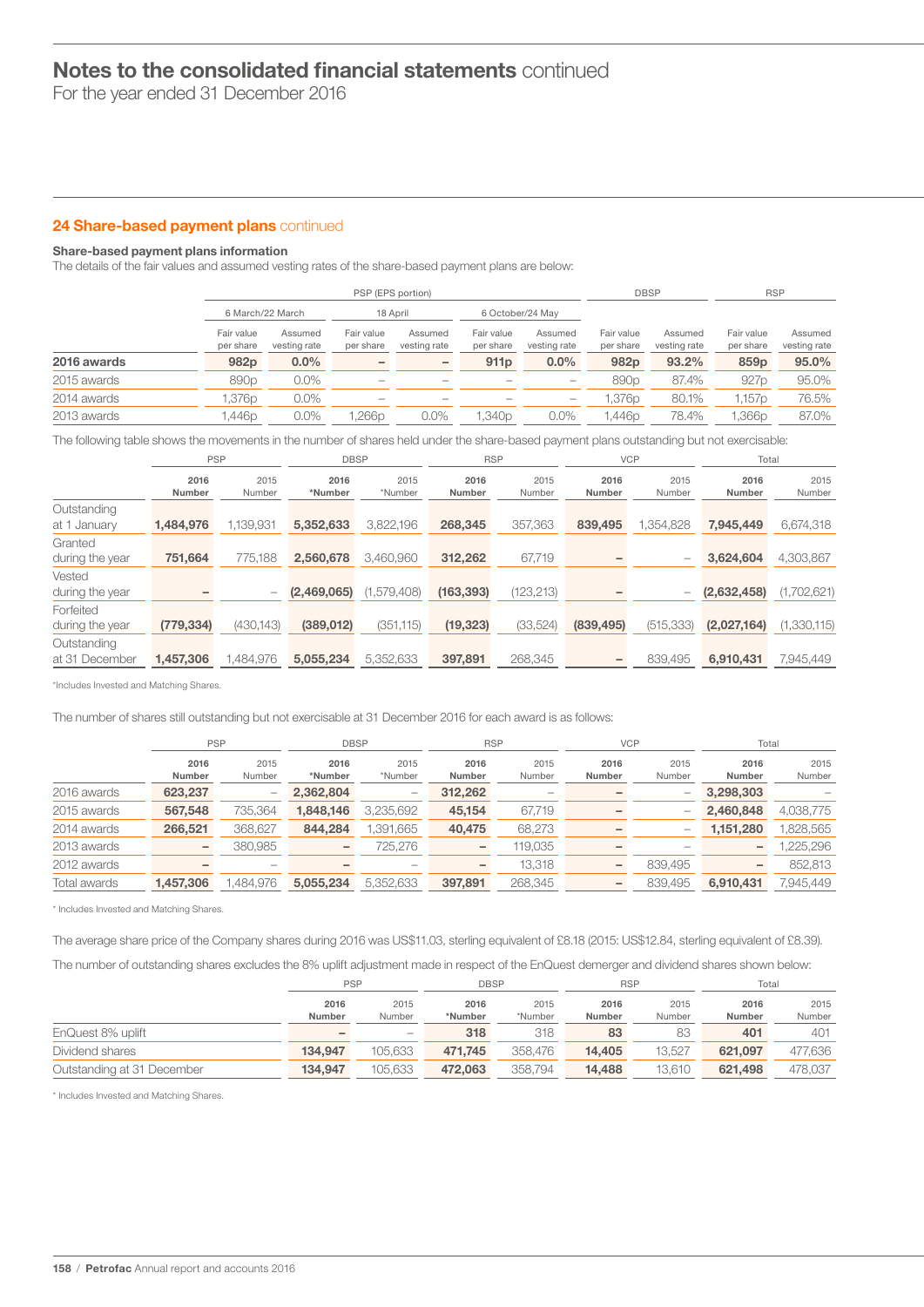The charge in respect of share-based payment plans recognised in the consolidated income statement is as follows:

|                                     | <b>PSP</b> |                   |              | *DBSP |       | <b>RSF</b> |       | Total        |  |
|-------------------------------------|------------|-------------------|--------------|-------|-------|------------|-------|--------------|--|
|                                     | 2016       | 2015              | 2016         | 2015  | 2016  | 2015       | 2016  | 2015         |  |
|                                     | US\$m      | US\$m             | <b>US\$m</b> | US\$m | US\$m | US\$m      | US\$m | US\$m        |  |
| Share-based payment (credit)/charge |            | $\qquad \qquad -$ |              | ∼     |       |            |       | $\cap$<br>LU |  |

\* Represents charge on Matching Shares only.

The Group has recognised a total charge of US\$17m (2015: US\$23m) in the consolidated income statement during the year relating to the above employee share-based schemes (see note 4d) which has been transferred to the reserve for share-based payments along with US\$17m of the bonus liability accrued for the year ended 31 December 2015 which has been settled in shares granted during the year (2014 bonus of US\$23m).

For further details on the above employee share-based payment schemes refer to pages 97, 100, 104 to 107 and 109 of the Directors' remuneration report.

# 25 Other reserves

|                                                                                                              | Net unrealised<br>gains/(losses)<br>on derivatives<br>US\$m | Net unrealised<br>gains/(losses)<br>on available-for-<br>sale investment<br>US\$m | Foreign<br>currency<br>translation<br>US\$m | Reserve for<br>share-based<br>payments<br>US\$m | Total<br>US\$m |
|--------------------------------------------------------------------------------------------------------------|-------------------------------------------------------------|-----------------------------------------------------------------------------------|---------------------------------------------|-------------------------------------------------|----------------|
| Balance at 1 January 2015                                                                                    | (7)                                                         |                                                                                   | (51)                                        | 76                                              | 18             |
| Net gains on maturity of cash flow hedges recycled in the year                                               | (11)                                                        | ÷                                                                                 |                                             |                                                 | (11)           |
| Net changes in fair value of derivatives and financial assets                                                |                                                             |                                                                                   |                                             |                                                 |                |
| designated as cash flow hedges                                                                               | (47)                                                        |                                                                                   |                                             |                                                 | (47)           |
| Changes in fair value of available-for-sale investment                                                       |                                                             | (16)                                                                              |                                             | $\sim$                                          | (16)           |
| Share-based payments charge (note 24)                                                                        |                                                             |                                                                                   |                                             | 23                                              | 23             |
| Transfer during the year (note 24)                                                                           |                                                             |                                                                                   |                                             | 23                                              | 23             |
| Shares vested during the year                                                                                |                                                             |                                                                                   |                                             | (27)                                            | (27)           |
| Balance at 31 December 2015                                                                                  | (65)                                                        | (16)                                                                              | (51)                                        | 95                                              | (37)           |
| Attributable to:                                                                                             |                                                             |                                                                                   |                                             |                                                 |                |
| Petrofac Limited shareholders                                                                                | (44)                                                        | (16)                                                                              | (51)                                        | 95                                              | (16)           |
| Non-controlling interests                                                                                    | (21)                                                        | $\overline{\phantom{a}}$                                                          | $\overline{\phantom{a}}$                    |                                                 | (21)           |
| Balance at 31 December 2015                                                                                  | (65)                                                        | (16)                                                                              | (51)                                        | 95                                              | (37)           |
| Balance at 1 January 2016                                                                                    | (65)                                                        | (16)                                                                              | (51)                                        | 95                                              | (37)           |
| Net gains on maturity of cash flow hedges recycled in the year                                               | (3)                                                         |                                                                                   |                                             |                                                 | (3)            |
| Net changes in fair value of derivatives and financial assets<br>designated as cash flow hedges              | 49                                                          |                                                                                   |                                             |                                                 | 49             |
| Unrealised loss on the fair value of available-for-sale investment<br>reclassified during the year (note 16) |                                                             | 16                                                                                |                                             |                                                 | 16             |
| Foreign currency translation                                                                                 |                                                             |                                                                                   | 31                                          |                                                 | 31             |
| Foreign currency losses recycled to consolidated income statement<br>upon disposal of a subsidiary (note 5)  |                                                             |                                                                                   | 11                                          |                                                 | 11             |
| Share-based payments charge (note 24)                                                                        |                                                             |                                                                                   |                                             | 17                                              | 17             |
| Transfer during the year (note 24)                                                                           |                                                             |                                                                                   |                                             | 17                                              | 17             |
| Shares vested during the year                                                                                |                                                             |                                                                                   |                                             | (39)                                            | (39)           |
| Income tax on share-based payments reserve                                                                   |                                                             |                                                                                   |                                             | (1)                                             | (1)            |
| <b>Balance at 31 December 2016</b>                                                                           | (19)                                                        |                                                                                   | (9)                                         | 89                                              | 61             |
| Attributable to:                                                                                             |                                                             |                                                                                   |                                             |                                                 |                |
| Petrofac Limited shareholders                                                                                | (7)                                                         |                                                                                   | (9)                                         | 89                                              | 73             |
| Non-controlling interests                                                                                    | (12)                                                        |                                                                                   | L                                           |                                                 | (12)           |
| Balance at 31 December 2016                                                                                  | (19)                                                        |                                                                                   | (9)                                         | 89                                              | 61             |

#### Nature and purpose of other reserves

Net unrealised gains/(losses) on derivatives

The portion of gains or losses on cash flow hedging instruments that are determined to be effective hedges is included within this reserve net of related deferred tax effects. When the hedged transaction occurs or is no longer forecast to occur, the gain or loss is transferred out of equity to the consolidated income statement. Realised net gains amounting to US\$3m (2015: US\$11m net gain) relating to foreign currency forward contracts and financial instruments designated as cash flow hedges have been recognised in cost of sales.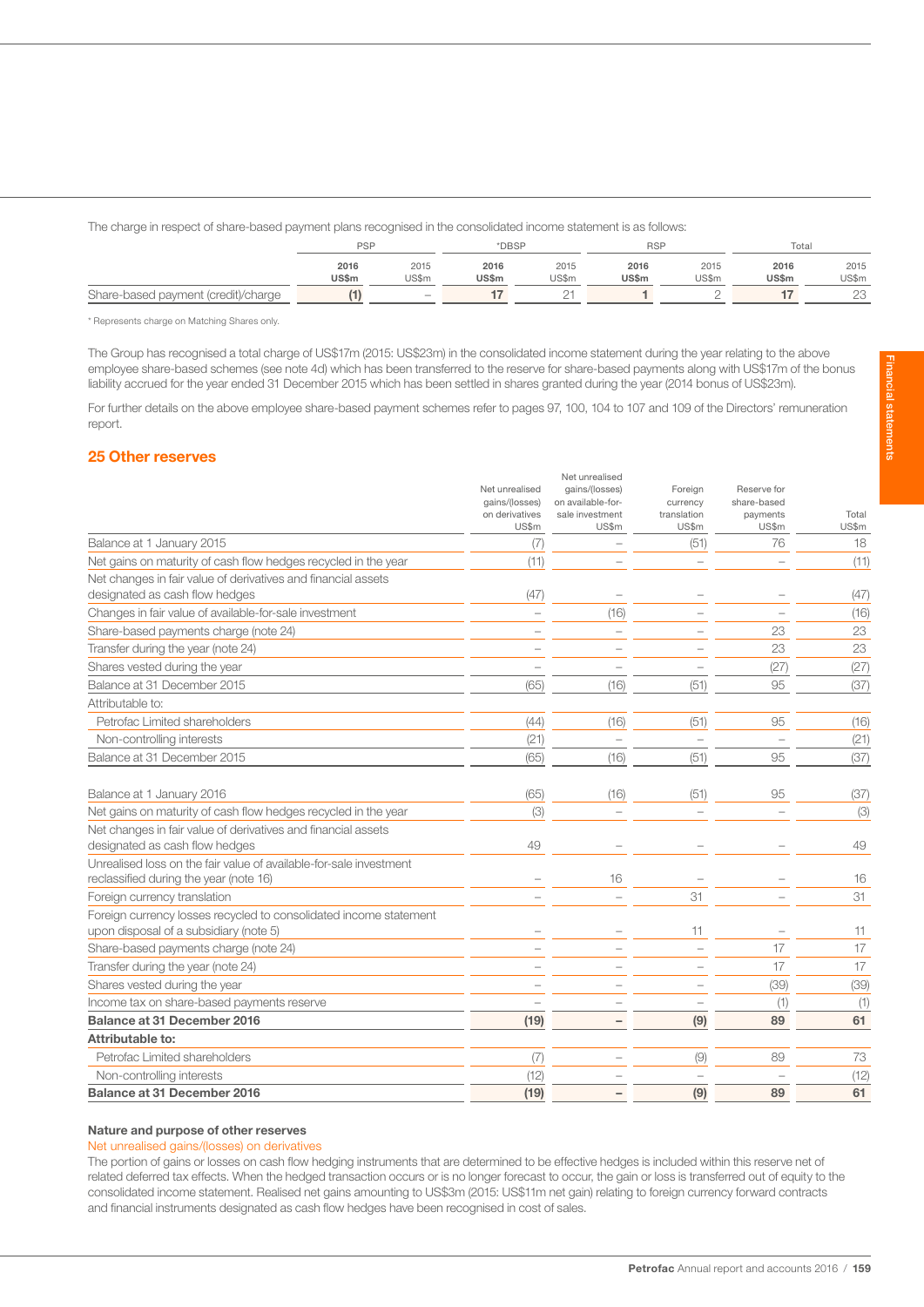For the year ended 31 December 2016

# 25 Other reserves continued

The forward currency points element and ineffective portion of derivative financial instruments relating to forward currency contracts and losses on undesignated derivatives amounting to US\$1m (2015: US\$3m) have been recognised in cost of sales.

#### Net unrealised gains/(losses) on available-for-sale investment

This reserve records fair value changes on available-for-sale investment held by the Group, net of deferred tax effects. Realised gains and losses on the sale of available-for-sale investment are recognised as other operating income or other operating expenses in the consolidated income statement. Unrealised losses that are considered to be impairment are recognised as exceptional items in the consolidated income statement.

#### Foreign currency translation reserve

The foreign currency translation reserve is used to record exchange differences arising from the translation of the financial statements in foreign subsidiaries. It is also used to record exchange differences arising on monetary items that form part of the Group's net investment in subsidiaries.

#### Reserve for share-based payments

The reserve for share-based payments is used to record the value of equity-settled share-based payments awarded to employees and transfers out of this reserve are made upon vesting of the original share awards.

The transfer during the year reflects the transfer from accrued expenses within trade and other payables of the bonus liability relating to the year ended 2015 of US\$17m (2014 bonus of US\$23m) which has been voluntarily elected or mandatorily obliged to be settled in shares during the year (note 24).

# 26 Interest-bearing loans and borrowings

The Group had the following interest-bearing loans and borrowings outstanding:

|                                                                                                |       | 31 December 2016<br>Actual interest rate % | 31 December 2015<br>Actual interest rate % | Effective interest<br>rate %            | Maturity <sup>1</sup> | 2016<br><b>US\$m</b> | 2015<br>US\$m |
|------------------------------------------------------------------------------------------------|-------|--------------------------------------------|--------------------------------------------|-----------------------------------------|-----------------------|----------------------|---------------|
| Current                                                                                        |       |                                            |                                            |                                         |                       |                      |               |
| <b>Bank overdrafts</b>                                                                         | (i)   | US/UK LIBOR +<br>1.50%                     | US/UK LIBOR +<br>1.50%                     | US/UK LIBOR +<br>1.50%                  | on demand             | 44                   | 3             |
| Term Ioans                                                                                     | (iii) | US LIBOR + 1.25%<br>$EIBOR + 1.25%$        | US LIBOR + 0.85%                           | US LIBOR + 1.25%<br>$EIBOR + 1.25%$     | August 2017           | 300                  | 500           |
| <b>Export Credit Agency funding</b><br>(SACE and UKEF Facility)                                | (v)   | US LIBOR $+$ 1.50%<br>US LIBOR $+$ 0.70%   | US LIBOR $+ 1.50\%$                        | US LIBOR + 1.50%<br>US LIBOR + 0.70%    | Refer note (v)        | 17                   | 17            |
|                                                                                                |       |                                            |                                            |                                         |                       | 361                  | 520           |
| Non-current                                                                                    |       |                                            |                                            |                                         |                       |                      |               |
| <b>Senior Notes</b>                                                                            | (ii)  | 3.40%                                      | 3.40%                                      | 3.68%                                   | 2 years               | 677                  | 750           |
| Revolving Credit Facility (RCF)                                                                | (iv)  | US LIBOR + 1.00%                           | US LIBOR + 0.95%                           | US LIBOR $+$ 1.00%                      | 4 years               | 645                  | 540           |
| Export Credit Agency funding<br>(SACE and UKEF Facility)                                       | (v)   | US LIBOR $+$ 1.50%<br>US LIBOR + 0.70%     | US LIBOR $+ 1.50\%$                        | US LIBOR $+ 1.50\%$<br>US LIBOR + 0.70% | Refer note (v)        | 123                  |               |
|                                                                                                |       |                                            |                                            |                                         |                       | 1,445                | 1,290         |
| Less:                                                                                          |       |                                            |                                            |                                         |                       |                      |               |
| Debt acquisition costs net of accumulated amortisation and effective interest rate adjustments |       |                                            |                                            |                                         |                       | (22)                 | (20)          |
|                                                                                                |       |                                            |                                            |                                         |                       | 1,423                | 1,270         |
| Total interest-bearing loans and borrowings                                                    |       |                                            |                                            |                                         |                       | 1,784                | 1,790         |

1 As at 31 December 2016.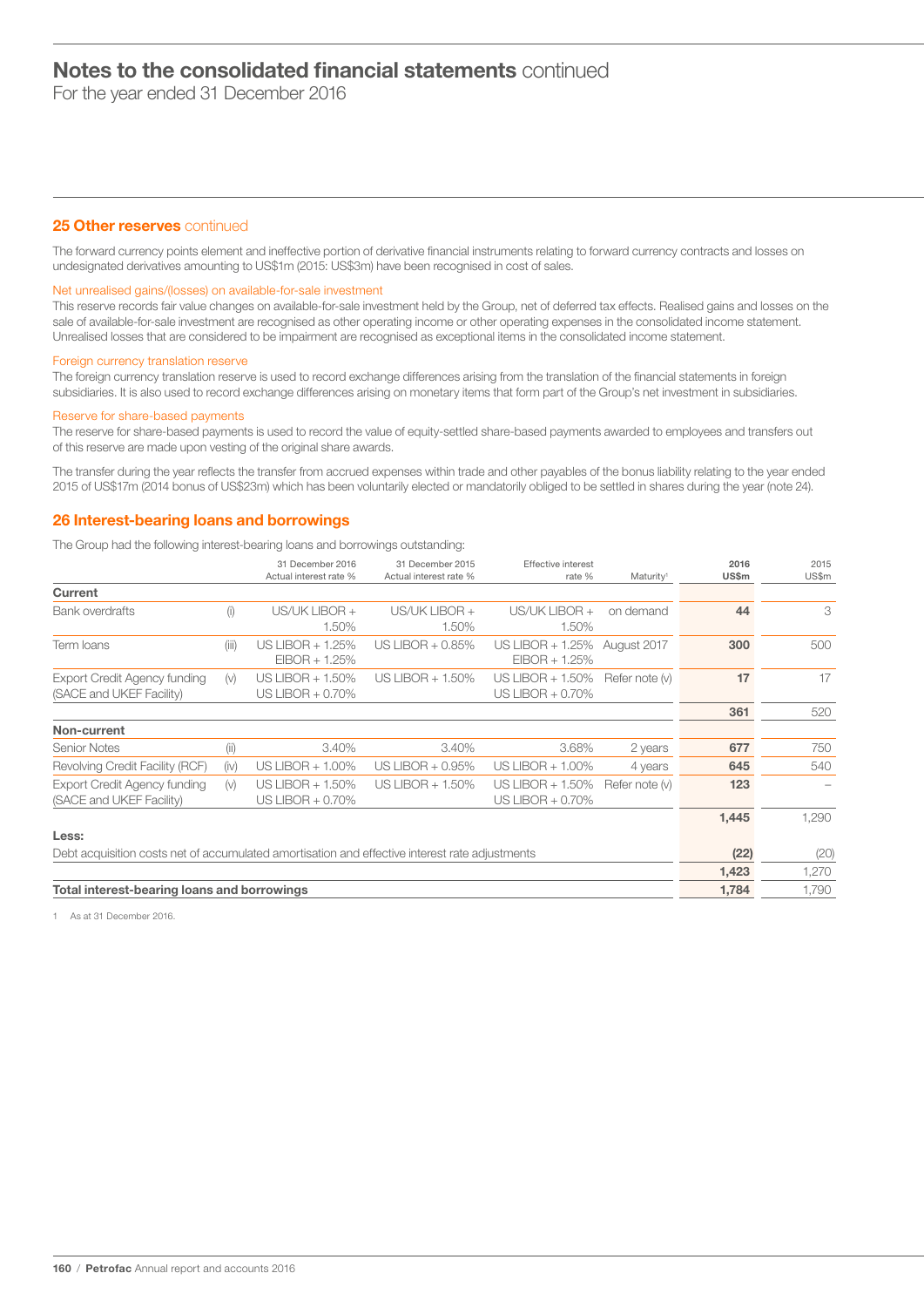Details of the Group's interest-bearing loans and borrowings are as follows:

#### (i) Bank overdrafts

Bank overdrafts are drawn down in United States dollar and sterling denominations to meet the Group's working capital requirements. These are repayable on demand.

#### (ii) Senior Notes

Petrofac has an outstanding aggregate principal amount of US\$677m Senior Notes due in 2018 (Notes). During the year the Company redeemed US\$73m of its Notes and recognised a gain thereon of US\$1m (2015: US\$nil). The Group pays interest on the Notes at an annual rate equal to 3.40% of the outstanding principal amount. Interest on the Notes is payable semi-annually in arrears in April and October each year. The Notes are senior unsecured obligations of the Company and will rank equally in right of payment with the Company's other existing and future unsecured and unsubordinated indebtedness. Petrofac International Ltd and Petrofac International (UAE) LLC irrevocably and unconditionally guarantee, jointly and severally, the due and prompt payment of all amounts at any time becoming due and payable in respect of the Notes. The Guarantees are senior unsecured obligations of each Guarantor and will rank equally in right of payment with all existing and future senior unsecured and unsubordinated obligations of each Guarantor.

#### (iii) Term loans

On 31 August 2014, Petrofac entered into a US\$500m two-year term loan facility with a syndicate of five international banks. The facility matured on 31 August 2016 and was repaid in full on 15 August 2016. The repayment was partly financed with the proceeds of two new term loans of US\$200m and AED368m. These two new facilities will mature in August 2017. The loans were fully drawn as of 31 December 2016 (2015: US\$500m).

Interest is payable on the US\$200m facility at US LIBOR + 1.25%.

Interest payable on the AED368m facility at EIBOR + 1.25%.

# (iv) Revolving Credit Facility

Petrofac has a US\$1,200m five-year committed Revolving Credit Facility with a syndicate of international banks, which is available for general corporate purposes. The facility, which was signed on 11 September 2012, was amended and extended in June 2015 and will now mature on 2 June 2020. The facility is unsecured and is subject to two financial covenants relating to leverage and interest cover. Petrofac was in compliance with these covenants for the year ending 31 December 2016. As at 31 December 2016, US\$645m was drawn under this facility (2015: US\$540m).

Interest is payable on the drawn balance of the facility at US LIBOR + 1.00% and in addition utilisation fees are payable depending on the level of utilisation.

Petrofac signed another Revolving Credit Facility for US\$50m on 7 November 2016 on substantially the same terms and conditions as the US\$1,200m facility. As at 31 December 2016, the facility was fully unutilised. Interest is payable on the drawn balance of the facility at US LIBOR + 1.25% and in addition utilisation fees are payable on the amounts utilised.

# (v) Export Credit Agency funding

On 26 February 2015, Petrofac entered into a US\$58m, term loan facility guaranteed by the Italian Export Credit Agency SACE. On 30 July 2015, Petrofac entered into a US\$108m term loan facility guaranteed by the UK Export Credit Agency UKEF, on substantially the same terms as the SACE facility. The two facilities were linked to the procurement of certain goods and services from Italian and UK exporters, respectively, in connection with the construction of the Petrofac JSD6000 vessel. Both facilities were amended in 2016 to remove references to the Petrofac JSD6000 vessel. Each facility amortises over eight and a half years from 2017. As at 31 December 2016, US\$54m was drawn under the SACE facility (2015: US\$17m) and US\$86m was drawn under the UKEF facility (2015: US\$nil).

Interest is payable on the SACE Facility and UKEF Facility at US LIBOR + 1.50% and US LIBOR + 0.70%, respectively.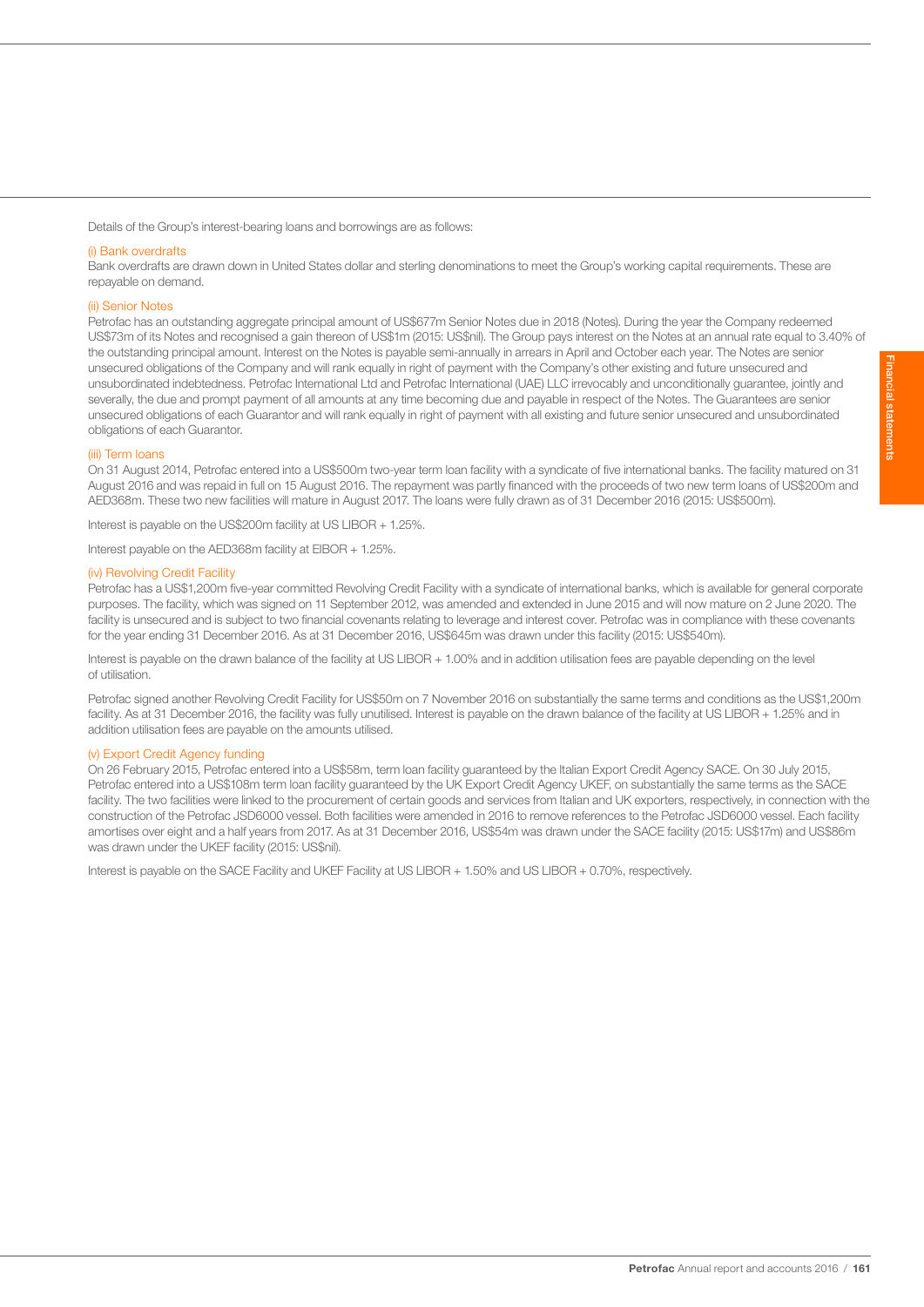For the year ended 31 December 2016

# 27 Provisions

|                                                                        | Other long-term<br>employment<br>benefits provision<br>US\$m | Provision for<br>decommissioning<br>US\$m | Other<br>provisions<br>US\$m | Total<br>US\$m |
|------------------------------------------------------------------------|--------------------------------------------------------------|-------------------------------------------|------------------------------|----------------|
| At 1 January 2015                                                      | 79                                                           | 189                                       | 5                            | 273            |
| Additions during the year                                              | 22                                                           | 45                                        | $\overline{c}$               | 69             |
| Paid during the year                                                   | (7)                                                          |                                           |                              | (7)            |
| Revision of estimates                                                  |                                                              | (8)                                       |                              | (8)            |
| Unwinding of discount                                                  |                                                              | 4                                         |                              | 4              |
| At 1 January 2016                                                      | 94                                                           | 230                                       |                              | 331            |
| Additions during the year                                              | 24                                                           |                                           |                              | 25             |
| Paid during the year                                                   | (17)                                                         |                                           |                              | (17)           |
| Revision of estimates                                                  |                                                              | (101)                                     |                              | (101)          |
| Unwinding of discount                                                  |                                                              | 8                                         |                              | 8              |
| Transfer to liabilities associated with assets held for sale (note 13) |                                                              | (21)                                      |                              | (21)           |
| Exchange difference                                                    |                                                              |                                           | (1                           | (1)            |
| At 31 December 2016                                                    | 101                                                          | 116                                       |                              | 224            |

# Other long-term employment benefits provision

Labour laws in the United Arab Emirates require employers to provide for other long-term employment benefits. These benefits are payable to employees on being transferred to another jurisdiction or on cessation of employment based on their final salary and number of years' service. All amounts are unfunded. The long-term employment benefits provision is based on an internally produced end of service benefits valuation model with the key underlying assumptions being as follows:

|                                           | Senior    | Other     |
|-------------------------------------------|-----------|-----------|
|                                           | employees | employees |
| Average number of years of future service |           |           |
| Average annual % salary increases         | 6%        | 4%        |
| Discount factor                           | 5%        | 5%        |

Senior employees are those earning a base of salary of over US\$96,000 per annum.

Discount factor used is the local Dubai five-year Sukuk rate.

# Provision for decommissioning

The decommissioning provision primarily relates to the Group's obligation for the removal of facilities and restoration of the sites at the PM304 field in Malaysia, Chergui in Tunisia and Santuario, Magallanes, Arenque and Pánuco Production Enhancement Contracts in Mexico. Revision to decommissioning cost estimates of US\$101m (note 10) were made during the year in respect of Santuario, Magallanes, Arenque and Pánuco Production Enhancement Contracts in Mexico of US\$97m and PM304 field in Malaysia of US\$4m (2015: additions of US\$40m in relation to Santuario, Magallanes, Arenque and Pánuco Production Enhancement Contracts in Mexico). The liability is discounted at the rate of 4.45% on PM304 (2015: 4.28%), 6.0% on Chergui (2015: 6.00%) and 6.18% on Santuario, Magallanes, Arenque and Pánuco Production Enhancement Contracts (2015: 6.18%). The unwinding of the discount is classified as a finance cost (note 6). The Group estimates that the cash outflows against these provisions will arise in 2026 on PM304, 2031 on Chergui, 2033 on Santuario and Magallanes, 2040 on Arenque and 2039 on Pánuco Production Enhancement Contracts.

# Other provisions

This represents amounts set aside to cover claims against the Group which will be settled via the captive insurance company Jermyn Insurance Company Limited.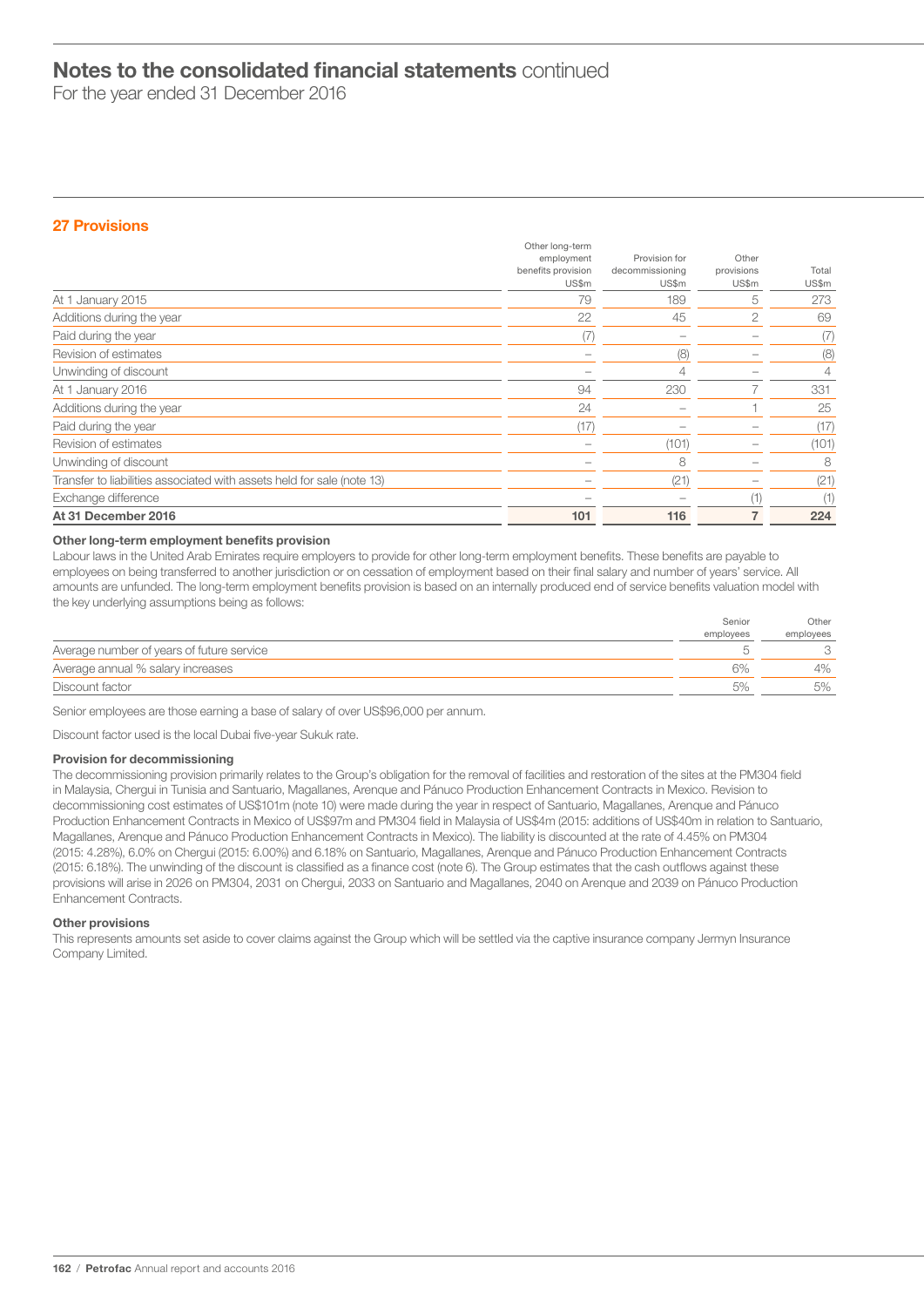# 28 Trade and other payables

|                                  | 2016  | 2015  |
|----------------------------------|-------|-------|
|                                  | US\$m | US\$m |
| Trade payables                   | 538   | 485   |
| Advances received from customers | 703   | 1.102 |
| Accrued expenses                 | 546   | 772   |
| Other taxes payable              | 30    | 34    |
| Other payables                   | 157   | 117   |
|                                  | 1.974 | 2.510 |

At 31 December 2016, trade and other payables of US\$13m were reclassified to liabilities associated with assets held for sale (note 13).

Advances received from customers represent payments received for contracts on which the related work had not been performed at the statement of financial position date.

Other payables mainly consist of retentions held against subcontractors of US\$88m (2015: US\$71m) and amounts payable to joint venture partners of US\$27m (2015: US\$23m).

Certain trade and other payables will be settled in currencies other than the reporting currency of the Group, mainly in sterling, euros and Kuwaiti dinars.

# 29 Commitments and contingencies

### **Commitments**

In the normal course of business the Group will obtain surety bonds, letters of credit and guarantees, which are contractually required to secure performance, advance payment or in lieu of retentions being withheld. Some of these facilities are secured by issue of corporate guarantees by the Company in favour of the issuing banks.

At 31 December 2016, the Group had no outstanding letters of credit (2015: US\$7m) and had outstanding letters of guarantee, including performance, advance payments and bid bonds of US\$4,862m (2015: US\$4,974m) against which the Group had pledged or restricted cash balances of, in aggregate, US\$47m (2015: US\$37m).

At 31 December 2016, the Group had outstanding forward exchange contracts amounting to US\$3,754m (2015: US\$3,592m). These commitments consist of future obligations either to acquire or to sell designated amounts of foreign currency at agreed rates and value dates (note 32).

#### Leases

The Group has financial commitments in respect of non-cancellable operating leases for office space and equipment. These non-cancellable leases have remaining non-cancellable lease terms of between one and 16 years and, for certain property leases, are subject to renegotiation at various intervals as specified in the lease agreements. The future minimum rental commitments under these non-cancellable leases are as follows:

|                                             | 2016  | 2015  |
|---------------------------------------------|-------|-------|
|                                             | US\$m | US\$m |
| Within one year                             | 14    | 29    |
| After one year but not more than five years | 21    | 56    |
| More than five years                        | 76    | 60    |
|                                             | 111   | 145   |

Included in the above are commitments relating to the lease of office buildings in Aberdeen, United Kingdom of US\$70m (2015: US\$86m).

Minimum lease payments recognised as an operating lease expense during the year amounted to US\$53m (2015: US\$47m).

Long-term finance lease commitments are as follows:

|                                                | Future minimum |              |               |
|------------------------------------------------|----------------|--------------|---------------|
|                                                | lease payments | Finance cost | Present value |
|                                                | US\$m          | US\$m        | US\$m         |
| Oil and gas facilities and plant and equipment |                |              |               |
| The commitments are as follows:                |                |              |               |
| Within one year                                | 305            | 45           | 260           |
| After one year but not more than five years    | 379            | 70           | 309           |
| More than five years                           | 37             | 10           | 27            |
|                                                | 721            | 125          | 596           |

The finance lease assets mainly comprise oil and gas facilities in Block PM304 in Malaysia and the lease terms for these leases range between two to eight years. The above finance lease commitments include 70% gross up of US\$414m (2015: US\$485m) on finance leases in respect of oil and gas facilities relating to block PM304 in Malaysia, which is necessary to reflect the legal position of the Group as the contracting entity for these leases.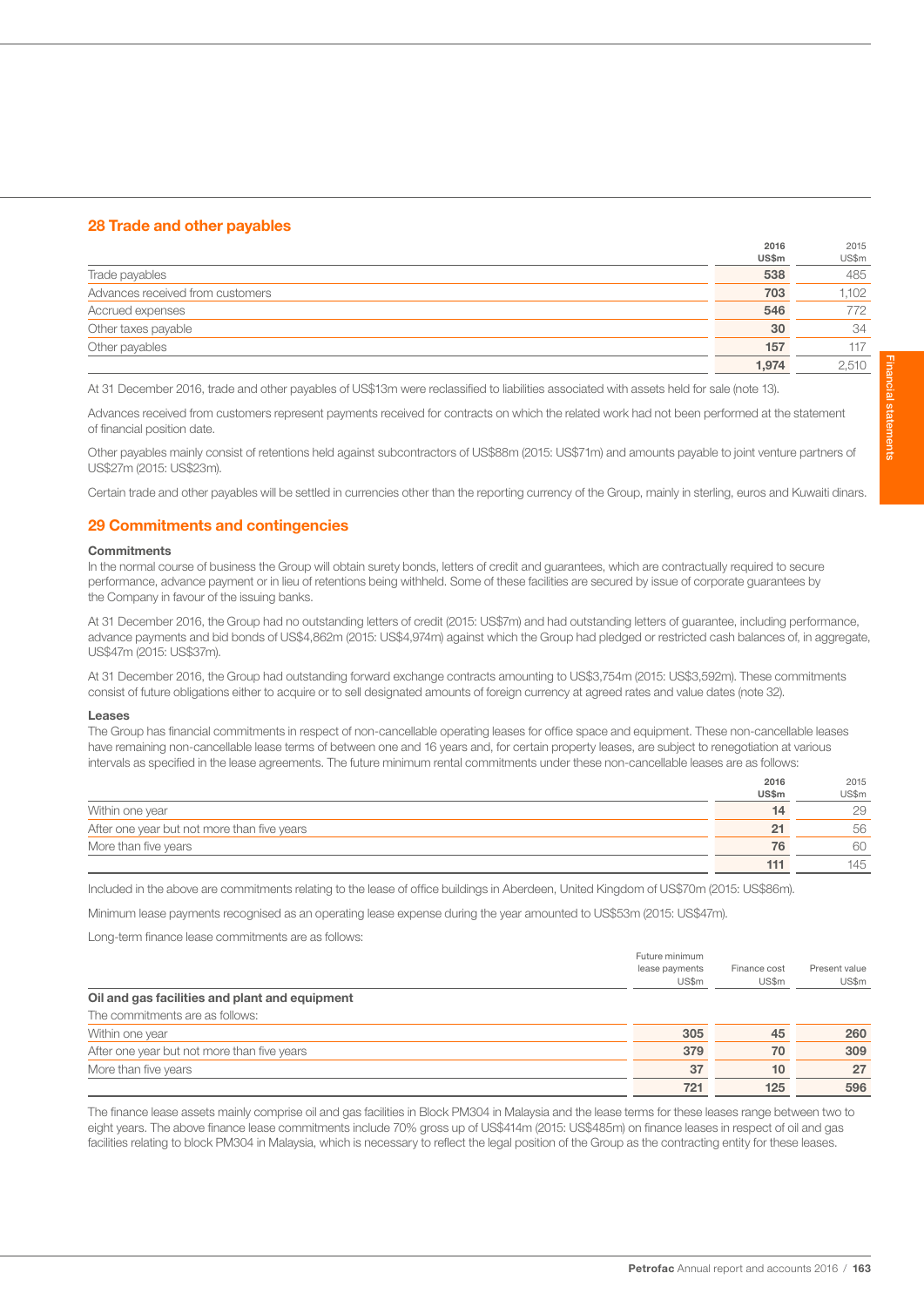For the year ended 31 December 2016

# **29 Commitments and contingencies continued**

# Capital commitments

At 31 December 2016, the Group had capital commitments of US\$264m (2015: US\$500m) excluding the above lease commitments.

Included in the US\$264m of commitments are:

|                                                                               | 2016  | 2015  |
|-------------------------------------------------------------------------------|-------|-------|
|                                                                               | US\$m | US\$m |
| Building of the Petrofac JSD6000 installation vessel                          | 50    | 93    |
| Production Enhancement Contracts in Mexico                                    |       | 3     |
| Further appraisal and development of wells as part of Block PM304 in Malaysia | 38    | 240   |
| Costs in respect of Ithaca Greater Stella Field development in the North Sea  | 163   | 164   |
| Commitments in respect of the construction of a new training centre in Oman   | 6     |       |

# Other matter

As described in pages 68, 79 and 87 of the Annual Report, the Company has undertaken an internal investigation during the year in relation to press allegations involving the Company's relationship with Unaoil. While the Company's investigation did not find evidence confirming the payment of bribes, the consequences of the Company's disclosures to the SFO will be decided by the Regulatory authorities and it is currently unclear if any further investigation involving the Company will be undertaken. Therefore, at the date of this report, no liability has been recorded in relation to this matter. The existence of a future obligation, and the timing and amount of any future financial effect, are unable to be determined.

# 30 Related party transactions

The consolidated financial statements include the financial statements of Petrofac Limited and the subsidiaries listed in note 33. Petrofac Limited is the ultimate parent entity of the Group.

The following table provides the total amount of transactions which have been entered into with related parties:

|                |      | Amounts owed | Amounts owed             |
|----------------|------|--------------|--------------------------|
|                |      | by related   | to related               |
|                |      | parties      | parties                  |
|                |      | US\$m        | US\$m                    |
| Joint ventures | 2016 |              | $\overline{\phantom{0}}$ |
|                | 2015 |              |                          |
| Associates     | 2016 |              | $\overline{\phantom{a}}$ |
|                | 2015 |              |                          |
|                |      |              |                          |

All sales to and purchases from related parties are made at normal market prices and the pricing policies and terms of these transactions are approved by the Group's management. There were no sales to and purchases from related parties during the year (2015: US\$nil).

All related party balances will be settled in cash.

### Compensation of key management personnel

The following details remuneration of key management personnel of the Group comprising Executive and Non-executive Directors of the Company and other senior personnel. Further information relating to the individual Directors is provided in the Directors' remuneration report on pages 91 to 110.

2016

 $0.25$ 

|                                      | <b>ZU ID</b> | ZUIU  |
|--------------------------------------|--------------|-------|
|                                      | US\$m        | US\$m |
| Short-term employee benefits         |              |       |
| Share-based payments                 |              |       |
| Fees paid to Non-executive Directors |              |       |
|                                      |              |       |

# 31 Accrued contract expenses

|                             | 2016  | 2015       |
|-----------------------------|-------|------------|
|                             | US\$m | US\$m      |
| Accrued contract expenses   | 2.022 | 162        |
| Reserve for contract losses | 38    |            |
|                             | 2,060 | つろろ<br>ムしし |

At 31 December 2016, the reserve for contract losses mainly includes US\$20m relating to the Laggan-Tormore contract, US\$5m relating to the Ticleni Production Enhancement Contract in Romania and onerous leasehold property provision of US\$9m relating to vacant leasehold office buildings at Quattro House and Bridge View in Aberdeen, UK (2015: US\$48m relating to the Laggan-Tormore contract, US\$12m relating to Ticleni Production Enhancement Contract in Romania, US\$2m relating to reduction in scope of construction work at a training centre in Oman in IES segment and an onerous leasehold property provision of US\$9m relating to vacant leasehold office buildings at Quattro House and Bridge View in Aberdeen, UK in Engineering & Production Services).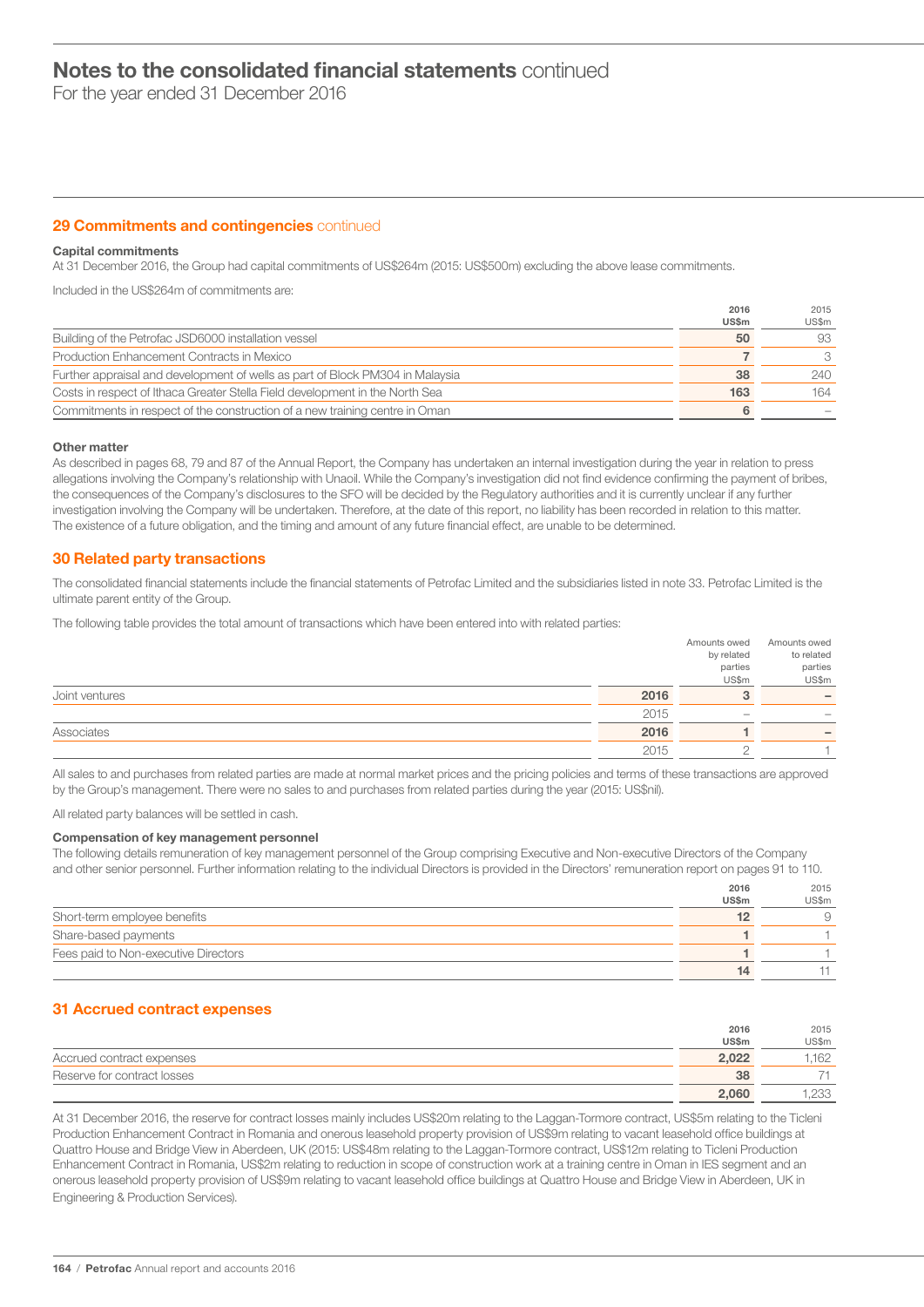# 32 Risk management and financial instruments

#### Risk management objectives and policies

The Group's principal financial assets and liabilities, other than derivatives, comprise available-for-sale investment, trade and other receivables, amounts due from/to related parties, cash and short-term deposits, work-in-progress, interest-bearing loans and borrowings, trade and other payables and contingent consideration.

The Group's activities expose it to various financial risks particularly associated with interest rate risk on its variable rate cash and short-term deposits, loans and borrowings and foreign currency risk on conducting business in currencies other than reporting currency as well as translation of the assets and liabilities of foreign operations to the reporting currency. These risks are managed from time to time by using a combination of various derivative instruments, principally forward currency contracts in line with the Group's hedging policies. The Group has a policy not to enter into speculative trading of financial derivatives.

The Board of Directors of the Company has established an Audit Committee to help identify, evaluate and manage the significant financial risks faced by the Group and its activities are discussed in detail on pages 84 to 90.

The other main risks besides interest rate and foreign currency risk arising from the Group's financial instruments are credit risk, liquidity risk and commodity price risk and the policies relating to these risks are discussed in detail below:

#### Interest rate risk

Interest rate risk arises from the possibility that changes in interest rates will affect the value of the Group's interest-bearing financial liabilities and assets.

The Group's exposure to market risk arising from changes in interest rates relates primarily to the Group's long-term variable rate debt obligations and its cash and bank balances. The Group's policy is to manage its interest cost using a mix of fixed and variable rate debt. The Group's cash and bank balances are at floating rates of interest.

#### Interest rate sensitivity analysis

The impact on the Group's pre-tax profit and equity due to a reasonably possible change in interest rates on loans and borrowings at the reporting date is demonstrated in the table below. The analysis assumes that all other variables remain constant.

|                  |                 | Pre-tax profit  |                          | Equity                   |
|------------------|-----------------|-----------------|--------------------------|--------------------------|
|                  | 100 basis point | 100 basis point | 100 basis point          | 100 basis point          |
|                  | increase        | decrease        | increase                 | decrease                 |
|                  | US\$m           | US\$m           | US\$m                    | US\$m                    |
| 31 December 2016 | (18)            | 18              | $\overline{\phantom{0}}$ | $\overline{\phantom{a}}$ |
| 31 December 2015 |                 |                 |                          | $\qquad \qquad$          |

The following table reflects the maturity profile of these financial liabilities and assets that are subject to interest rate risk:

# Year ended 31 December 2016

|                                                 | Within | $1 - 2$ | $2 - 3$ | $3 - 4$ | $4 - 5$ | More than |       |
|-------------------------------------------------|--------|---------|---------|---------|---------|-----------|-------|
|                                                 | I year | years   | years   | years   | years   | 5 years   | Total |
|                                                 | US\$m  | US\$m   | US\$m   | US\$m   | US\$m   | US\$m     | US\$m |
| <b>Financial liabilities</b>                    |        |         |         |         |         |           |       |
| <b>Floating rates</b>                           |        |         |         |         |         |           |       |
| Bank overdrafts (note 26)                       | 44     |         |         |         |         |           | 44    |
| Interest-bearing loans and borrowings (note 26) | 317    | 16      | 16      | 661     | 16      | 59        | 1,085 |
|                                                 | 361    | 16      | 16      | 661     | 16      | 59        | 1,129 |
| <b>Financial assets</b>                         |        |         |         |         |         |           |       |
| <b>Floating rates</b>                           |        |         |         |         |         |           |       |
| Cash and short-term deposits (note 21)          | 1,167  | -       |         |         |         |           | 1,167 |
| Restricted cash balances (note 17)              | 6      | 40      |         |         |         |           | 47    |
|                                                 | 1,173  | 40      |         |         |         |           | 1,214 |
|                                                 |        |         |         |         |         |           |       |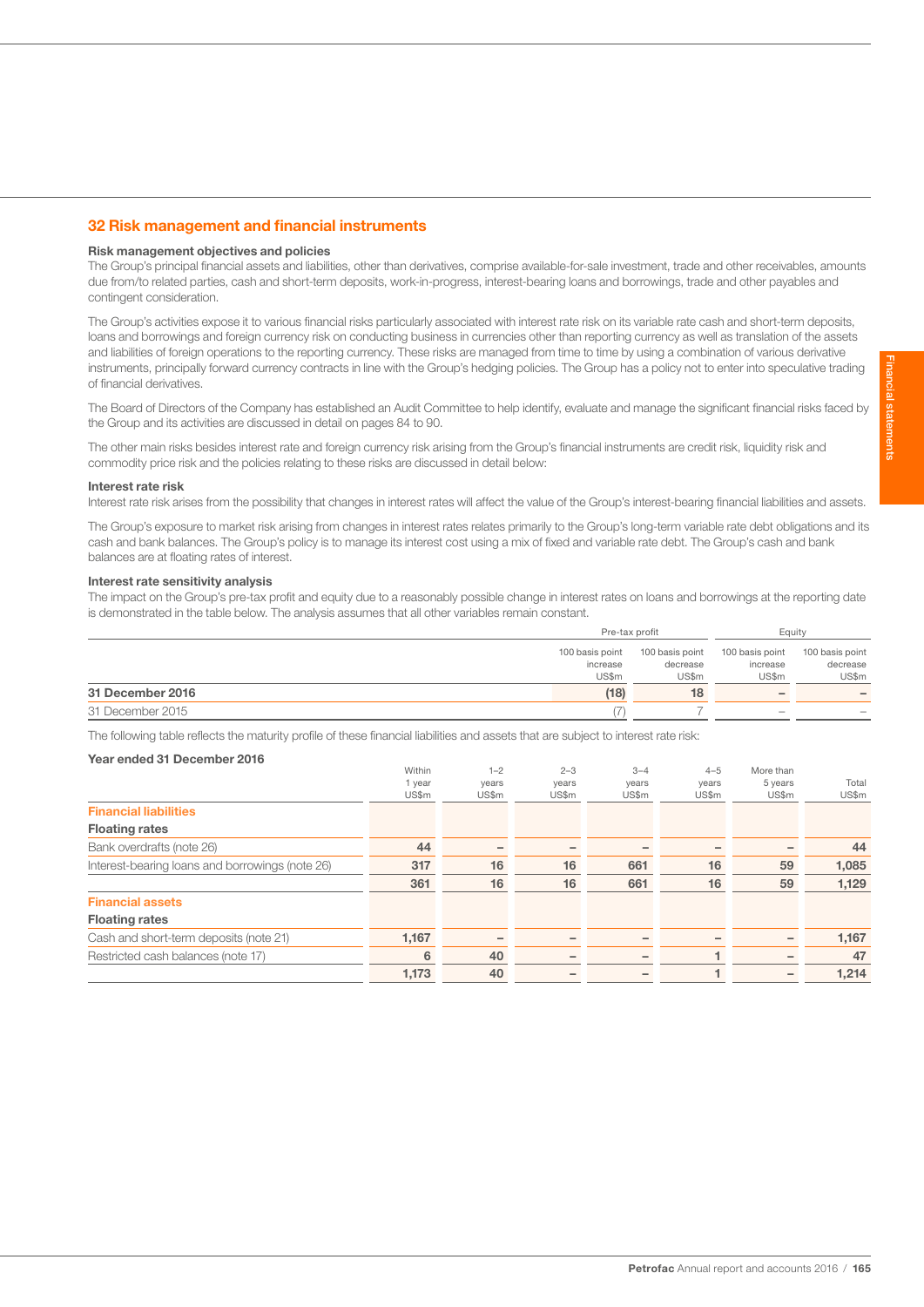For the year ended 31 December 2016

# **32 Risk management and financial instruments continued**

| Year ended 31 December 2015                     |        |         |         |         |         |           |       |
|-------------------------------------------------|--------|---------|---------|---------|---------|-----------|-------|
|                                                 | Within | $1 - 2$ | $2 - 3$ | $3 - 4$ | $4 - 5$ | More than |       |
|                                                 | 1 year | years   | years   | years   | years   | 5 years   | Total |
|                                                 | US\$m  | US\$m   | US\$m   | US\$m   | US\$m   | US\$m     | US\$m |
| <b>Financial liabilities</b>                    |        |         |         |         |         |           |       |
| <b>Floating rates</b>                           |        |         |         |         |         |           |       |
| Bank overdrafts (note 26)                       | 3      |         |         |         |         |           | 3     |
| Interest-bearing loans and borrowings (note 26) | 517    |         |         |         | 540     |           | 1,057 |
|                                                 | 520    |         |         |         | 540     |           | 1,060 |
| <b>Financial assets</b>                         |        |         |         |         |         |           |       |
| <b>Floating rates</b>                           |        |         |         |         |         |           |       |
| Cash and short-term deposits (note 21)          | 1,104  |         |         |         |         |           | 1,104 |
| Restricted cash balances (note 17)              | 36     |         | 41      |         |         |           | 77    |
|                                                 | 1,140  |         | 41      |         |         |           | 1,181 |
|                                                 |        |         |         |         |         |           |       |

Financial liabilities in the above table are disclosed gross of debt acquisition costs, effective interest rate adjustments and discount on Senior Notes of US\$22m (2015: US\$20m).

Interest on financial instruments classified as floating rate is re-priced at intervals of less than one year. The other financial instruments of the Group that are not included in the above tables are non-interest bearing and are therefore not subject to interest rate risk.

# Foreign currency risk

The Group is exposed to foreign currency risk on sales, purchases, and translation of assets and liabilities that are in a currency other than the functional currency of its operating units. The Group is also exposed to the translation of the functional currencies of its units to the United States dollar reporting currency of the Group. The following table summarises the percentage of foreign currency denominated revenues, costs, financial assets and financial liabilities, expressed in United States dollar terms, of the Group totals.

2016

 $2015$ 

|                                   | 2016           | 2015         |
|-----------------------------------|----------------|--------------|
|                                   | $%$ of foreign | % of foreign |
|                                   | currency       | currency     |
|                                   | denominated    | denominated  |
|                                   | items          | items        |
| Revenues                          | 17.1%          | 19.4%        |
| Costs                             | 28.0%          | 47.8%        |
| Current financial assets          | 18.8%          | 18.0%        |
| Non-current financial assets      | 13.1%          | $0.0\%$      |
| Current financial liabilities     | 30.2%          | 24.9%        |
| Non-current financial liabilities | $0.0\%$        | $0.0\%$      |
|                                   |                |              |

The Group uses forward currency contracts to manage the currency exposure on transactions significant to its operations. It is the Group's policy not to enter into forward contracts until a highly probable forecast transaction is in place and to negotiate the terms of the derivative instruments used for hedging to match the terms of the hedged item to maximise hedge effectiveness.

# Foreign currency sensitivity analysis

The income statements of foreign operations are translated into the reporting currency using a weighted average exchange rate of conversion. Foreign currency monetary items are translated using the closing rate at the reporting date. Revenues and costs in currencies other than the functional currency of an operating unit are recorded at the prevailing rate at the date of the transaction. The following significant exchange rates applied during the year in relation to United States dollars:

|               |              | 2016         | 2015         |              |
|---------------|--------------|--------------|--------------|--------------|
|               | Average rate | Closing rate | Average rate | Closing rate |
| Sterling      | 1.35         | 1.23         | 1.53         | 1.47         |
| Kuwaiti dinar | 3.30         | 3.27         | 3.32         | 3.29         |
| Euro          | 1.10         | 1.05         |              | .09          |

The following table summarises the impact on the Group's pre-tax profit and equity (due to change in the fair value of monetary assets, liabilities and derivative instruments) of a reasonably possible change in United States dollar exchange rates with respect to different currencies:

|                  | Pre-tax profit |             | Equity      |             |
|------------------|----------------|-------------|-------------|-------------|
|                  | $+10\%$ US     | $-10\%$ US  | $+10\%$ US  | $-10\%$ US  |
|                  | dollar rate    | dollar rate | dollar rate | dollar rate |
|                  | increase       | decrease    | increase    | decrease    |
|                  | US\$m          | US\$m       | US\$m       | US\$m       |
| 31 December 2016 | (6)            | 6           | (29)        | 29          |
| 31 December 2015 | (24)           | 24          | 53          | (53)        |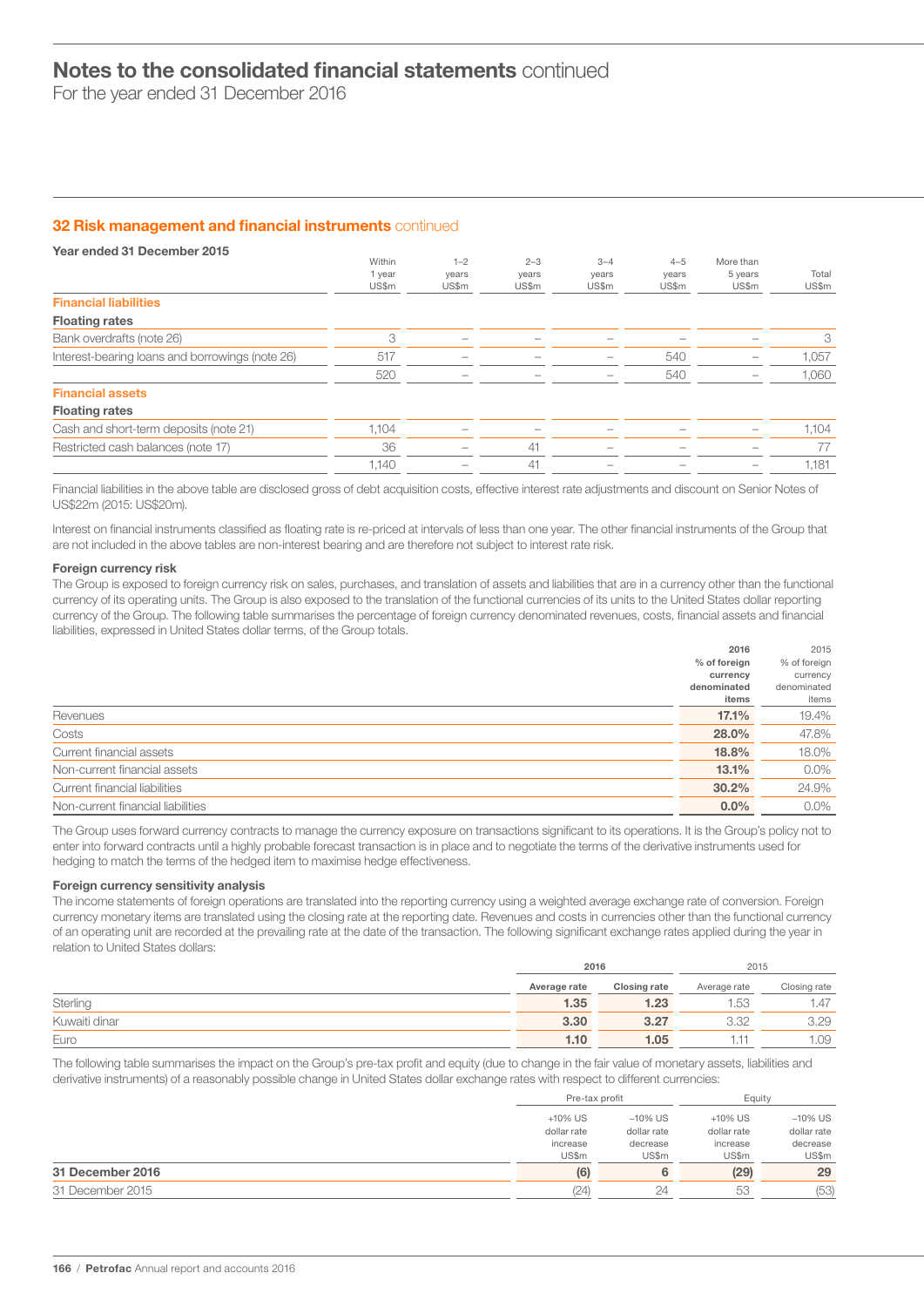#### Derivative instruments designated as cash flow hedges

At 31 December, the Group had foreign exchange forward contracts as follows:

|                                | Contract value |         |       | Fair value (undesignated) |       | Fair value (designated) | Net unrealised gain/(loss) |       |
|--------------------------------|----------------|---------|-------|---------------------------|-------|-------------------------|----------------------------|-------|
|                                | 2016           | 2015    | 2016  | 2015                      | 2016  | 2015                    | 2016                       | 2015  |
|                                | US\$m          | US\$m   | US\$m | US\$m                     | US\$m | US\$m                   | US\$m                      | US\$m |
| Euro purchases                 | 241            | 997     | (2)   |                           |       | 27                      | 11                         | (31)  |
| Sterling sales                 | (278)          | (225)   |       |                           | (2)   | 1)                      | (16)                       | (10)  |
| Kuwaiti dinar sales            | (1,966)        | (1,095) |       |                           | (29)  |                         | 24                         | 8     |
| Malaysia ringgit purchases     | 85             | 115     |       |                           | (15)  | (18)                    | (18)                       | (22)  |
| Japanese yen purchases/(sales) | 59             | (3)     |       |                           | (5)   |                         | (4)                        |       |
| Arab Emirates dirham purchases | 102            |         |       |                           |       |                         |                            |       |
| Indian rupee purchases         |                |         |       |                           |       |                         |                            |       |
| Saudi riyal purchases          |                | 38      |       |                           |       |                         |                            |       |
|                                |                |         |       |                           | (49)  | 10                      | (3)                        | (55)  |

The above foreign exchange contracts mature and will affect income between January 2017 and June 2019 (2015: between January 2016 and June 2019).

At 31 December 2016, the Group had cash and short-term deposits designated as cash flow hedges with net unrealised losses of US\$2m (2015: US\$3m loss) as follows:

|                                       |       | Fair value        |              | Net unrealised loss      |  |
|---------------------------------------|-------|-------------------|--------------|--------------------------|--|
|                                       | 2016  | 2015              | 2016         | 2015                     |  |
|                                       | US\$m | US\$m             | <b>US\$m</b> | US\$m                    |  |
| Euro cash and short-term deposits     | 18    |                   |              |                          |  |
| Sterling cash and short-term deposits |       | $\hspace{0.05cm}$ |              | $\overline{\phantom{a}}$ |  |

During 2016, changes in fair value gain of US\$54m (2015: loss of US\$64m) relating to these derivative instruments and financial assets were taken to equity and loss of US\$7m (2015: losses of US\$13m) were recycled from equity into cost of sales in the consolidated income statement. The forward points and ineffective portions of the above foreign exchange forward contracts and loss on undesignated derivatives of US\$1m (2015: US\$3m) were recognised in the consolidated income statement (note 4b).

#### Commodity price risk – oil prices

The Group is exposed to the impact of changes in oil and gas prices on its revenues and profits generated from sales of crude oil and gas. The Group's policy is to manage its exposure to the impact of changes in oil and gas prices using derivative instruments, primarily swaps and collars. Hedging is only undertaken once sufficiently reliable and regular long-term forecast production data is available.

During the year the Group entered into various crude oil swaps hedging oil production of 174,875 barrels (bbl) (2015: 754,097 bbl) with maturities ranging from January 2017 to March 2017. No fuel oil swaps contracts were outstanding at 31 December 2016 (2015: 39,292 metric tonnes).

The fair value of oil derivatives at 31 December 2016 was a liability of US\$2m (2015: US\$12m asset) with net unrealised gains deferred in equity of US\$2m (2015: US\$12m gain). During the year, a US\$10m gain (2015: US\$24m gain) was recycled from equity into the consolidated income statement on the occurrence of the hedged transactions and a loss in the fair value recognised in equity of US\$5m (2015: US\$17m gain).

The following table summarises the impact on the Group's pre-tax profit and equity (due to a change in the fair value of oil derivative instruments and the underlifting asset/overlifting liability) of a reasonably possible change in the oil price:

|                         | Pre-tax profit           |                   | Equity   |          |
|-------------------------|--------------------------|-------------------|----------|----------|
|                         | $+30$                    | $-30$             | $+30$    | $-30$    |
|                         | US\$/bbl                 | US\$/bbl          | US\$/bbl | US\$/bbl |
|                         | increase                 | decrease          | increase | decrease |
|                         | US\$m                    | US\$m             | US\$m    | US\$m    |
| <b>31 December 2016</b> | -                        |                   | (5)      | 5        |
| 31 December 2015        | $\overline{\phantom{a}}$ | $\hspace{0.05cm}$ | (24)     | 24       |

For sensitivity relating to the impact of changes in the oil price on other financial assets, refer to pages 152 and 154.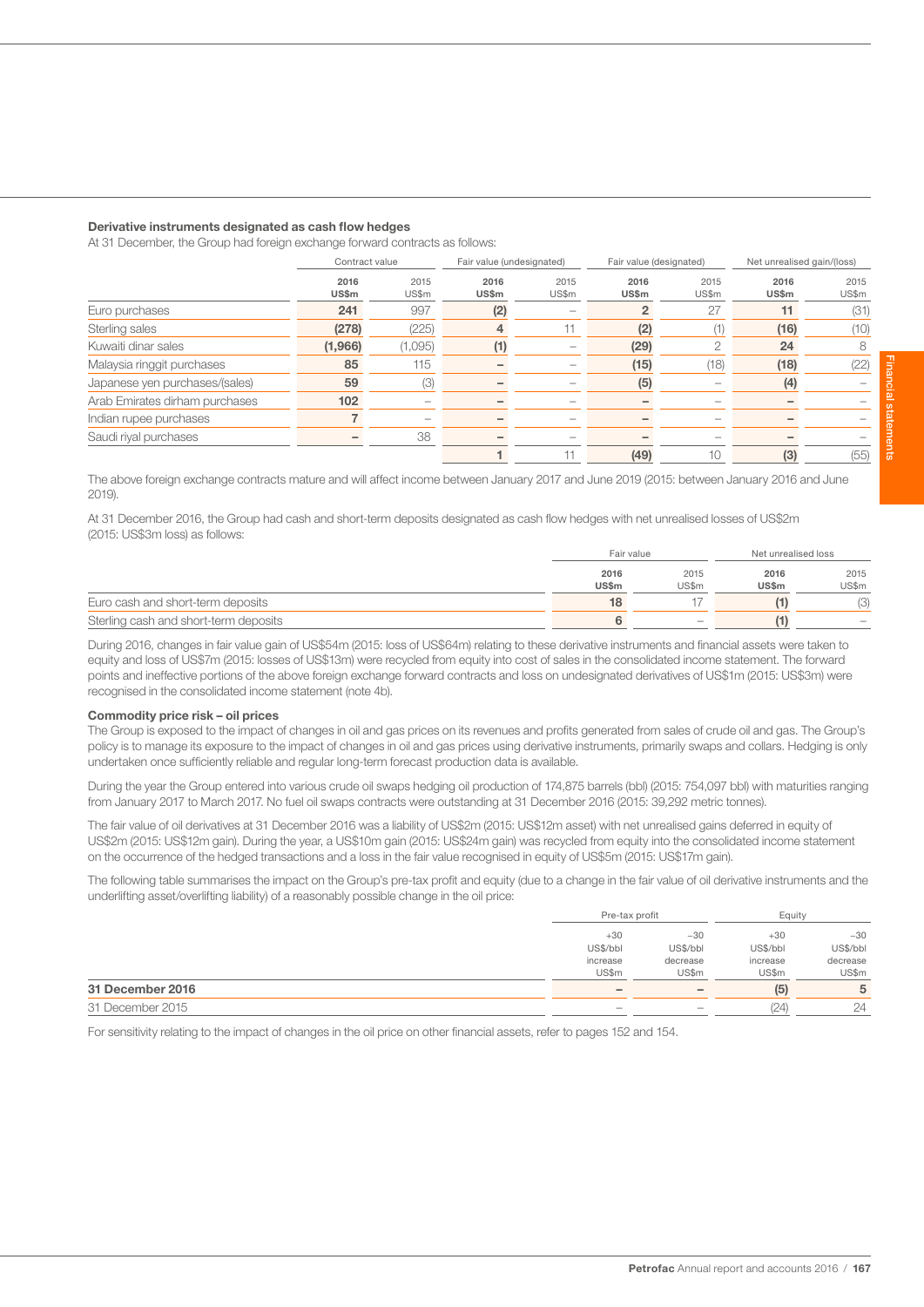For the year ended 31 December 2016

# Credit risk

The Group trades only with recognised, creditworthy third parties. Business Unit Risk Review Committees (BURRC) evaluate the creditworthiness of each individual third party at the time of entering into new contracts. Limits have been placed on the approval authority of the BURRC above which the approval of the Board of Directors of the Company is required. Receivable balances are monitored on an ongoing basis with appropriate follow-up action taken where necessary. At 31 December 2016, the Group's five largest customers accounted for 56.9% of outstanding trade receivables, retention receivables, work in progress, receivable under Berantai RSC and receivable in respect of the development of the Greater Stella Area (2015: 46.5%).

With respect to credit risk arising from the other financial assets of the Group, which comprise cash and cash equivalents, short and long-term receivables from customers (including the Berantai RSC and Greater Stella Area projects), available-for-sale investment and certain derivative instruments, the Group's exposure to credit risk arises from default of the counterparty, with a maximum exposure equal to the carrying amount of these instruments.

## Liquidity risk

The Group's objective is to ensure sufficient liquidity is available to support future growth. Our strategy includes the provision of financial capital and the potential impact on the Group's capital structure is reviewed regularly. The Group is not exposed to any external capital constraints. The maturity profiles of the Group's financial liabilities at 31 December are as follows:

# Year ended 31 December 2016

|                                              |               |              |         |         |               | Contractual  |          |
|----------------------------------------------|---------------|--------------|---------|---------|---------------|--------------|----------|
|                                              |               |              | $1 - 2$ | $2 - 5$ |               | undiscounted | Carrying |
|                                              | 6 months      | $6 - 12$     | years   | years   | More than     | cash flows   | amount   |
|                                              | or less US\$m | months US\$m | US\$m   | US\$m   | 5 years US\$m | US\$m        | US\$m    |
| <b>Financial liabilities</b>                 |               |              |         |         |               |              |          |
| Interest-bearing loans and borrowings        | 21            | 340          | 693     | 693     | 59            | 1,806        | 1,784    |
| Finance lease creditors                      | 221           | 84           | 238     | 141     | 37            | 721          | 596      |
| Trade and other payables (excluding advances |               |              |         |         |               |              |          |
| from customers and other taxes payable)      | 1,200         | 41           | -       |         | -             | 1,241        | 1,241    |
| Derivative instruments                       | 60            | 34           | 12      |         |               | 106          | 106      |
| Interest payments                            | 22            | 22           | 49      | 33      | 9             | 135          |          |
|                                              | 1.524         | 521          | 992     | 867     | 105           | 4.009        | 3.727    |

# Year ended 31 December 2015

|                                              |          |                          |         |         |           | Contractual  |          |
|----------------------------------------------|----------|--------------------------|---------|---------|-----------|--------------|----------|
|                                              | 6 months | $6 - 12$                 | $1 - 2$ | $2 - 5$ | More than | undiscounted | Carrying |
|                                              | or less  | months                   | years   | years   | 5 years   | cash flows   | amount   |
|                                              | US\$m    | US\$m                    | US\$m   | US\$m   | US\$m     | US\$m        | US\$m    |
| <b>Financial liabilities</b>                 |          |                          |         |         |           |              |          |
| Interest-bearing loans and borrowings        | 20       | 500                      |         | 1,290   |           | 1,810        | 1,790    |
| Finance lease creditors                      | 237      | 113                      | 214     | 439     | 233       | 1.236        | 870      |
| Trade and other payables (excluding advances |          |                          |         |         |           |              |          |
| from customers and other taxes payable)      | 1,323    | 51                       |         |         |           | 1,374        | 1,374    |
| Due to related parties                       |          | $\overline{\phantom{a}}$ | -       |         |           |              |          |
| Derivative instruments                       | 53       | 14                       | 21      |         |           | 95           | 95       |
| Interest payments                            | 24       | 23                       | 29      | 33      |           | 109          |          |
|                                              | 1.658    | 701                      | 264     | 1.769   | 233       | 4.625        | 4.130    |

The Group uses various funded facilities provided by banks and its own financial assets to fund the above mentioned financial liabilities.

#### Capital management

The Group's policy is to maintain a healthy capital base to sustain future growth and maximise shareholder value.

The Group seeks to optimise shareholder returns by maintaining a balance between debt and equity attributable to Petrofac Limited shareholders (capital) and monitors the efficiency of its capital structure on a regular basis. The gearing ratio and return on shareholders' equity is as follows:

|                                                                              | 2016    | 2015       |
|------------------------------------------------------------------------------|---------|------------|
|                                                                              | US\$m   | US\$m      |
| Cash and short-term deposits                                                 | 1,167   | 1.104      |
| Interest-bearing loans and borrowings (A)                                    | (1,784) | (1,790)    |
| Net debt (B)                                                                 | (617)   | (686)      |
| Equity attributable to Petrofac Limited shareholders (C)                     | 1,097   | 1.230      |
| Profit/(loss) for the year attributable to Petrofac Limited shareholders (D) |         | (349)      |
| Gross gearing ratio (A/C)                                                    | 162.6%  | 145.5%     |
| Net gearing ratio (B/C)                                                      | 56.2%   | 55.8%      |
| Shareholders' return on investment (D/C)                                     | 0.1%    | $(28.4\%)$ |
|                                                                              |         |            |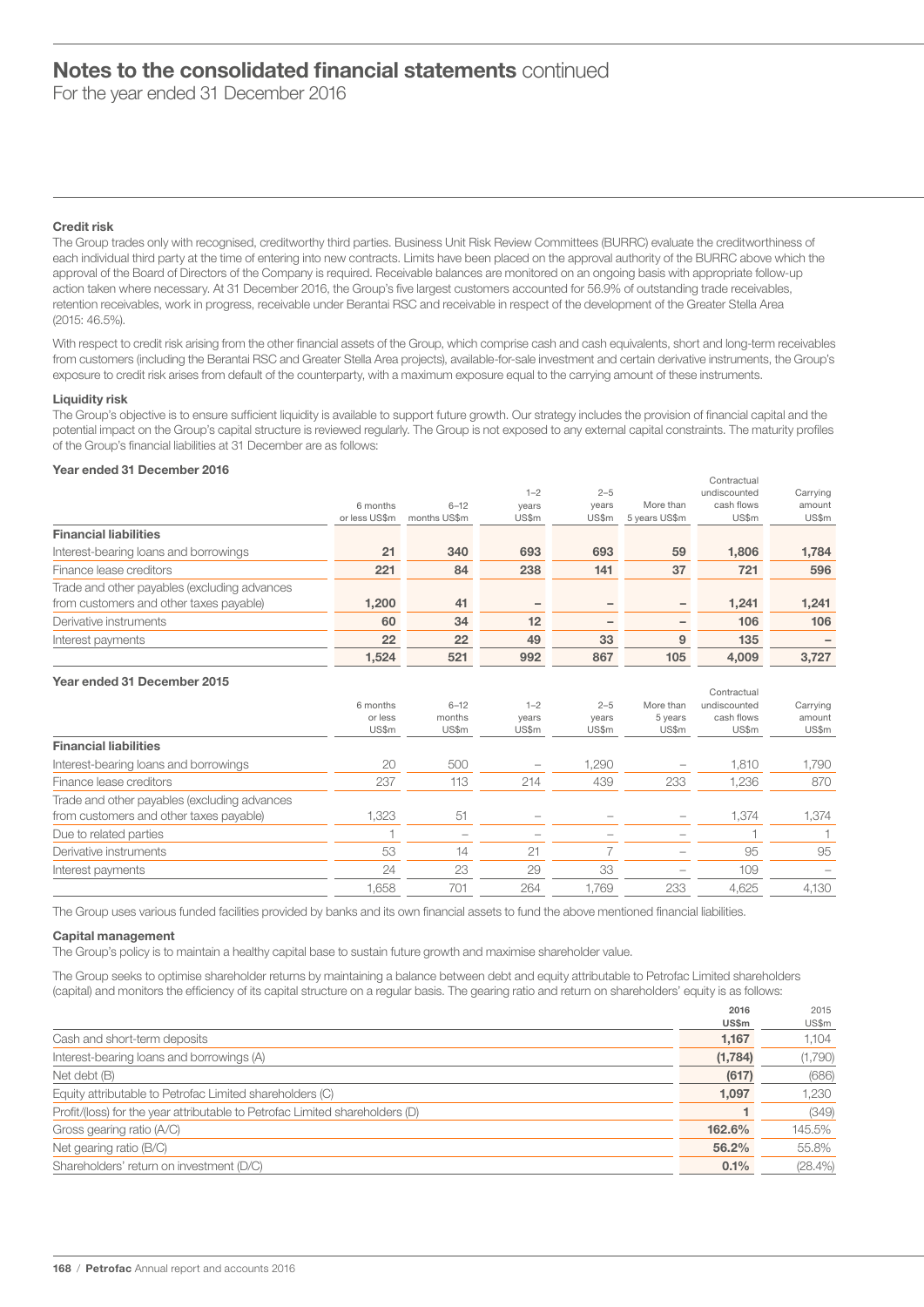# 33 Subsidiaries, associates and joint arrangements

At 31 December 2016, the Group had investments in the following active subsidiaries, associates and joint arrangements:

|                                                                                          |                          | Proportion of nominal<br>value of issued shares<br>controlled by the Group |                          |
|------------------------------------------------------------------------------------------|--------------------------|----------------------------------------------------------------------------|--------------------------|
| Name of company                                                                          | Country of incorporation | 2016                                                                       | 2015                     |
| <b>Active subsidiaries</b>                                                               |                          |                                                                            |                          |
| Petrofac Algeria EURL                                                                    | Algeria                  | 100                                                                        | 100                      |
| Petrofac International (Bahrain) S.P.C.                                                  | Bahrain                  | 100                                                                        |                          |
| Petrofac (Cyprus) Limited                                                                | Cyprus                   | 100                                                                        | 100                      |
| Eclipse Petroleum Technology Limited                                                     | England                  | 100                                                                        | 100                      |
| <b>KW Limited</b>                                                                        | England                  | 100                                                                        | 100                      |
| Oilennium Limited                                                                        | England                  | 100                                                                        | 100                      |
| Petrofac (Malaysia-PM304) Limited                                                        | England                  | 100                                                                        | 100                      |
| Petrofac Contracting Limited                                                             | England                  | 100                                                                        | 100                      |
| Petrofac Engineering Limited                                                             | England                  | 100                                                                        | 100                      |
| Petrofac Services Limited                                                                | England                  | 1100                                                                       | 1100                     |
| PetroHealth Limited                                                                      | England                  | 100                                                                        | $\overline{\phantom{m}}$ |
| Petrofac Treasury UK Limited                                                             | England                  | 1100                                                                       | $\overline{\phantom{a}}$ |
| Petrofac UK Holdings Limited                                                             | England                  | 1100                                                                       | 1100                     |
| The New Energy Industries Limited                                                        | England                  |                                                                            | 100                      |
| Caltec Limited                                                                           | England                  | 100                                                                        | 100                      |
| Petrofac Energy Developments UK Limited                                                  | England                  | 1100                                                                       | 1100                     |
| Petrofac Deutschland GmbH                                                                | Germany                  | 100                                                                        | 100                      |
| Jermyn Insurance Company Limited                                                         | Guernsey                 | 1100                                                                       | 1100                     |
| Petrofac Engineering India Private Limited                                               | India                    | 100                                                                        | 100                      |
| Petrofac Engineering Services India Private Limited                                      | India                    | 100                                                                        | 100                      |
| Petrofac Information Services Private Limited                                            | India                    | 100                                                                        | 100                      |
| PT. Petrofac IKPT International                                                          | Indonesia                | 72                                                                         | 51                       |
| Petrofac Integrated Energy Services Limited                                              | Jersey                   | 1100                                                                       | 1100                     |
| Petrofac Energy Developments (Ohanet) Jersey Limited                                     | Jersey                   | 100                                                                        | 100                      |
| Petrofac Energy Developments International Limited                                       | Jersey                   | 1100                                                                       | 1100                     |
| Petrofac Facilities Management International Limited                                     | Jersey                   | 1100                                                                       | 1100                     |
| Petrofac FPF004 Limited                                                                  | Jersey                   | 100                                                                        | 100                      |
| Petrofac GSA Holdings Limited (formerly Petrofac Energy Development West Africa Limited) | Jersey                   | 1100                                                                       | 1100                     |
| Petrofac GSA Limited                                                                     | Jersey                   | 100                                                                        | 100                      |
| Petrofac International Ltd                                                               | Jersey                   | 1100                                                                       | 1100                     |
| Petrofac Offshore Management Limited                                                     | Jersey                   | 100                                                                        | 100                      |
| Petrofac Platform Management Services Limited                                            | Jersey                   | 100                                                                        | 100                      |
| Petrofac Training International Limited                                                  | Jersey                   | 1100                                                                       | 1100                     |
| Petroleum Facilities E & C Limited                                                       | Jersey                   | 1100                                                                       | 1100                     |
| Petrofac (JSD 6000) Limited                                                              | Jersey                   | 100                                                                        | 100                      |
| Petrofac E&C Sdn Bhd                                                                     | Malaysia                 | 100                                                                        | 100                      |
| Petrofac Energy Developments Sdn Bhd                                                     | Malaysia                 | 100                                                                        | 100                      |
| Petrofac Engineering Services (Malaysia) Sdn Bhd                                         | Malaysia                 | 70                                                                         | 70                       |
| PFMAP Sdn Bhd                                                                            | Malaysia                 | 100                                                                        | 100                      |
| SPD Well Engineering Sdn Bhd                                                             | Malaysia                 | 249                                                                        | 249                      |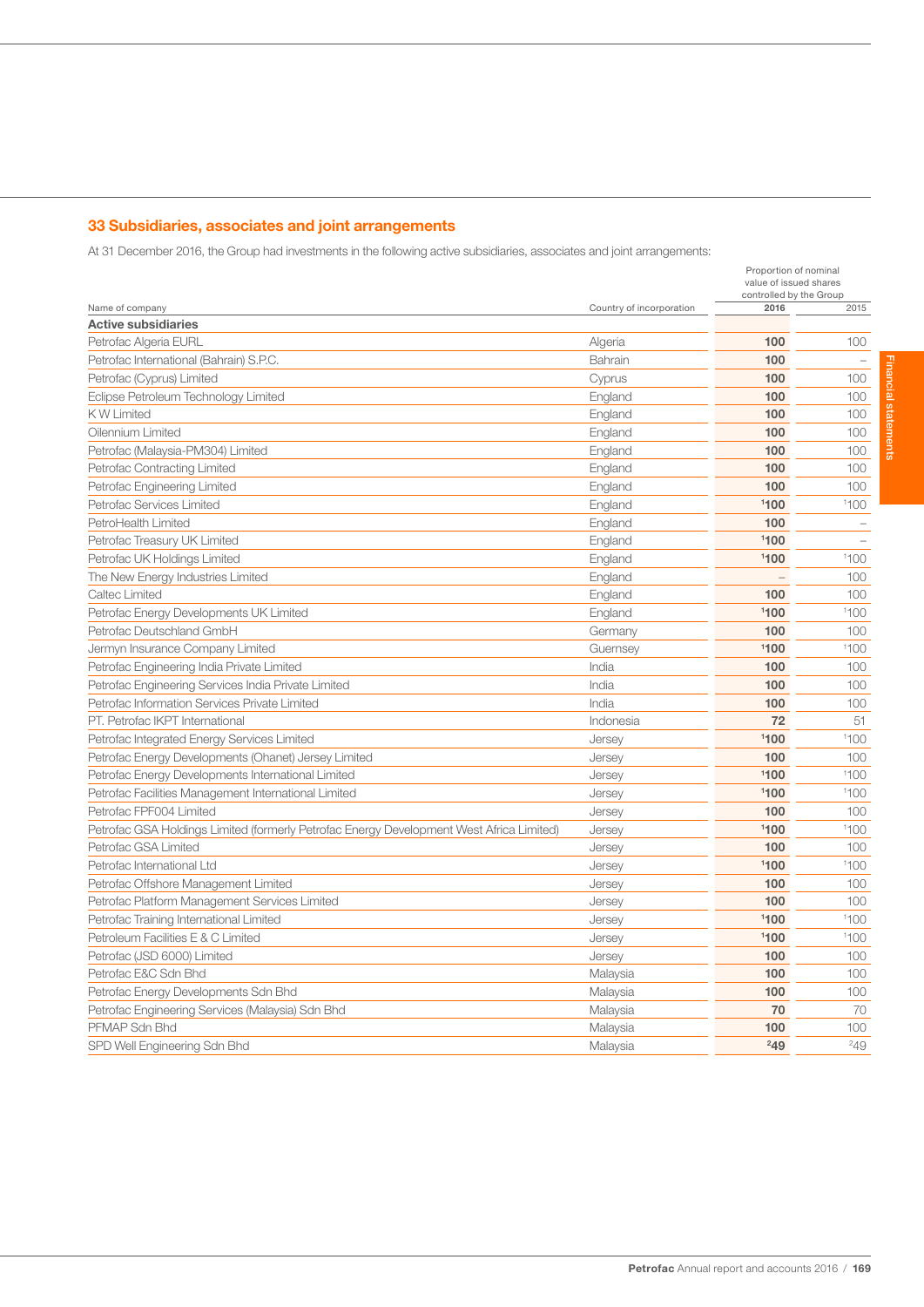For the year ended 31 December 2016

# **33 Subsidiaries, associates and joint arrangements** continued

|                                                                          |                               | Proportion of nominal<br>value of issued shares |            |
|--------------------------------------------------------------------------|-------------------------------|-------------------------------------------------|------------|
| Name of company                                                          | Country of incorporation      | controlled by the Group<br>2016                 | 2015       |
| Active subsidiaries continued                                            |                               |                                                 |            |
| H&L/SPD Americas S. de R.L.                                              | Mexico                        | 100                                             | 100        |
| Petrofac Mexico SA de CV                                                 | Mexico                        | 100                                             | 100        |
| Petrofac Mexico Servicios SA de CV                                       | Mexico                        | 100                                             | 100        |
| Operadora de Campos del Noreste S.A. de C.V.                             | Mexico                        | 100                                             | 100        |
| Petrofac Kazakhstan B.V.                                                 | Netherlands                   | 100                                             | 100        |
| Petrofac Mexico Holdings B.V.                                            | Netherlands                   | 100                                             | 100        |
| Petrofac Netherlands Cooperatief U.A.                                    | Netherlands                   | 100                                             | 100        |
| Petrofac Netherlands Holdings B.V.                                       | Netherlands                   | 100                                             | 100        |
| Petrofac Treasury B.V.                                                   | Netherlands                   | 100                                             | 100        |
| PTS B.V.                                                                 | Netherlands                   | 100                                             | 100        |
| Petrofac Kazakhstan Ventures B.V.                                        | Netherlands                   | 100                                             | 100        |
| Petrofac Nigeria B.V.                                                    | Netherlands                   | 100                                             | 100        |
| Petrofac Norge B.V.                                                      | Netherlands                   | 100                                             | 100        |
| Petrofac Oman B.V.                                                       | Netherlands                   | 100                                             | 100        |
| Petrofac Energy Services Nigeria Limited                                 | Nigeria                       | 100                                             | 100        |
| Petrofac International (Nigeria) Limited                                 | Nigeria                       | 240                                             | $^{240}$   |
| Petrofac Holdings AS                                                     | Norway                        |                                                 | 100        |
| Petrofac Norge AS                                                        | Norway                        | 100                                             | 100        |
| Petrofac E&C Oman LLC                                                    | Oman                          | 100                                             | 100        |
| <b>PKT Technical Services Ltd</b>                                        | Russia                        | 250                                             | 250        |
| <b>PKT Training Services Ltd</b>                                         | Russia                        | 100                                             | 100        |
| Sakhalin Technical Training Centre                                       | Russia                        | 100                                             | 100        |
| Petrofac Saudi Arabia Company Limited                                    | Saudi Arabia                  | 100                                             | 100        |
|                                                                          | Scotland                      | 100                                             | 100        |
| <b>Atlantic Resourcing Limited</b>                                       | Scotland                      | 100                                             | 100        |
| Petrofac Facilities Management Group Limited                             | Scotland                      | 100                                             | 100        |
| Petrofac Facilities Management Limited                                   |                               | 100                                             |            |
| Petrofac Training Limited<br>Scotvalve Services Limited                  | Scotland<br>Scotland          | 100                                             | 100        |
|                                                                          |                               | 100                                             | 100        |
| <b>SPD Limited</b>                                                       | Scotland<br>Scotland          | 100                                             | 100<br>100 |
| Stephen Gillespie Consultants Limited<br>Petrofac Training Group Limited | Scotland                      | 100                                             | 100        |
|                                                                          |                               | 100                                             |            |
| Petrofac Training Holdings Limited                                       | Scotland                      | 1100                                            | 100        |
| Petrofac South East Asia Pte Ltd                                         | Singapore                     |                                                 | 1100       |
| Petrofac Training Institute Pte Limited                                  | Singapore                     | 100                                             | 100        |
| Petrofac Emirates LLC (note 11)                                          | United Arab Emirates          | 75                                              | $75\,$     |
| Petrofac E&C International Limited                                       | United Arab Emirates          | 100                                             | 100        |
| Petrofac FZE                                                             | <b>United Arab Emirates</b>   | 100                                             | 100        |
| Petrofac International (UAE) LLC                                         | United Arab Emirates          | 100                                             | 100        |
| <b>SPD LLC</b>                                                           | United Arab Emirates          | 249                                             | 249        |
| Petrofac Energy Developments (Ohanet) LLC                                | <b>United States</b>          | 100                                             | 100        |
| Petrofac Inc.                                                            | <b>United States</b>          | 1100                                            | 1100       |
| Petrofac Training Inc.                                                   | <b>United States</b>          | 100                                             | 100        |
| <b>SPD Group Limited</b>                                                 | <b>British Virgin Islands</b> | 100                                             | 100        |